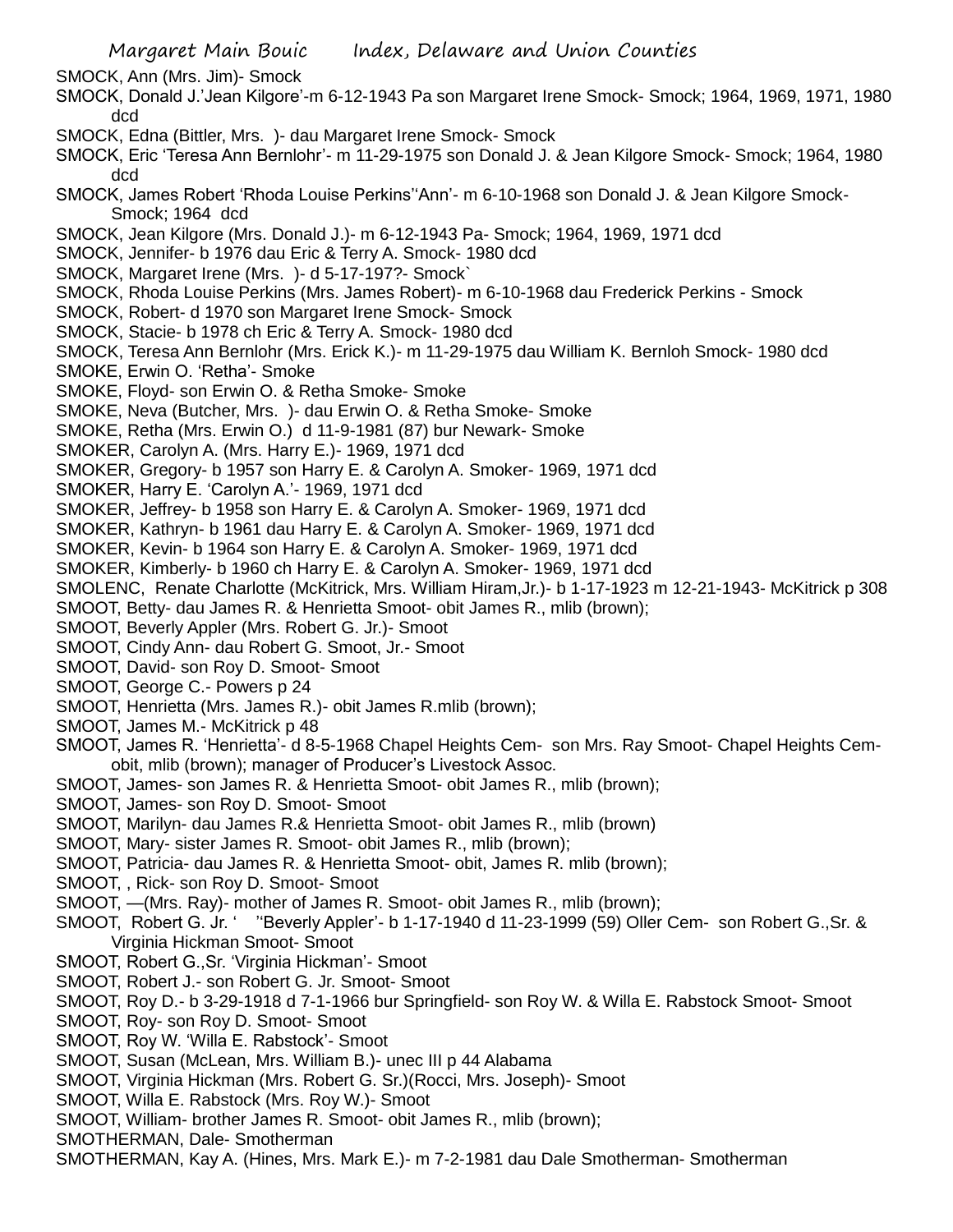SMOTHERS, Abe 'Etta Chambers'- 1883 uch V p 135

SMOTHERS, Abigail Bennett (Mrs. Elias)- m 3-5-1829, dcga p 46 Del Pat & Fr Chron

- SMOTHERS, b 3-18-1903 Berkshire Tp dau Abret & Etta Chambers Smothers- dcbirths
- SMOTHERS, Adam- son Vincent R. & Constance Smothers- Smothers
- SMOTHERS, Albert- 1870C Harlem Tp p 371 (1)
- SMOTHERS, Albert- 1870C Genoa Tp p 361 (1m)
- SMOTHERS, Albert- son George W. & Clara J. Smothers- dg 7-6-1915, Cry Ab p 64
- SMOTHERS, Albert Leonard- b 10-29-1887 Genoa Tp son Perry & Anna Jane Jones Smothers- dcbirths
- SMOTHERS, Alma (Mrs. Robert E.)- Smothers
- SMOTHERS, Alraretta- 1870C Harlem Tp p 370 (7)
- SMOTHERS, Alta E. (Goodrich, Mrs. Jethro G.)- b 1867 d 1941 Galena Ce,m- Powell p 17
- SMOTHERS, Amelia Ann (Kirk, Mrs. Jacob)- dau Nathan Beach & Maria Jane Slack Smothers- Pat E
- SMOTHERS, —pictures, unec XVIIII p 6
- SMOTHERS, Angalina Sebring (Mrs. Daniel F.)- m 9-15-1864 dcm
- SMOTHERS, Angeline- 1870C Genoa Tp p 361 (26)
- SMOTHERS, Ann Reeder (Mrs. William)- Pat Eal letter, Slack
- SMOTHERS, Anna Berdsall (Mrs. John)- m 11-3-1859 dcm .
- SMOTHERS, Artarisha- 1870C Harlem Tp p 370 (5)
- SMOTHERS, Arte- b 1863 d 1885 dau G. W . & Mary M. Smothers- Center Village Cem 3-4-16
- SMOTHERS, Betsy- buried this week Red Bank grave yard- dg 9-26-1890, Cry Ab p 32
- SMOTHERS, Blanche- b 2-25-1898 Genoa Tp dau G. P. & Annie Jones Smothers- dcbirths
- SMOTHERS, Carl K. 'Clara C.'- b 7-2-1881 Harlem Tp d 1959 Price Cem, djlm p 63- son Ira & Mary Simmons Smothers- dcbirths; 1959 ucd
- SMOTHERS, Catherine "Cathy" (Rich, Mrs. )- b 1952 dau Freddy K. & Ruth Smothers- Smothers; 1961(9), 1964, 1969 dcd
- SMOTHERS, Catherine Tippy (Mrs. Elias)- m 4-22-1851 dcm
- SMOTHERS, Charles E.- b 12-14-1891(19-6-23) Genoa Tp, son Daniel F. Smothers- dcdeaths; diptheria dg 1- 5-1892, Cry Ab p 79
- SMOTHERS, Charles Henry- b 6-12-1876 Harlem Tp son Emery & Lydia Sherborn Smothers- dcbirths
- SMOTHERS, Christina- 1835 men p 29 #158 p 50 Genoa Tp
- SMOTHERS, Christine Erixson (Mrs. George)- Pat Eal letter- Slack
- SMOTHERS, Clara C. (Mrs. Carl K.)- b 1886 d 1974 Price Cem, djlm p 63; 1959 ucd
- SMOTHERS, Clara J. (Mrs. George W.)- funeral Tuesday (75) dg 7-6-1915, Cry Ab p 64
- SMOTHERS, Clarence 'Florence Shirley'- b 1888 d 1952 Marlborough Cem- son J. J. & Mary Coyle Smothers-Main (131614331)
- SMOTHERS, Clara Ebbert (Mrs. George)- m 3-15-1860 dcm
- SMOTHERS, Claribelle Shirley (Mrs. Ross)- b 5-18-1894 m 6-4-1912 d 4-21-1979 Marlborough Cem dau J. Phineas & Mary Elizabeth Main Shirley- Main 131615443; 1964, 1969 dcd
- SMOTHERS, Clarra- 1870C Harlem Tp p 370 (27)
- SMOTHERS, Cloa M.- d 7-13-1879 (17-9-0)- C. V. Cem 3-7-2; Powell p 121 dau E. & L. Smothers
- SMOTHERS, Constance (Mrs. Vincent R.)- Smothers
- SMOTHERS, Dana- dau Vincent R. & Constance Smothers- Smothers
- SMOTHERS, Daniel F. 'Angalina Sebring'- m 9-15-1864 dcm; 1908 dch p 405
- SMOTHERS, b 4-1-1870 Genoa Tp son Daniel & Angeline Smothers- dcbirths
- SMOTHERS, Daniel F.- d 12-12-1892 (51-1-24) Genoa Tp- dcdeaths; 1870C Genoa Tp p 361 (27\*)
- SMOTHERS, Daniel- son Joseph & Sarah Smothers- 1850C Genoa Tp 442 p 44 (10,O)
- SMOTHERS, b 4-1-1870 Genoa Tp son Daniel & Angeline Smothers- dcbirths
- SMOTHERS, b 6-22-1872 Genoa Tp dau David F. & Angeline Seabring Smothers- dcbirths
- SMOTHERS, —b 2-23-1878 Genoa Tp dau David & Angeline Sebring Smothers- dcbirths
- SMOTHERS, D. F.- Powell p 119
- SMOTHERS, Dona Maria- b 8-17-1979 dau Donald E. & Saundra Kay Meeks Smothers- Smothers SMOTHERS, Donald A. 'Pasqualina DeFalco' - Smothers
- SMOTHERS, Donald E.- b 1957 son Freddy K. & Ruth Smothers- Smothers; 1961, 1964, 1969 dcd SMOTHERS, Donald 'Saundra Meeks'- Smothers
- SMOTHERS, Doris (Kessler, Mrs. )- sister Vestal H. Smothers- Smothers
- SMOTHERS, Easter- b 4-3-1904 Berlin Tp dau James B. & Essie Heinon Smothers- dcbirths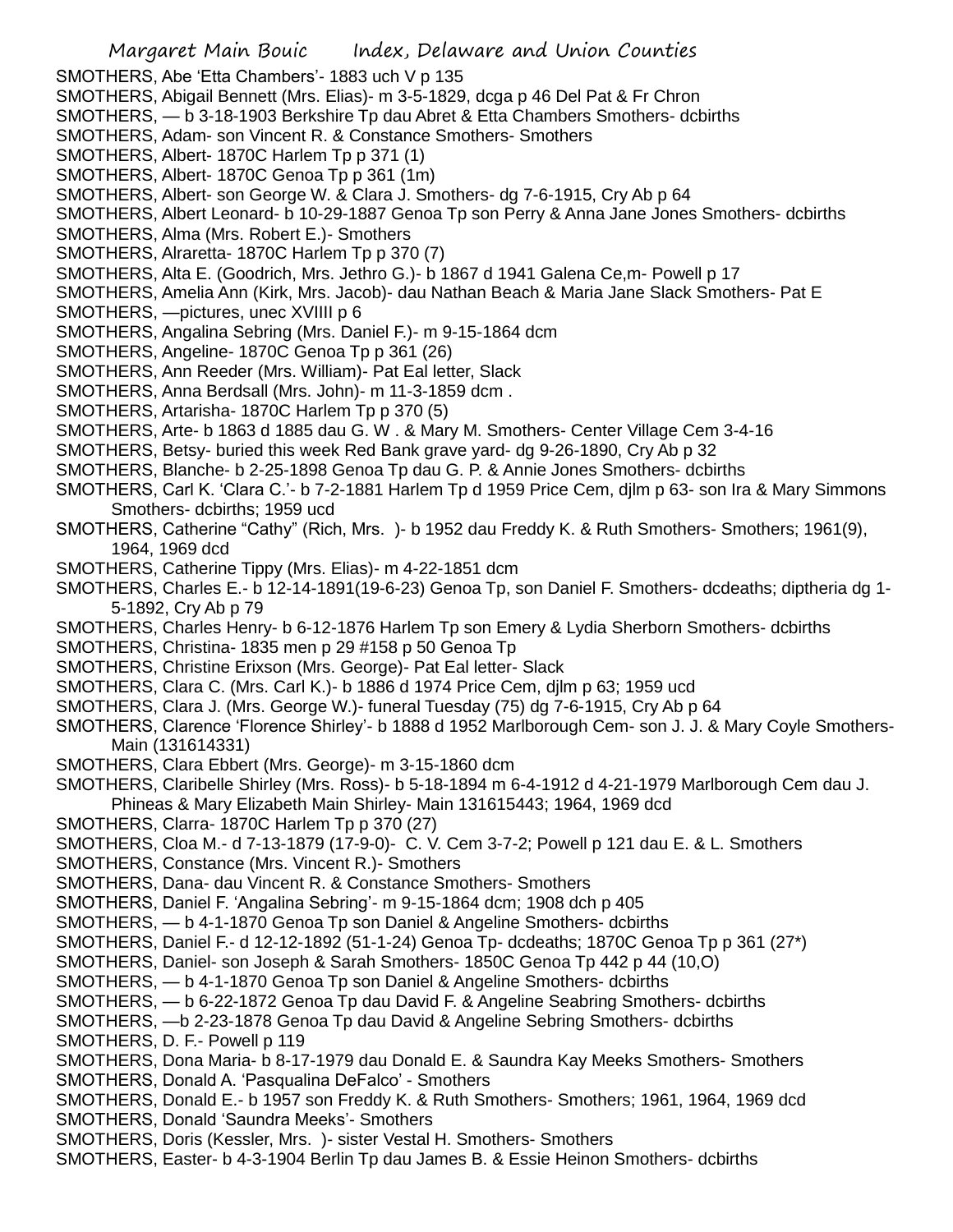- Margaret Main Bouic Index, Delaware and Union Counties SMOTHERS, Edward Perry- b 9-18-1892 Genoa Tp son Perry & Anna J. Jones Smothers- dcb SMOTHERS, Elias- 1870C Genoa Tp p 362 (67\*) SMOTHERS, Elias- d 1-22-1883 (73y15d)- dcdeaths SMOTHERS, Elias 'Abigail Bennett'- m 3-5-1829, dcga p 46 Del Pat & Franklin Chron SMOTHERS, Elias 'Catherine Tippy'- m 4-22-1851 dcm d 10-27-1892 (73y) C. V. Cem 2-4-9, Powell p 121 SMOTHERS, Elijah J.- 1870C Genoa Tp p 362 (22) SMOTHERS, Elisha- 1870C Harlem Tp p 371 (4) SMOTHERS, Elisha B. 'Mercy M. Smothers'- m 10-9-1864 dcm SMOTHERS, Elizabeth- 1870C Harlem Tp p 369 (50) SMOTHERS, Elizabeth (Bennett, Mrs. Henry)- m 6-13-1841 dcm SMOTHERS, Elizabeth Coon (Mrs. George)- m 3-24-1839 ucm 543; unec III p 37 SMOTHERS, Elizabeth- b 3-20-1877 Harlem Tp dau Elijah H. & Eliza Gertrude Beard Smothers- dcbirths SMOTHERS, Elizabeth (Mrs. Henry)- d 9-21-1890 (71-1-27) Redbank Cem, Powell p 114 SMOTHERS, E. M.- son George W. & Clara J. Smothers- dg 7-6-1915, Cry Ab p 64 SMOTHERS, Emaline (Burwell, Mrs. William)- m 5-1-1865 dcm SMOTHERS, Emery- d 4-21-1879 (49-2-2) G A. R.- C. V. Cem 3-7-1; Powell p 121 SMOTHERS, E McClurg 'Florence'- 1910C Jerome Tp 280-286 p 12B (44,O,O,O) m 24y SMOTHERS, Emory 'Lydia Sherbone'- m 9-9-1855 dcm SMOTHERS, Erma (Myers, Mrs. )- sister Vestal H. Smothers- Smothers SMOTHERS, Ernest Gerald- b 1-24-1915 d 2-6-1915 (4m3d) Marengo Cem- dg 2-26-1915, Cry Ab p 20- son Ross Smothers SMOTHERS, Etta Chambers (Mrs. Abe)- dau Horatio & Carrie E. Jaycox Chambers- Maugans Anc p 135 SMOTHERS, Florence (Mrs. E. McClurg)- 1910C Jerome Tp 280-286 p 12A (63,O,O,O) m 24y, no ch SMOTHERS, Florence Shirley (Mrs. Clarence)- b 1888 d 1918 Marlborough Cem p 171 dau Phineas & Mary Elizabeth Main Shirley- Main 131614331 SMOTHERS, Frank T.- 1870C Genoa Tp p 361 (3) SMOTHERS, Freddy K. 'Ruth'- d 1-1-1973 (49) Africa Cem- Smothers; 1961, 1964, 1969, 1971 dcd SMOTHERS, F. T.- hadc p 101, Genoa Tp SMOTHERS, George- 1870C Harlem Tp p 370 (33\*) SMOTHERS, George 'Clara Ebbert'- m 3-15-1860 dcm SMOTHERS, George E.- 1870C Harlem Tp p 369 (21) SMOTHERS, George 'Elizabeth Coon'- m 3-24-1839 ucm 543; unec III p 37 SMOTHERS, George- d 12-11-1826 (5 wks) son John & Rosalinda Sebring Smothers- Redbank Cem, Powell p 114 SMOTHERS, — d 1831 Redbank Cem, Powell p 114 SMOTHERS, — d 1833 Redbank cem, Powell p 114 SMOTHERS, George 'Martha Dewey''Christine Erixson'- son Nathan Beach & Maria Jane Slack Smothers-Pat Eal letter, Slack SMOTHERS, George W.- 1870C Harlem Tp p 370 (63\*) SMOTHERS, George W. 'Clara J.- dg 7-6-1915 Cry Ab p 64 SMOTHERS, G. W. 'Mary M.'- b 6-29-1806 d 4-20-1882 Powell p 141, C. V. Cem 3-4-14 SMOTHERS, Hannah- 1870C Genoa Tp p 362 (53) SMOTHERS, Hannah- d 2-2-1891 (71-6-9) Harlem Tp , b Pa- dau of —Frazer- dcdeaths SMOTHERS, Hannah E.- b 3-26-1873 d 4-26-1874 (1y1m) Genoa Tp dau W., E/T. & Lucy E. Beard Smothersdcbirths, dcdeaths; C. V. Cem 3-6-1, Powell p 121 SMOTHERS, Hannah McBride (Mrs. William B.)- m 4-5-1849 dcm SMOTHERS, Harley- b 7-3-1889 Harlem Tp son Elisha M. & Flora Bennett Smothers- dcbirths SMOTHERS, Harriet- 1870C Harlem Tp p 369 (19) SMOTHERS, Helen E.- 1961, 1964 dcd SMOTHERS, Henry- 1870C Harlem Tp p 369 (57\*) SMOTHERS, Henry 'Elizabeth'- d 11-24-1892 (60-4-13) Redbank Cem- Powell p 114 SMOTHERS- d inf son Nathan Beach & Maria Jane Slack Smothers- Pat Eal letter- Slack SMOTHERS, Horatio- b 10-28-1891 Orange Tp son A. L. & Eva Chambers Smothers- dcbirths SMOTHERS, Ira L.- 1870C Harlem Tp p 369 (13) SMOTHERS, Isaac A.- 1870c Harlem Tp p 369 (15)
- SMOTHERS, James B.- b 8-18-1879 Genoa Tp son Perry & Anna Jones Smothers, dcbirths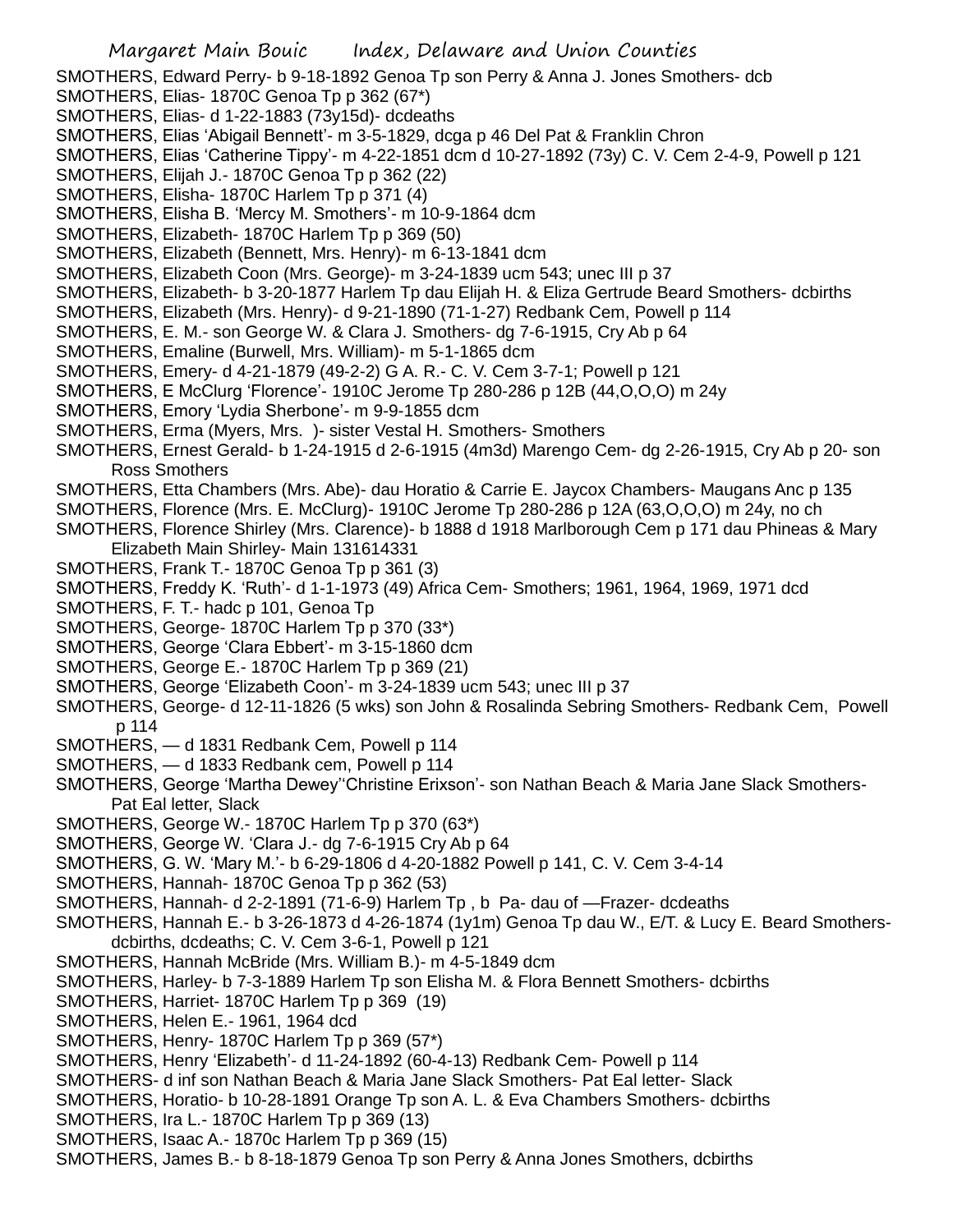- SMOTHERS, James- son Robert E. & Alma Smothers- Smothers
- SMOTHERS, James- brother Robert E. Smothers- Smothers
- SMOTHERS, James- son Vestal H. Smothers- Smothers
- SMOTHERS, Jason Allen 'Jessica Marie Bates- m11-8-1997 son Ken & Caroline Smothers- Smothers
- SMOTHERS, Jessica Marie Bates (Mrs. Jason Allen)- m 11-8-1997 dau Douglas & Cynthia Bates Smothers
- SMOTHERS, Joe- b 1962 son Freddy K. & Ruth Smothers- Smothers; 1964, 1969, 1971, 1980 dcd
- SMOTHERS, John- 1870C Harlem Tp p 370 (32\*)
- SMOTHERS, John- b 1836 d 1879 C. V. Cem, Powell p 121; Smothers
- SMOTHERS, John- 1870C Harlem Tp p 370 (8)
- SMOTHERS, John A. 'Mary J. Vantassel'- m 2-9-1861 dcm
- SMOTHERS, John 'Anna Berdsall'- m 11-3-1859 dcm
- SMOTHERS, John- d 12-21-1867 (72-7-0) Genoa Tp b Pa son George & Lois Smothers- dcdeaths
- SMOTHERS, John 'Mary'- b 1836 d 1879 C. V. Cem 3-4-12
- SMOTHERS, John 'Rosalinda Seabring'- d 12-20-1867 (70y) Red Bank Cem, 1880 dch p 839; Powell p 112, 114; 1835 men p 29 #143 p 49 Genoa Tp
- SMOTHERS, Joseph 'Sarah'- 1850C Genoa Tp 442 p 44 (37,Pa)
- SMOTHERS, Judson- Marengo Cem, Powell p 374
- SMOTHERS, Julia Ann (Baughman, Mrs. Reuben)- m 8-121-1850 dcm
- SMOTHERS, Keita- d 12-23-1881 (36-6-12) Genoa Tp, b Granville- dcdeaths
- SMOTHERS, Kenneth- b 1951- son Freddy K. & Ruth Smothers- Smothers; 1961, 1964, 1969 dcd
- SMOTHERS, Kenneth- son Robert E. Smothers- Smothers
- SMOTHERS, Larry- son Donald A. & Pasqualina DeFalco Smothers- Smothers
- SMOTHERS, Laura- 1870C Harlem Tp p 370 (1)
- SMOTHERS, Laura A.- 1870C Harlem Tp p 370 (19)
- SMOTHERS, Leonard A.- 1961 dcd
- SMOTHERS, Lovett Mc- b 8-10-1896 Berkshire Tp son Abert & Etta Chambas Smothers, dcb
- SMOTHERS, Lucy B.- b 9-15-1900 Genoa Tp- dcbirths
- SMOTHERS, Lucy Jane (Wise, Mrs. John)- m 11-1-1857 dcm
- SMOTHERS, Lydia Maria (Hunter, Mrs. Thomas- dau Nathan Beach & Maria Jane Slack Smothers- Pat Eal letter- Slack
- SMOTHERS, Lydia Sherbone (Mrs. Emory)- m 9-9-1855 dcm
- SMOTHERS, Lyman 'Sophia Curtis'- son Nathan Beach & Maria Jane Black Smothers- Pat Eal letter- Slack
- SMOTHERS, Margaret Ann. (Hood, Mrs. Eugene F.)- m 1-26-1957- Smothers
- SMOTHERS, Maria Jane Slack (Mrs. Nathan Beach)- b Pa 1795 Pat Eal letter, Slack
- SMOTHERS, Marion E- b 5-4-1900 Genoa Tp dcbirths
- SMOTHERS, Mark- son Vincent R. & Constance Smothers- Smothers
- SMOTHERS, Martha Dewey (Mrs. George)- Pat Eal letter, Slack
- SMOTHERS, Martin- 1908 dch p 405
- SMOTHERS, Mary- d 8-10-1874 (1-3-7) Harlem Tp- dcdeaths
- SMOTHERS, Mary- 1870C Harlem Tp p 370 (30)
- SMOTHERS, Mary- d 7-13-1886 (77-0-13) Harlem Tp b Fairfield Co, O. dcdeaths; 1870C Harlem Tp p 370 (59)
- SMOTHERS, Mary Ann- Marengo Cem, Powell p 374
- SMOTHERS, Mary Ann (Hughes, Mrs. James)- m 2-21-1856 dcm
- SMOTHERS, Mary Ann- dau John & Rosalinda Smothers- 1850C Genoa Tp 297 p 31 (22,O)
- SMOTHERS, Mary E.- b 1850 d 1929 Marengo cem, Powell p 374
- SMOTHERS, Mary- b 1868 d 1890 C. V. Cem 3-4-17- dau G. W. & Mary M. Smothers
- SMOTHERS, Mary H.- dau John & Rholinda Smothers- 1850C Genoa Tp 297 p 31 (8,O)
- SMOTHERS, Mary (Mrs. John)- b 1838 d 1888 C. V. Cem 3-4-13; Powell p 121
- SMOTHERS, Mary- b 1838 d 1883 C. V. Cem, Powell p 121
- SMOTHERS, Mary Jane (Howard, Mrs. William)- dau Nathan Beach & Maria Jane Slack Smothers- Pat Eal letter, Slack
- SMOTHERS, Mary J. Vantassel (Mrs. John A.)- m 2-9-1861 dcm
- SMOTHERS, Mary J. (Mrs. C. W.)- b 6-29-1806 d 4-20-1882 C. V. Cem 3-4-14, Powell 141
- SMOTHERS, Mary (Rill, Mrs. William)- m 4-12-1849 dcm
- SMOTHERS, Matthew Todd- b 1-18-1982 son Donald & Saundra Meeks Smothers- Smothers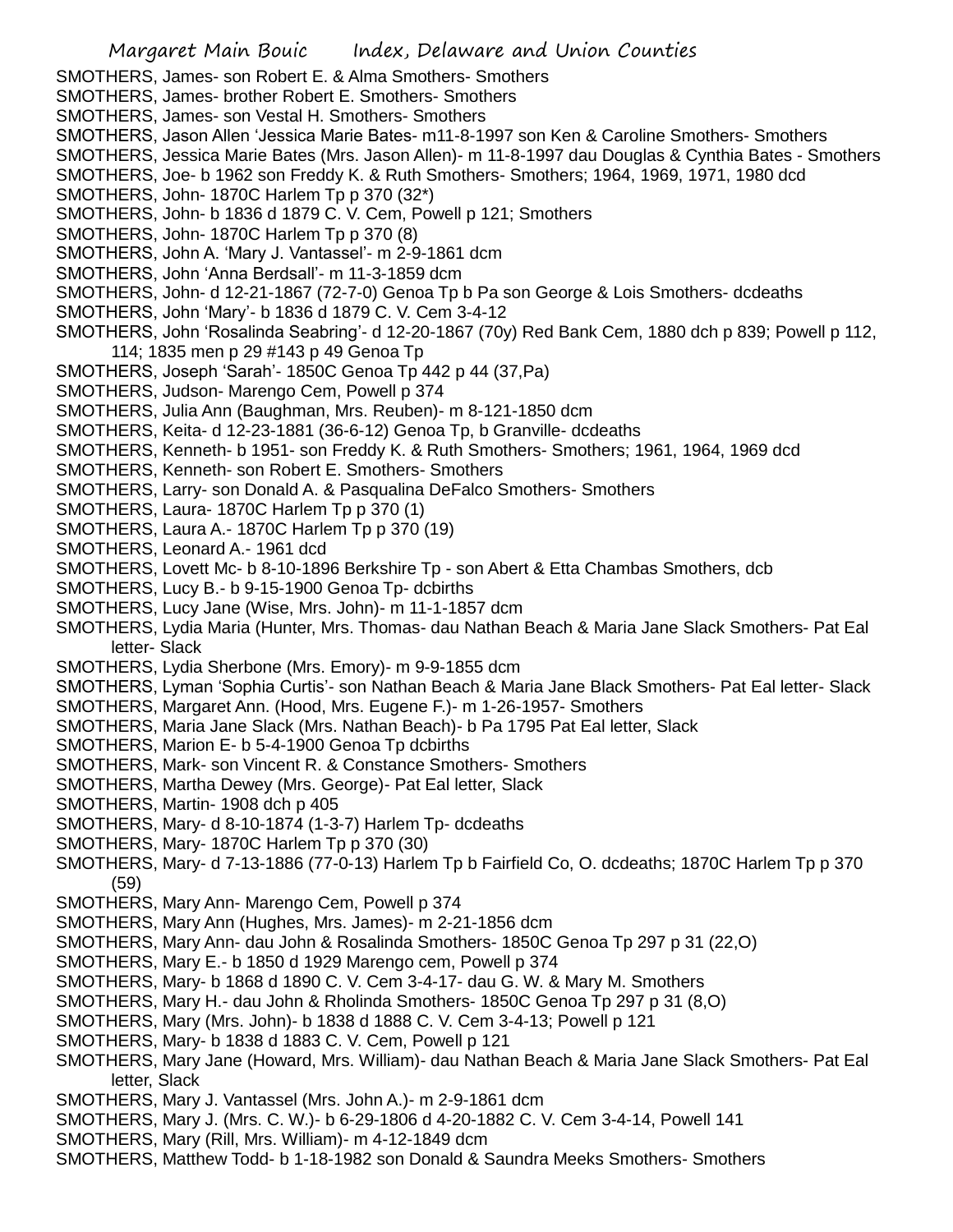- SMOTHERS, Mercy M. (Smothers, Mrs. Elisha B.)- m 10-8-1864 dcm
- SMOTHERS, Milton L.- 1908 dch p 405
- SMOTHERS, Minerva- b 7-30-1881 Genoa Tp dau George Perry & Jane Ann Jones Smothers- dcbirths
- SMOTHERS, Morinda- ch Joseph & Sarah Smothers- 1850C Genoa Tp 442 p 44 (19,O)
- SMOTHERS, Montia- b 3-17-1888 Berlin Tp son V. & Eva Wickham Smothers- dcbirths
- SMOTHERS, Nathan Beach 'Maria Jane Slack'- d 1850 moved to Iowa- Pat Eal letter, Slack
- SMOTHERS, Nettie Ufferman (Mrs. Vestal H.)- stepmother Robert E. Smothers- Smothers
- SMOTHERS, Orie M.- d 9-3-1874 (1y) C. V. Cem 2-4-11 dau E J. & E. G.
- SMOTHERS, Orin- 1870C Genoa Tp p 359 (21\*)
- SMOTHERS, Or(w)in H.- b 12-8-1891 (21-8-14) Genoa Tp son Daniel F. Smothers- dcdeaths; dg 1-5-1892, Cry Ab p 79; diphtheria
- SMOTHERS, Orlando-b 12-14-1896 Genoa Tp dcb, d 5-22-1897 (5 mo) Genoa Tp, dcdeaths- son Frank F. & Helen Perry Smothers
- SMOTHERS, Orrel A.- b 1842 d 1917 Redbank Cem, Powell p 114
- SMOTHERS, Pasqualina DeFalco (Mrs. Donald A.)- Smothers
- SMOTHERS, Percy- his mother, Mrs. Lydia Williamson d at his home, dg 5-11-1909, Cry Ab p 31
- SMOTHERS, Phyllis (Booth, Mrs. )- sister Vestal H. Smothers- Smothers
- SMOTHERS, Rachel Roxanne (White, Mrs. Warren)- dau Nathan beach & Maria Jane Slack Smothers- Pat Eal letter, Slack
- SMOTHERS, Robert E. 'Alma'- d 1-4-1982 (68) Sunset Cem, Cols.
- SMOTHERS, Robert- son Vestal H. Smothers- Smothers
- SMOTHERS, Rosabel H. (Bennett, Mrs. John W.)- m 10-23-1854 dcm dau John & Rosalinda Seabring Smothers- 1880 dch p 839; 1850C Genoa Tp 297 p 31 (14,O)
- SMOTHERS, Rosalinda Seabring (Mrs. John)- 1880 dch p 839; 1850C Genoa Tp 297 p 31 (49,Pa)
- SMOTHERS, Rosetta Rhoads (Mrs. Zachens)- b 8-12-1851 m 6-7-2874 d 4-20-1898 ILL dau Philip & Julia Rhoads- dg 4-26-1898, Cry Ab p 154
- SMOTHERS, Ross- father of Ernest Gerald- dg 2-26-1915, Cry Ab p 64
- SMOTHERS, Ross 'Claribelle Shirley'- d 4-9-1967 (7 8) son Wilson & Mary Barnes Smothers- dcq Claribell Shirley Smothers 1; Main (131615443); 1961, 1964 dcd
- SMOTHERS, Ruth (Mrs. Freddy K.)- 1961, 1964, 1969, 1971, 1980 dcd
- SMOTHERS, Sada E.- b 4-2-1890 Liberty Tp Del Co dau A. L. & Ettie M. Chambers Smothers- dcbirths
- SMOTHERS, Sada (Trusdale, Mrs. )- sister Vestal H. Smothers- Smothers
- SMOTHERS, Sarah (Mrs. Joseph)- 1850C Genoa Tp 442 p 44 (43,O)
- SMOTHERS, Sarah S.- 1870C Harlem Tp p 369 (30)
- SMOTHERS, Sarah (Mrs. William)- d 1-8-1833 (19-7-2) Vining Cem, Morrow Co, Powell p 313
- SMOTHERS, Saundra Kay Meeks (Mrs. Donald E.)- Smothers
- SMOTHERS, Sheri (Henning, Mrs. Richard)- dau Donald A. & Pasqualina DeFalco Smothers- Smothers
- SMOTHERS, Shirley (Traylor, Mrs. Wane)- b 1912 dau Ross & Claribelle Shirley Smothers- Main
- 1316154431; dcq Claribelle Shirley Smothers 1 ; 1961, 1964 dcd
- SMOTHERS, Sophia Curtis (Mrs. Lyman)- Pat Eal letter, Slack
- SMOTHERS, Teresa "Terri"- b 1959 dau Freddy K. & Ruth Smothers- 1961, 1964, 1969, 1971 dcd
- SMOTHERS, V. A.- son George W. & Clara J. Smothers- dg 7-6-1915, Cry Ab p 64
- SMOTHERS, Vestel H. ' ''Nettie Ufferman'- d 12-26-1966 (75) Oak Grove Cem- Smothers
- SMOTHERS, Vincent R. 'Constance'- b 2-2-1952 d 11-27-1990 (38) Luke Tp. Cem- son Donald A. & Pasqualina DeFalco Smothers- Smothers
- SMOTHERS, Violet (Sands, Mrs. )- sister Vestal H. Smothers- Smothers
- SMOTHERS, Virgie- 1870C Harlem Tp p 370 (9)
- SMOTHERS, Wilber L.- b 2-9-1887 Harlem Tp son Wesley & Emma Dermeer Smothers- dcb
- SMOTHERS, William- 1835 men p 33 #76 p 58 Harmony Tp
- SMOTHERS, William- 1870C Genoa Tp p 365 (60\*)
- SMOTHERS, William- 1908 dch p 405 William L.- 1908 dch p 405
- SMOTHERS, William 'Ann Reeder'- son Nathan Beach & Maria Jane Slack Smothers- Pat Eal letter, Slack SMOTHERS, William B. 'Hannah McBride'- m 4-5-1849 dcm
- SMOTHERS, William O.- b 11-28-1871 Genoa Tp son Emory. & Lydia Shurborn Smothers- dcbirths
- SMOTHERS, Wilson S. 'Mary Barnes'- Civil war, Marengo Cem, Marysville p 374, 377; Smothers
- SMOTHERS, Zachens 'Rosetta Rhoads'- m 6-7-1874- dg 4-26-1898 Cry Ab p 154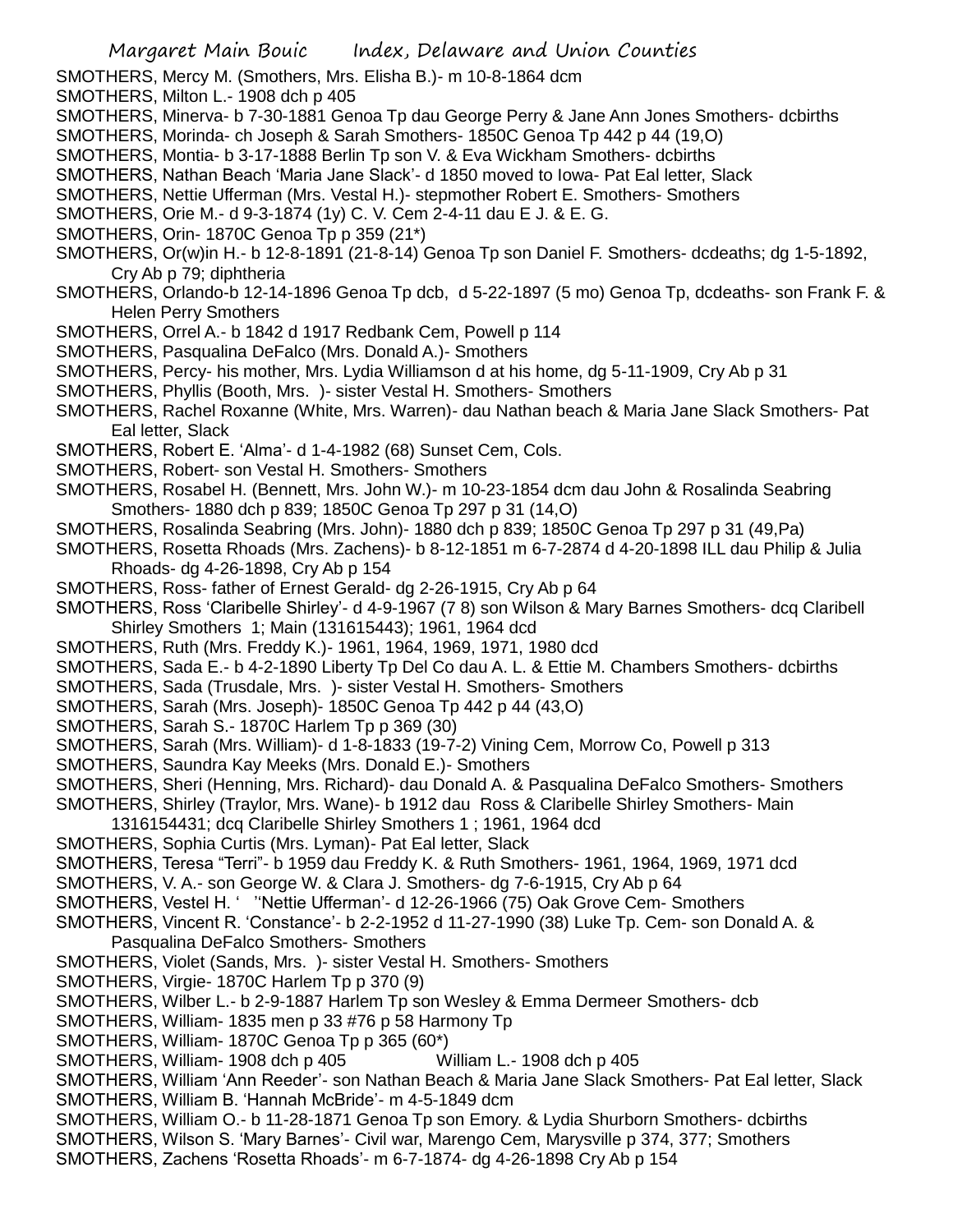SMOTHERS, Zackius- 1870C Harlem Tp p 371 (17)

- SMOTHINE, John- b Penn d 12-20-1867 (70-7-24) Genoa Tp- dcdeaths
- SMOUSE, Brenda- dau Richard & Vivian Moffett Smouse- Smouse
- SMOUSE, Cheryl (Artis Tyrone)- dau Richard & Vivian Moffett Smouse- Smouse
- SMOUSE, Constance (Robert, Mrs. )- dau Howard & Mamie Pfeil Smouse- Smouse
- SMOUSE, Dianne- dau Richard & Vivian Moffett Smouse- Smouse
- SMOUSE, Ferne (Charters, Mrs. Joe)- dau Howard & Mamie Pfeil Smouse- Smouse
- SMOUSE, Harry- son Howard & Mamie Pfeil Smouse- Smouse
- SMOUSE, Howard 'Mamie Pfeil Smouse- Smouse
- SMOUSE, Howard- son Richard & Vivian Moffett Smouse- Smouse
- SMOUSE, Janet (Burg, Mrs. Paul)- dau Howard & Mamie Pfeil Smouse- Smouse
- SMOUSE, Jesse- son Richard & Vivian Moffett Smouse- Smouse
- SMOUSE, John- son Howard & Mamie Pfeil Smouse- Smouse
- SMOUSE, John- son Richard & Vivian Moffett Smouse- Smouse
- SMOUSE, Kim (Rice, Mrs. Dale)- dau Richard & Vivian Moffett Smouse- Smouse
- SMOUSE, Linda (Cain, Mrs. Darren)- dau Richard & Vivian Moffett Smouse- Smouse
- SMOUSE, Lori- dau Richard & Vivian Moffett Smouse- Smouse
- SMOUSE, Mamie Pfeil (Mrs. Howard)- Smouse
- SMOUSE, Michael- son Richard & Vivian Moffett Smouse- Smouse
- SMOUSE, Richard- son Richard & Vivian Moffett Smouse- Smouse
- SMOUSE, Richard 'Vivian Moffett'- b 1-29-1939 d 1-1- (44) Paint Tp Cem- son Howard & Mamie Pfeil Smouse-Smouse
- SMOUSE, Tiffiny- dau Richard & Vivian Moffett Smouse- Smouse
- SMOUSE, Trisha- dau Richard & Vivian Moffett Smouse- Smouse
- SMOUSE, Vivian Moffett (Mrs. Richard)- Smouse
- SMUCK, Flora (Brown, Mrs. John R.)- b 1930 m 1955- Rausch (1(10)251) II p 75
- SMUCKER, Bradley- son Ralph E & Charlene Kay Weaver Smucker- Smucker
- SMUCKER, Charlene Kay Weaver (Mrs. Ralph E.)- b 3-20-1951 Ind. m 1970 d 10-27-1994 (43) Forest Grove Cem- dau Donald & Phyllis Klinglesmith Weaver- Smucker
- SMUCKER, Heidi- dau Ralph E. & Charlene Kay Weaver Smucker- Smucker
- SMUCKER, Jami- ch Ralph E. & Charlene Kay Weaver Smucker- Smucker
- SMUCKER, Ralph E. 'Charlene Kay Weaver'- m 1970- Smucker
- SMUIN, Wilma Idella (Williamson, Mrs. Shirley Duane)- McKitrick p 154
- SMULL, Anna Elizabeth Snyder (Wolfe, Mrs. Elmer)(Mrs. Joseph)- b 4-21-1874 dau J. Wesler & Sophia Kehl Snyder- Weiser p 528
- SMULL, Amelia Kehl (Mrs. John)- dau John Peter & Sarah Haun Kehl- Weiser p 621
- SMULL, Ella Lusk (Mrs. Miron P.)- Weiser p 621
- SMULL, John 'Amelia Kehl'- Weiser p 621
- SMULL, John G.- b 1855 d 12-27-1858 son John & Amelia Kehl Smull- Weiser p 621
- SMULL, Mabel Wells (Mrs. Thomas)- Weiser p 621
- SMULL, Meta (Byerly, Mrs. Paomer)- Weiser p 615
- SMULL, Mildred (Rowe, Mrs. )- dau Miron P. Smull- Weiser p 621
- SMULL, Miron P. 'Ella Lusk''Tillie Sullivan'- son John & Amelia Kehl Smull- Weiser p 621
- SMULL, Newton 'Sadie Shippy'' Larrow'- son john & Amelia Kehl Smull- Weiser p 621
- SMULL, Sadie Shippy (Mrs. Newton)- Weiser p 621
- SMULL, Sarah (Sullivan, Mrs. Charles)- dau John & Amelia Kehl Smull- Weiser p 621
- SMULL, Thomas 'Mabel Wells'- son Miron P. Smull- Weiser p 621
- SMULL, Tillie Sullivan (Mrs. Miron P.)- Weiser p 621
- SMURR, Luella Boyd (Mrs. William)- b 8-15-1878 d 3-25-1958 Oakdale Cem- dau Simon & Elsie Mitchell Boyd- Smurr; obit Marguerite Lucille, obit William L, mlib; obit, mlib
- SMURR, Margaret- d 3-6-1911 (3y2m) Oakdale Cem 2365 (47F) I p 112 (F-R3-15)
- SMURR, Marguerite Lucille- b 12-17- d 3-8-1911 (3y)- dau William L. & Luella Boyd Smurr; obit, mlib
- SMURR, (Le)Roy- son William & Luella Boyd Smurr- Smurr; obit Luella, mlib, obit William, mlib
- SMURR, Terry D.- d 9-17-1935 (14hr) Oakdale I p 112 (F-R3-15)
- SMURR, Wilbur- son William & Luella Boyd Smurr- Smurr, obit, Luella, mlib; obit William, mlib
- SMURR, William L. 'L(o)uella Boyd'- d 12-24-1950 (81) Oakdale , obit, mlib, obit Luella, mlib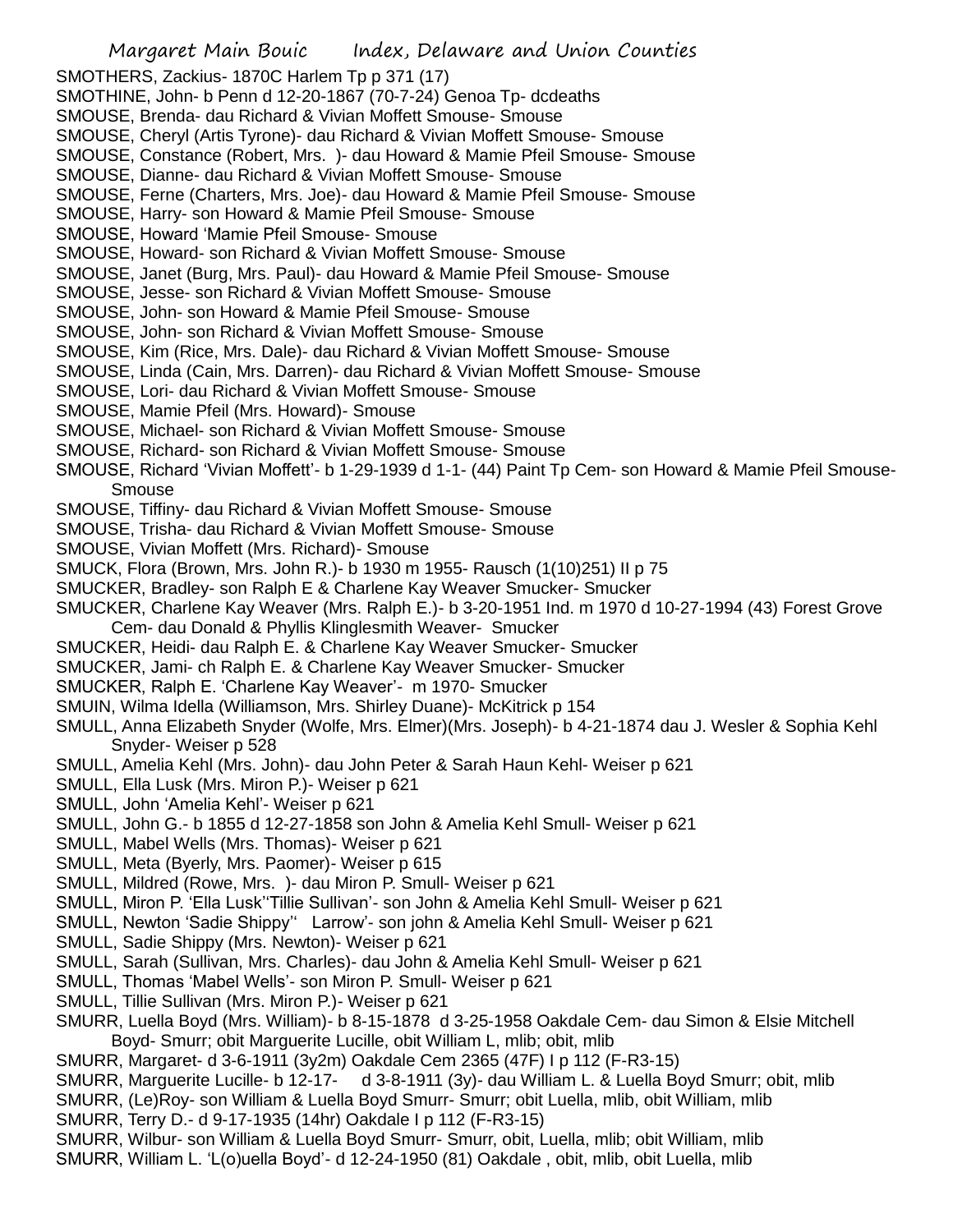- SMUTHERS, Phehelois (Keeler. Mrs. Lucius)- m 10-31-1849 dcm
- SMUTHWAITE, Julia L.- dau Mabel Smuthwaite- 1910C Jerome Tp 358-364 [ 15B
- SMUTHWAITE, Mabel- niece of Lewis C. Curry- 1910C Jerome Tp 358-364 p 15B (22,O,O,O), div, 1 ch SMYERS, Adam- son Harland R. Smyers- Smyers
- SMYERS, Barbara Strawser (Mrs. Rev. Richard L.)- m 9-3-1960- Smyers; 1969, 1971 dcd
- SMYERS, Carmen- b 1969 dau Rev. Richard L. & Barb Strawser Smyers- Smyers; 1971 dcd
- SMYERS, Cheri (Mrs. Kevin)- Smyers
- SMYERS, Cheryl L. (Roberts, Mrs. Kevin J.)- b 1963 m 9-3-1983 dau Rev. Richard L. & Barbara Strawser Smyers- Smyers; 1969, 1971 dcd
- SMYERS, Christine ( Dillion, Mrs Glenn)- b 1961 dau Rev. Richard L. & Barbara Strawser Smyers- Smyers; 1969, 1971 dcd
- SMYERS, Harland R. 'Susan M. Nolley ''Janet Suzanne Bowersmith'- b 1965 m 6-21-1986 (2) 4-13-2002- son Rev. Richard L. & Barbara Strawser Smyers- Smyers; 1969, 1971 dcd
- SMYERS, Kevin 'Cheri'- son Rev. Richard L. & Barb Strawser Smyers- Smyers
- SMYERS, Matthew- son Harland R. Smyers- Smyers
- SMYERS, Rev. Richard L. 'Barbara Strawser'- m 9-3-1960 Mich. Smyers; 1969, 1971 dcd
- SMYERS, Janet Suzanne Bowersmith (Mrs. Harland R.)- m 4-13-2002- Smyers
- SMYSER, Rev. -funeral of Mrs. Elizabeth Coonfare- dg 8-11-1914, Cry Ab p 141
- SMYSER, W. Craig- grad OWU 1917- son William Smyser- Smyser; Pallbearer for funeral of Howard Kelchner , dg 7-10-1906 Cry Ab p 107
- SMYSER, Dorothy E. d 2-6-1982 dau William Smyser- Smyser
- SMYSER, Hamilton M.- grad OWU 1923- son William Smyser- Smyser
- SMYSER, Hattie- b 7-28-1901 dau William E. & Elizabeth Craig Smyser- dcbirths
- SMYSER, Margaret (Crane, Mrs. )- grad OWU 1924, dau William Smyser- Smyser
- SMYSER, Martha (Hilborn, Mrs. Wesley)- b 11-28-1873 d 2-27-1953- Weiser p 510
- SMYSER, Mary L.- b 10-28-1902 Delaware Town dau Prof. W. E. & E. A. Craig Smyser- dcb
- SMYSER, Nettie Virginia (Weiser, Mrs. William Franklin)- b 6-12-1866 m 6-1889 d 4-1-1938- Weiser p 802
- SMYSER, William Emory- Dean at OWU- d 1932- Smyser; 1908 dch p 232, 233; 1976 dch p 204; pallbearer for Mrs. Mary Jane Ginn- dg 1-18-1916 Cry Ab p 12; for Prof. Edwin C. Wooley, dg 2-1-1916, Cry Ab p 18
- SMYSOR, Shawnlee V. L.- query on Jewell- unec VII p 44
- SMYTH, ------(McKittrick, Mrs. Stephen)- McKitrick p 472
- SMYTH, ---- Nash p 112
- SMYTH, Adam- 1870C Thompson Tp p 502 (57\*)
- SMYTH, Allen- 1870C Thompson Tp p 505 (5)
- SMYTH, Alma D.- 1870C Thompson Tp p 504 (32)
- SMYTH, Anne (Norris, Mrs. Wm.,Sr.)- d 1815- unec VIII p 62
- SMYTH, Carry Leslie- ch Kennety & Margaret Ann Matz Smuyth- Weiser p 483
- SMYTH, Charles -1870C Thompson Tp p 504 (2)
- SMYTH, Daniel-1870C Thompson Tp p 501 (80\*)
- SMYTH, Grace R.- b 8-2-1898 Oxford Tp dau H. C. Jr. & May Wing Smyth- dcbirths
- SMYTH, Harvey- 1870C Thompson Tp p 501 (26)
- SMYTH, Henry- 1870C Thompson Tp p 502 (33)
- SMYTH, Jacob- 1870C Thompson Tp p 505 (33\*)
- SMYTH, Jacob- 1870C Thompson Tp p 504 (35\*)
- SMYTH, James- Nash p 238
- SMYTH, Jeffrey- son Kenneth & Margaret Ann Matz Smyth- Weiser p 483
- SMYTH, John- 1870C Thompson Tp p 505 (64\*)
- SMYTH, John- 1870C Thompson Tp p 505 (11)
- SMYTH, Julia-1870C Thompson Tp p 504 (36)
- SMYTH, Kenneth 'Margaret Ann Matz'- Weiser p 483
- SMYTH, Louisa-1870C Thompson Tp p 505(33)
- SMYTH, Luanna- 1870C Thompson Tp p 504 (4)
- SMYTH, Margaret Ann Matz (Mrs. Kenneth)- b 1930 dau George & Helen Mohn Matz- Weiser p 483
- SMYTH, Martin-1870C Thompson Tp p 505 (7)
- SMYTH, Peter- son Kenneth & Margaret Ann Matz Smyth- Weiser p 483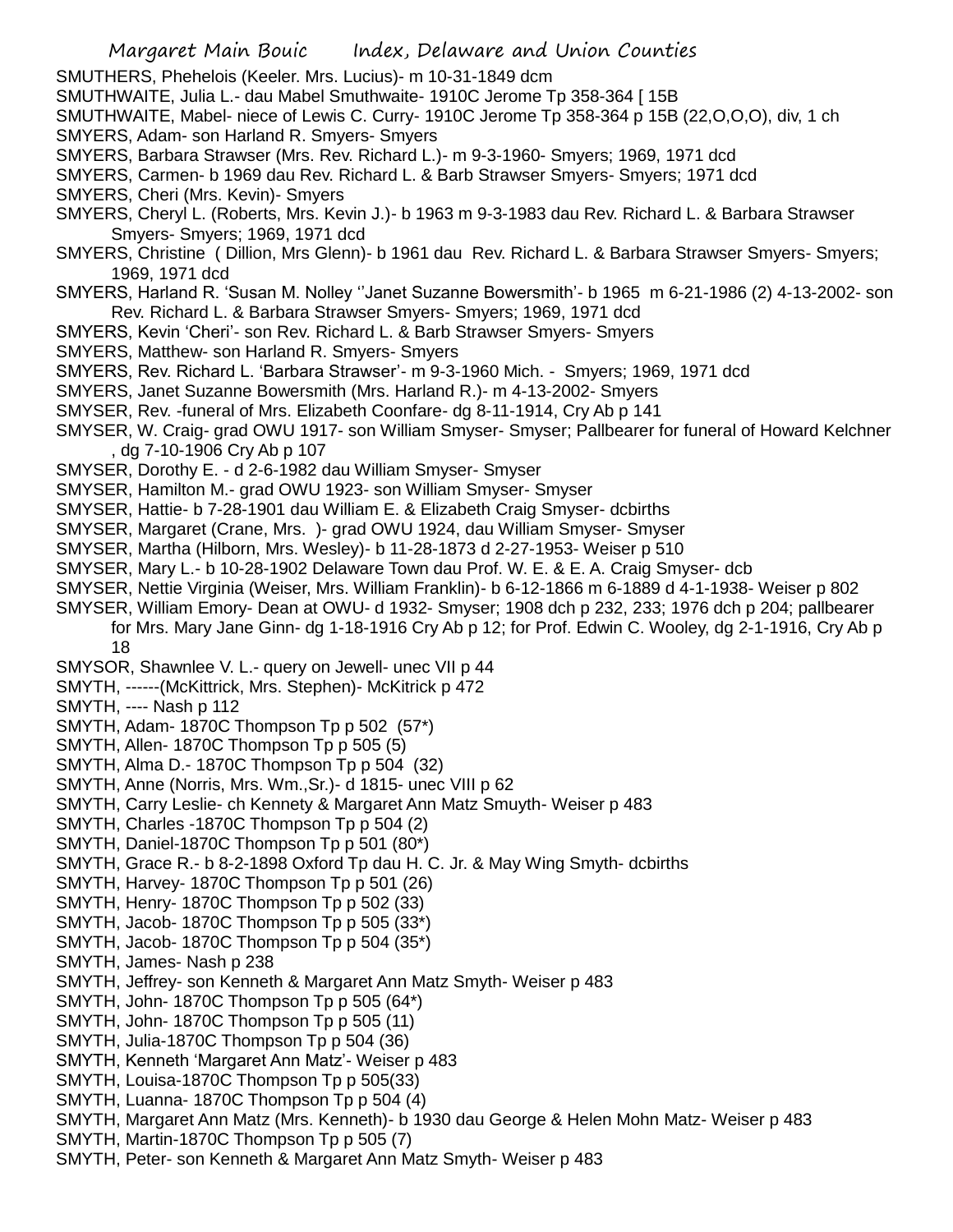- SMYTH, Rebecca- dau Kenneth & Margaret Ann Matz Smyth- Weiser p 483
- SMYTH, Richard- 1883 uch V p 241
- SMYTH, Samuel- 1870C Thompson Tp p 502 (30)
- SMYTH, Sarah- 1870C Thompson Tp p 501 (22)
- SMYTH, Sarah- 1870C Thompson Tp p 502 (59)
- SMYTH, Solomon- 1870C Thompson Tp p 505 (10)
- SMYTH, Thomas- Nash p 112
- SMYTH, William- powers p 258
- SMYTHE, Annabelle Cleveland (Mrs. Hugh)- Smythe; btp p 2
- SMYTHE, Betty (Mrs. George Cleveland)- Smythe; Pabst 8 p 40, 43
- SMYTHE, Burt- d Chicago Sat during operation- dg 10-1-1897, Cry Ab p 129 son of George
- SMYTHE, C. L.- pallbearer for George Hagans- dg 1-11-19167, Cry Ab p 6
- SMYTHE, George- father of Burt- dg 10-1-1897 Cry Ab p 129
- SMYTHE, George Cleveland 'Betty'- b 7-7-1917 d 5-5-1992 (74) Cheshire Cem- son Hugh & Annabelle Cleveland Smythe- Smythe; Pabst 2 p 2; 1976 dch p 287; 1980 dcd
- SMYTHE, Henry C.- b 8-13-1874 Brown Tp son George & Emma Howell Smythe- dcbirths
- SMYTHE, Hugh 'Annabell Cleveland'- Smythe
- SMYTHE, James R.- 1908 dch p 136 James- 1908 dch p 405
- SMYTHE, —(Mrs. James R.)- dau Isaac Mills- dg 3-29-1907 Cry Ab p 32
- SNACK, Henry 'Phebe Ward'- m 1-30-1837 dcm
- SNACK, Phebe Ward (Mrs. Henry)- m 1-30-1837 dcm
- SNAIR, Cleroll E.- 1880C Claibourne Tp 92-97 p (3,Ind, Pa,O)
- SNAIR, Elisha A.- son Jacob & Nancy Snair- 1880C Claibourne Tp 92-97 p 9 (13,O,Pa,O)
- SNAIR, Emma Hanby (Mrs. George W.)- m 9-29-1889 ucm (Hearl)
- SNAIR, Flora A. dau Jacob Snair- 1880C Claibourne Tp 92-97 p 9 (7,O,Ind,Pa)
- SNAIR, George W. 'Emma Hanby'- m 9-29-1889 ucm (Hearl)
- SNAIR, George W. 'Viola C. Chambers'- m 12-30-1875 ucm (Hearl)
- SNAIR, Jacob 'Nancy J.'- 1880C Claibourne Tp 92-97 p 9 (65,O,Pa,Pa)
- SNAIR, Jenny M. (Swartz, Mrs. James Steel)- b 1867 m 3-24-1887 d 11-1904 dcc Columbus Williams III 23
- SNAIR, Joseph M. 'Martha C. Wrangler'- dcc Columbus Williams III 46
- SNAIR, Martha C. Wrangler (Mrs. Joseph M.)- dcc Columbus Williams III 47
- SNAIR, Nancy C (Wells, Mrs. Peter)(Mrs. Jacob)- lic 2-17-1881 ucm 6918; 1880C Claibourne Tp 92-97 p 9 (30,O,Pa,Pa)
- SNAIR, Viola C. Chambers (Mrs. George W.)- m 12-30-1875 ucm (Hearl)
- SNAKE, George- b Pa d 10-20-1897 (82-0-5)Troy Tp son Jacob Snake- dcdeaths
- SNAKE, Elizabeth Smith b Ger. d 1-20-1898 (77-0-25) Troy Tp dau Lewis Smith dcdeaths
- SNAN, Abraham- 1870C Radnor Tp p 459 (35\*)
- SNAN, Eliza- 1870C Radnor Tp p 460 (20\*)
- SNAPP, Arlene (Mrs. James F.)- 1962 ucd
- SNAPP, Clara B.- b 1882 d 1939 mother- Claibourne Cem p 81
- SNAPP, Daniel E.- b 1912 d 1936 son Clara B. Snapp- Claibourne Cem p 81
- SNAPP, Herbert L.- obit Marilyn Kimmell, mlib; teacher 1928-1929 Irwin, unec XXII p 19
- SNAPP, James Franklin 'Arlene'- 1962 ucd; Snapp
- SNAPP, Jim- son James F. & Arlene Snapp- 1962 (14) ucd
- SNAPP John- son James F. & Arlene Snapp- 1962 (13) ucm
- SNARE, Alfred- son George W. & Viola C. Chambers Snare- 1880C Claibourne Tp 118, 124 p 12 (1,O,O,O)
- SNARE, Anna A.- dau Isaac & Phebe Edwards Snare- 1883 uch V p 652
- SNARE, Annabelle S. (Banning, Mrs. Dana)- b 5-16-1918 m 4-21-1946 d 9-3-1996 (78) bur Arcadia- dau Roland & Carey Harding Snare- Snare
- SNARE, Arthur- 1980 dcd
- SNARE, Carey Harding (Mrs. Roland)- Snare
- SNARE, Catherine (Mrs. David)- 1883 uch V p 652
- SNARE, Charles E. 'Patricia- 1964, 1969, 1971, 1980 dcd
- SNARE, Cynthia Kay "Cindy"- b 1962 dau Charles E. & Patricia Snare- Snare; 1964, 1969, 1971, 1980 dcd; engaged to Michael W. Calvin
- SNARE, David 'Catherine'- d 1823- 1883 uch V p 652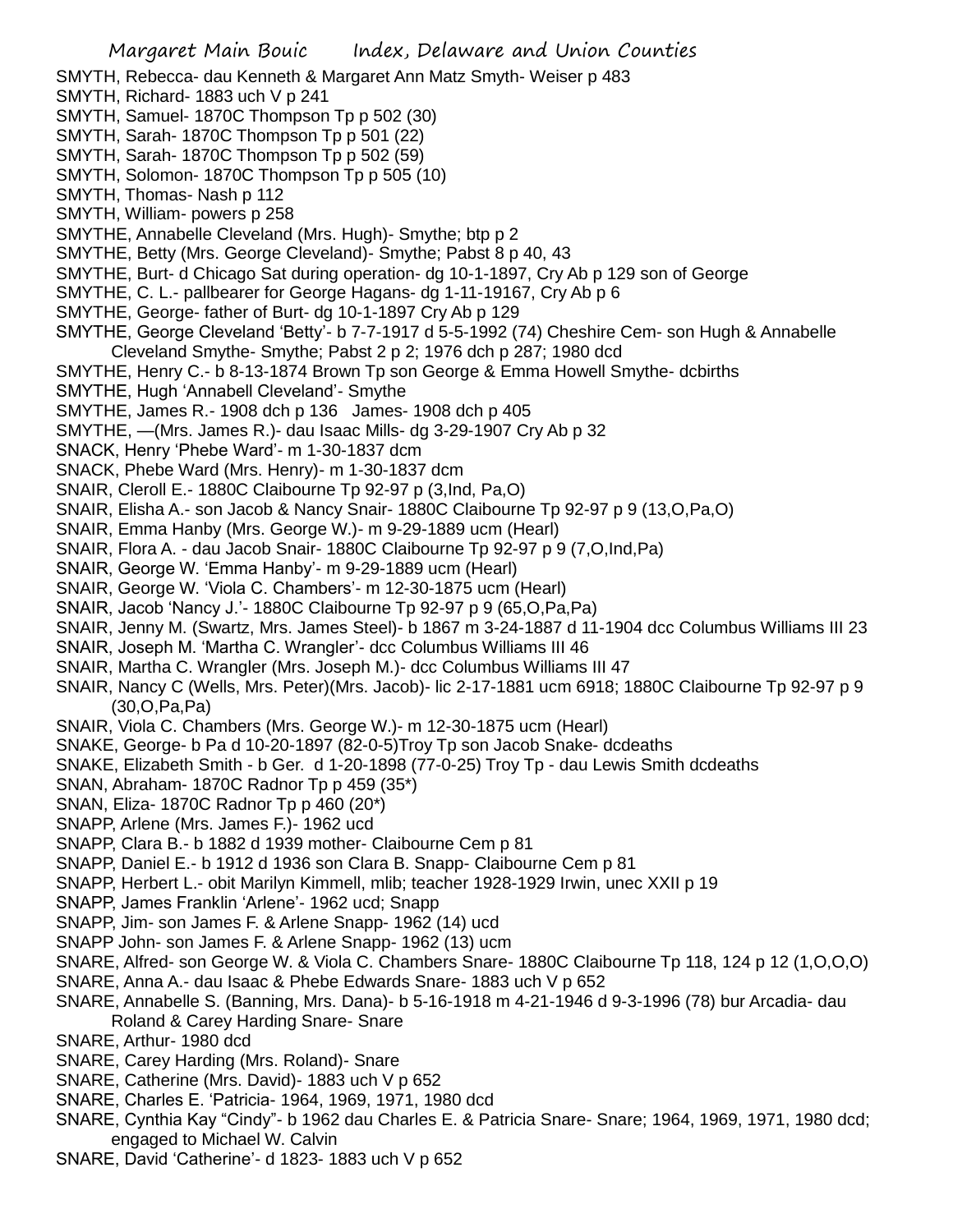- SNARE, Deborah (Thomas, Mrs. Todd)- b 1961 m 9-30-1983 dau Charles E. & Patricia Snare- Snare; 1964, 1969, 1971, 1980 dcd
- SNARE, Della Caskey (Mrs. Isaac Ellis)- b 4-26-1885 m 10-17-1902 d 4-26-1939 Price Cem, djlm p 48- dau Robert Shannon & Margaret Van Buskirk Caskey- ped Jean Ann Jolley #634 7 unec IV p 10, XIX p 70
- SNARE, Donald W. 'Virginia Faye Evans'- b 1916 Claibourne Cem p 90; Snare; 1985 uch p 134; obit Virginia Faye Evans, mlib (brown);
- SNARE, Drew- b 1964 son Charles E. & Patricia Snare- 1969, 1971, 1980 dcd
- SNARE, Edith/Elizabeth (Brady, Mrs. William)- dau Isaac & Phebe Edwards Snare- m 3-15-1877 ucm 6039; 1985 uch p 103; 1883 uch V p 652; 1870C Claibourne Tp 7 p 1 (22,O)
- SNARE, Elisha A.- lived with Jacob Snare- 1870C Taylor Tp 198-189 p 24 (3,O)
- SNARE, Eliza A. (Burgoon, Mrs. Isaac)- m 7-4-1880 ucm 6744
- SNARE, Eliza A. (Davis, Mrs. Joshua H.)- m 11-20-1873 ucm 5397 dau Isaac & Phebe Edwards Snare- 1883 uch V p 652; 1870C Claibourne TP 7 p 2 (19,O)
- SNARE, Emma A. (Quanz, Mrs. Charles)- m 12-24-1879 ucm (Hearl)
- SNARE, Emma- dau Isaac & Phebe Edwards Snare- 1870C Claibourne Tp 7 p 2 (12,O)
- SNARE, Ernest- son Roland & Carey Harding Snare- Snare
- SNARE, R. Eugene- son Roland & Carey Harding Snare- Snare
- SNARE, Rev. Francis- son Roland & Carey Harding Snare- Snare
- SNARE, George- 5 yr old son d last week, bur Bethehem- mt 4-26-1893 p 4 Abs p 36
- SNARE, George W.- son? Jacob Snare- 1870C Taylor Tp 198-189 p 24 (15,Penn)
- SNARE, George Washington 'Viola Catherine Chambers'- b 1852 m 12-30-1875 ucm 5814 d 1935 Price Cem, djlm p 48- son Isaac & Phebe Edwards Snare- 1883 uch V p 652; mt 3 p 20; ped Jean Ann Jolley #634 12, unec IV p 10, XIV p 23, XIX p 90; 1870C Claibourne Tp 7 p 2 (18,O); 1880C Claibourne Tp 118-124 p 12 (28,O,O,O)
- SNARE, —infant b 3-4-1879 son George & Viola Chambers Snare- unec XIV p 23
- SNARE, Gladys Sophronia (Jolley, Mrs. Ralph Howard)- b 7-3-1911 m 8-22-1928 d 10-12-1979 dau Isaac Ellis & Della Caskey Snare- ped Jean Ann Jolley #634 3; unec XIX p 70
- SNARE, Isaac- b 2-1883 1900C Jackson Tp 114-116 p 5B (17,O,O,O)
- SNARE, Isaac Ellis 'Della Caskey;- b 2-15-1884 m 10-17-1902 d 8-8-1958 Price Cem- son George Washington & Viola Catherine Chambers Snare- ped Jean Ann Jolley #634 8, unec IV p 10, XIX p p 70, djlm p 48
- SNARE, Isaac 'Phoebe Edwards'- b 12-28-1819 m 1847 d 4-5-1891 (71-3-8) Claibourne Cem p 35 son David & Catherine Snare- 1915 uch p 652; ped Jean Ann Jolley #634 24 unec XIX p 70 (her dates, b 8-28- 1820 d 4-5-1881); 1870C Claibourne Tp 6 p 17 (67,Pa)
- SNARE, Jacob- 1870C Taylor Tp 198-189 p 24 (55,Penn)
- SNARE, Jennie- dau George W. & Viola C. Chambers Snare- 1880C Claibourne Tp 118-124 p 12 (4,O,O,O)
- SNARE, Mary F. (Gillett, Mrs. John H.)- m 12-31-1884 ucm(Hearl)
- SNARE, Mary- dau Isaac & Phebe Edwards Snare- 1883 uch V p 652; 1870C Claibourne Tp 7 p 2 (10,O)
- SNARE, Minerva (Spellman, Mrs. George F.)- m 9-26-1874 lic, ucm 5543- dau Isaac & Phebe Edwards Snare-1870C Claibourne Tp 7 p 2 (20,O); mt 3 p 2; mt 11-4-1874
- SNARE, Miriam (Snider, Mrs. )- dau Roland & Carey Harding Snare- Snare
- SNARE, Nancy E. (Mills, Mrs. Thomas)- m 3-23-1879 ucm 6458
- SNARE, Nancy J. dau? Jacob Snare- 1870C Taylor Tp 198-189 p 24 (22,O)
- SNARE, Nancy J. (Sells, Mrs. Peter)- m 2-11-1881 lic ucm (Hearl)
- SNARE, Patricia (Mrs. Charles E.)- 1964, 1969, 1971, 1980 dcd
- SNARE, Phoebe Edwards (Mrs. Isaac)- b 5-24-1823 m 1847 d 10-15-1894/1 (71-4-22) Claibourne Cem p 35 dau Ira & Ann Evans Edwards- 1883 uch V p 652; 1870C Claibourne Tp 7 p 17 (47m,NJ); ped Jean Ann Jolley 634 25; unec XIX p 70
- SNARE, Roland 'Carey Harding'- Snare
- SNARE, Susan L. (Flesher, Mrs. George W.)- m 3-10-1870 ucm 4697 dau Isaac & Phebe Edwards Snare
- SNARE, Viola Catherine Chambers (Mrs. George Washington)- b 1858 m 12-30-1875 ucm 5814 d 1908 Price Cem djlm p 48- mt 3 p 20; mt 1-12-1876; 1880C Claibourne Tp 118-124 (22,O,O,O); ped Jean Ann Jolley 634 13 unec XIX p 70(her dates, b 4-27-1859 d 9-15-1902); unec XIV p 23
- SNARE, Virginia Faye Evans (Mrs. Donald W.)- b 11-14-1914 d 3-6-1980 (65) Claibourne Cem p 90- dau Wilbert H. & Susie A. Chapman Evans- Snare; 1985 uch p 134; obit, mlib (brown)
- SNARE, Virginia (Long, Mrs. )- dau Roland & Carey Harding Snare- Snare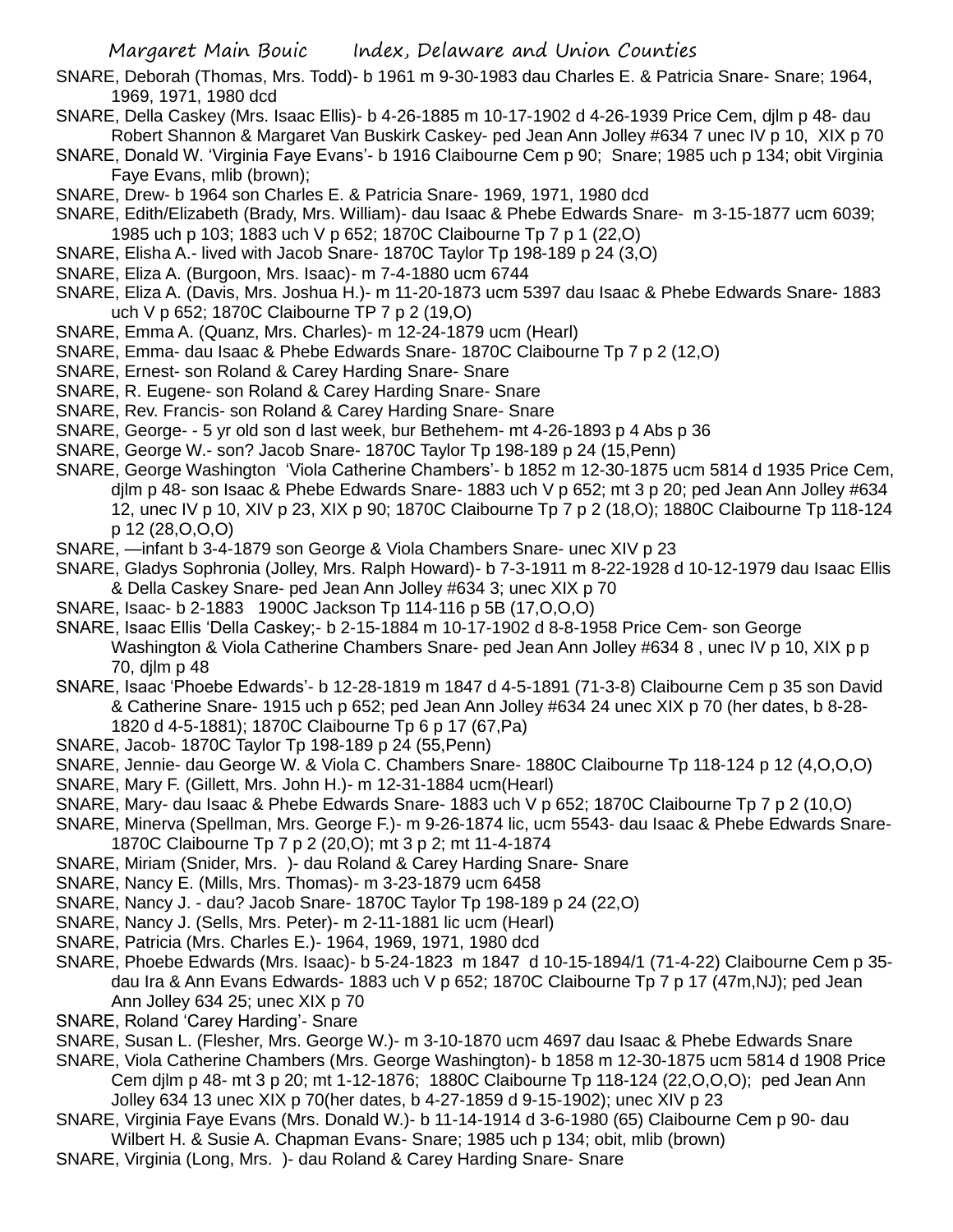SNARR–1880 dch p 520; 1908 dch p 280 SNASHALL, Alice (Vickerman, Mrs. )- dau Paul N. & Margaret K. Snashall- Snashall SNASHALL, Becky Jo Groves (Mrs. David Jo)- m 4-5-1968- Snashall; 1971 dcd SNASHALL, Charles- son Paul N. & Margaret K. Snashall- Snashall SNASHALL, David Jo 'Becky Jo Groves'- m 4-5-1968 son Paul N. & Margaret E. Snashall- Snashall; 1961, 1964, 1969, 1971 dcd SNASHALL, James- son Paul N. & Margaret K. Snashall- 1961 (14) dcd SNASHALL, Jean (Staiger, Mrs. )- dau Paul N. & Margaret K. Snashall- Snashall; 1961 (17) dcd SNASHALL, Kasey- b 1969 dau David J. & Becky J. Snashall- 1971 dcd SNASHALL, Kelly- b 1969 dau David J. & Becky J. Snashall- 1971 dcd SNASHALL, Margaret B.(Persha, Mrs. )-dau Paul N. & Margaret K. Snashall-Snashall;1961 dcd SNASHALL, Margaret K. (Mrs. Paul N,)- b 3-24-1909 d 6-1-1989 (80) Bloomfield Cem, Morrow Co,- Snashall; 1961, 1964, 1969, 1971, 1980 dcd SNASHALL, Paul J.- son Paul N. & Margaret K. Snashall- Snashall; 1964 (17), 1969, 1971, 1980 dcd SNASHALL, Paul N.'Margaret K.'- 1961, 1964, 1969, 1971, 1980 dcd SNAUGHDER, Thomas- b Poland d Ky age 105, dcga p 24, Del Patron & Franklin Chronicle SNAVELY, Alfred- son John & Mary R. Snavely- 1860C Leesburg Tp 475 (15,O) SNAVELY, Betty Ley (Mrs. Richard C.)- m 6-28-1953- Snaveley SNAVELY, Bourman- son John & Mary R. Snavely- 1860C Leesburg Tp 475 (6,O) SNAVELY, Cynthia (Morrison, Mrs. Jay)- dau Richard C. & Betty Ley Snavely- Snavely SNAVELY, Daniel 'Heather Vine'- m 10-3-1998 son Harvey & Ruth Snavely- Snavely SNAVELY, Denise- dau John & Mary R. Snavely- 1860C Leesburg Tp 475 (4,O) SNAVELY, Dennis 'Susan'- 1973 ucd; 1980 dcd SNAVELY, Elizabeth (Weiser, Mrs. Samuel)- b 4-8-1808 d 10-11-1873- Weiser p 764, 765. 772 SNAVELY, Harvey 'Ruth'- Snavely SNAVELY, Heather Vine (Mrs.Daniel)- m 10-3-1998 dau Philip & Elaine Vine- Snavely SNAVELY, Henry- Powers p 54 SNAVELY, John 'Mary M.'- mt 5-29-1865, unec XXII p 55 SNAVELY, John 'Mary R.'-Hopewell Cem, djlm p 86, no dates;1860C Leesburg Tp 475 (39,Pa) SNAVELY,John- son John & Mary R. Snavely- 1860C Leesburg Tp 475 (10,O) SNAVELY, Lydia Ann (Shettel, Mrs. Levi Merkel)- b 3-29-1850 m 3-19-1870 d 12-22-1924- Weiser p 460 SNAVELY, Maria/Mary (Snell, Mrs. John Jacob)- b 10-7-1778 pa d 1-2-1826 Va- ped Dianne Lee Santo #506 117; unec XVI p 32 SNAVELY, Mary M. (Mrs. John)- d 6-8-1863 (38) Hopewell Cem, djlm p 86; mt 5-29-1863 ; unec XXII p 55; 1860C Leesburg Tp 375 (33,Pa) SNAVELY, Mary T.- dau John & Mary M. Snavely- 1860C Leesburg Tp 475 (2,O) SNAVELY, Nettie Jane- no dates, Hopewell Cem, djlm p 86 SNAVELY, Mary (Snell, Mrs. Jacob)- 1985 uch p 130 SNAVELY, Richard C. 'Betty Ley'- b 9-30-1927 m 6-28-1953 d 4-15-2003 (75) Bucyrus- son Clarence L. & Lois Gilliland Snavely- Snavely SNAVELY, Ruth (Mrs. Harvey)- Snavely SNAVELY, Sarah- Sunbury, 1964 dcd SNAVELY, Susan (Mrs. Dennis F.)- 1973 ucd; 1980 dcd SNAVELY, William H.- son John & Mary M. Snavely- 1860C Leesburg Tp 475 (8,O) SNAVLY, Elizabeth- 1870C Paris Tp 75-76 p 11 (36,O) insane, infirmary SNAW, John B.- letter, 1853, unec V p 22 SNEAD, Annette Westwood (Mrs. Dr. )- dau Rev. Samuel & Rebecca Janes Hestwood- Maugans Anc p 162, 163 SNEAD, Dr. 'Annette Hestwood'- Marlborough 163 SNEAD, Edwin- 1850C Delaware Tp 1320 p 95 (14,Pa) SNEAD, Elizabeth Janes (Mrs. Samuel)- 1985 uch p 143 SNEAD, Thomas- 1883 uch V p 288

- SNEALL, John 'Louise McIlroy'- 1915 uch p 1082
- SNEALL, Louise McIlroy (Mrs. John)-dau John M. & Eveline Hubbard McIlroy- 1915 uch p 1082
- SNEARY, Gregory Steven- son Steven & Manetta Ann Ledley Sneary- 1985 uch p 93
- SNEARY, Manetta Ann Ledley (Mrs. Steven)- dau Cassius Dale & Ida Kuba Ledley- 1985 uch p 93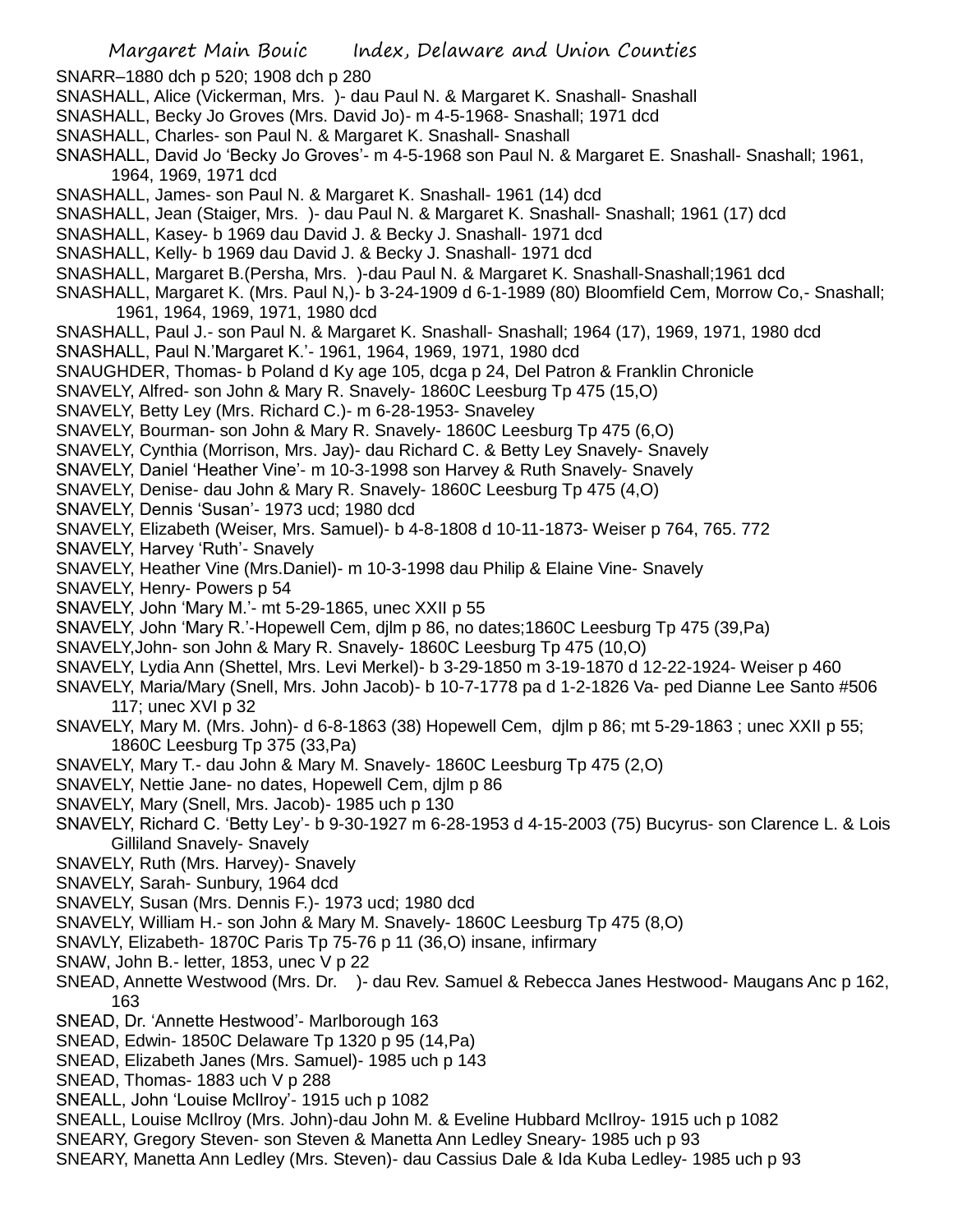- SNEARY Lyn- dau Steven & Manetta Ann Ledley Sneary- 1985 uch p 93
- SNEARY, Steven 'Manetta Ann Ledley'- 1985 uch p 93
- SNEATH, Sandy (Rockenbaugh, Mrs. Ron)- m 6-9-1990 dau Hal Sneath- Sneath
- SNEBLEY, I.- Powers p 89
- SNECK, Alfred- 1870C Delaware Tp p 267 (32\*)
- SNECK, Alice- 1870C Delaware Tp p 267 (22)
- SNECK, Carrie/Cavet C.-- b 6-6-1888 Delaware Town d 12-28-1891 (18) dau Alfred & Elizabeth Sneck- dau Albert & Elizabeth J. Sherer Sneck- dcbirths, dcdeaths
- SNECK, Elizabeth-b Guernsey Co Ohio- d 7-1-1891 (43) dau Martin & Elizabeth Schere Schere- dcdeaths; 1870C Delaware Tp p 267 (22)
- SNECK, Ellen- 1870C Delaware Tp p 303 (18)
- SNECK, Franklin- b 8-6-1868 Delaware Tp son Thomas & Adelia Sneck- dcbirths
- SNECK, Ida L.- 1870C Delaware Tp p 267 (2)
- SNECK, Samuel- d 6-11-1889 (18) son Albert & E. J. Shearer Sneck- dcdeaths
- SNECK, Solomon- d 10-26-1880 (70-7-22) TroyTp, dcdeaths; 1870C Delaware Tp p 269 (65\*)
- SNECK, William H.- d 6–7-1890 (22) son A. & E. J. Sneck- dcdeaths; 1870C Delaware Tp p 267 (4)
- SNEDE, Thomas- military warrant, Darby Tp 2838; unec II p 25
- SNEDAKER, Barnet- b Belmont Co -d 1-1-1882 (74-2-28) Brown Tp; dcdeaths
- SNEDAKER, Clarance- d 8-25-1882 (8m11d) dcdeaths Brown Tp
- SNEDAKER, Rose M.- b 3-1-1884 Porter Tp dau G. L. & Sarah A. Humes Snedaker- dcbirths
- SNEDEGAR, Jo (Mrs. William)- Snedegar
- SNEDEGAR, Teressa Renee Archer (Mrs. William Randolph)- m 2-2- dau Edward & Ingeborg Maschek Archer- grad Marysville HS. 1991, Mt. Vernon Naz. College, 1999- Archer
- SNEDEGAR, William 'Jo'- Snedegar
- SNEDEGAR, William Randolph 'Teressa Renee Archer'- m 2-2- son William & Jo Snedegar- Snedegar
- SNEDEKER, Anna- dau Allen Wheeler- dg 4-4-1911, Cry Ab p 23
- SNEDEKER, Barney- CCC (Brown Tp)
- SNEDEKER, Arnold- son John E. & Helen Snedeker- 1961 dcd
- SNEDEKER, Burt W.-'Hazel' b 6-1888-m in year- son Moses D. & Mary F. Preston Snedeker- 1900C Claibourne Tp 313-330 p 13B (11,O,O,WVa); 1910C Claib SP 10 p 1A (21,O,O,WV)
- SNEDEKER, Charles- pallbearer for A. C. Foster- dg 1-23-1912, Cry Ab p 89
- SNEDEKER, Charles E. 'Minnie M. Langstaff'- b 2-1874 m 12-1-1897 ucm (Hearl) d 1926 Claibourne Cem p 51- son Moses & Mary F. Preston Snedeker- 1883 uch V p 652; Maugans Anc p 216; 1915 uch p 832;
	- 1900C Claib Tp 312-329 p 13B (26,O,O,Wva); 1910C Claib SP 9 p 1A (36,O, –, Va) m 12y
- SNEDEKER, Charles 'Ethel Payne'- Snedeker
- SNEDEKER, Charles- son Mrs. Wm. Snedeker- dg 11-12-1907, Cry Ab p 81
- SNEDEKER, Clifford- b 5-23-1889 Kingston Tp son William & Anna Wheeler Snedeker- dcb
- SNEDEKER, Cora Melinda (Bulen, Mrs. Maurice Wesley)- b 9-1875 dau Moses & Mary F. Preston Snedeker-1883 uch V p 652; 1985 uch p 98; 1900C Claibourne Tp 313-330 p 13B (24,O,O,Va)
- SNEDEKER, Sina (Cynthia)(Mrs. John F.)- d 6-5-1885 (79-5-17) Claibourne Cem p 4; 1883 uch V p 652;
	- 1860C Claibourne Tp 668 (50,Va); 1870C Claib Tp 273-269 p 35 (64,O)
- SNEDEKER, Darlene Adele- b 3-11-1913 d 10-3-1999 (86) dau Charles & Ethel Payne Snedeker- Snedeker; 1961, 1964, 1969, 1971 dcd
- SNEDEKER, Edward L,- b 12-13-1877 d 2-6-1878 Sunbury Mem. Pk- Snedeker; 1964 dcd
- SNEDEKER, E. J.- dpc p 77 Mrs. E. J.- dpc p 85, 86, 112
- SNEDEKER, Elizabeth Roach (Mrs. )- Pabst 6 p 101; dcc Helen Carpenter Clark 11, Florabel Carpenter Lacher 11
- SNEDEKER, Ernest- grandson & pallbearer of Mrs. Wm. Snedeker dg 2-4-1910, Cry Ab p 94
- SNEDEKER, Ernest,Jr. & Lulu Blanche'- d 1956- Snedeker
- SNEDEKER, Ethel Payne (Mrs. Charles)- Snedeker
- SNEDEKER, George- son Peter & Sarah Jane Archibald Snedeker, obit Reuben, mlib; dg 7-25-1905; ddg 7- 25-1905, Cry Ab p 40
- SNEDEKER, Grace- b 9-1894- 1900C Paris Tp 126-129 p 8A (5,O,O,O)
- SNEDEKER, Grace (Harvey, Mrs. Asa)- dau Reuben & Samantha Barnes Snedeker- obit Reuben, mlib; obit Samantha, mlib; 1910C Paris Tp 173-175 p 8A (15,O,O,O)
- SNEDEKER, Hazel (Mrs. Burt W.)- 1910C Claibourne SP 10 p 1A (18,O,O,O) m in year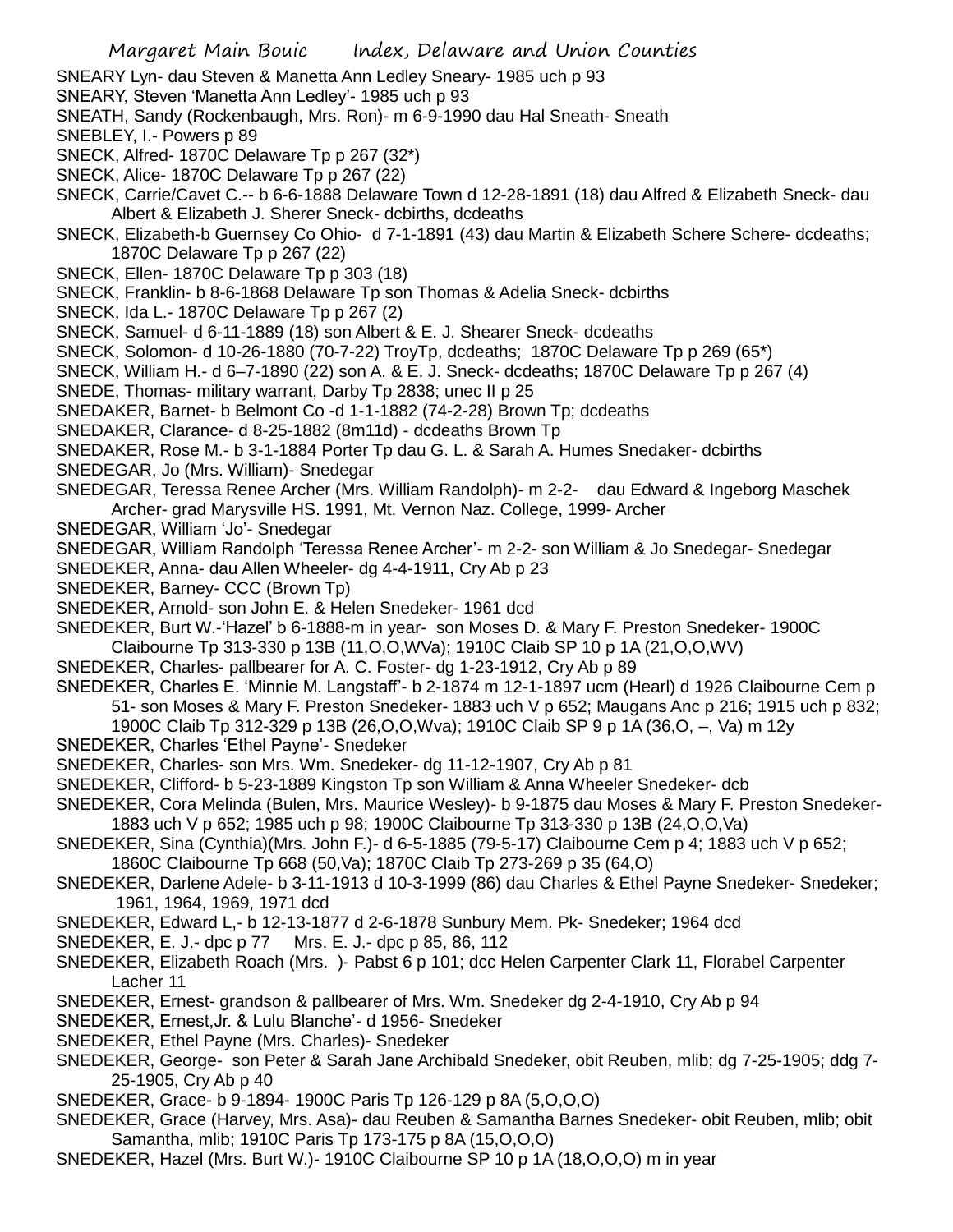- SNEDEKER, Helen (Mrs. John E.)- 1961 dcd
- SNEDEKER, H. H. 'Maria J. Baker'- Snedeker
- SNEDEKER, J. E.- pallbearer for Mary E. Shan- dg 1-5-1915 Cry Ab p 2
- SNEDEKER, —(Mrs. J. E.)- dau Mary E. Shan- dg 1-5-1915m Cry Ab p 1
- SNEDEKER, John E. 'Helen'- 1961 dcd
- SNEDEKER, John E.- son H. H. & Maria J. Baker Snedeker- Snedeker
- SNEDEKER, John E.-son Mrs. Wm. Snedeker-dg 22-23-2907, dg 11-19-1907, Cry Ab p 81, 83
- SNEDEKER, John F.- d 1870; estate- mt 10-27-1875, mt 3 p 17
- SNEDEKER, —(Mrs. J. F).- sister Lila Shahan Main, dau Mrs. Mary Shahan- dg 5-19-1914, Cry Ab p 122; dg 6-16-1914, Cry Ab p 129
- SNEDEKER, John F. 'Sina or Cynthias'- d 3-1881 (63-1-10) Claibourne Cem p 40; 1883 uch V p 652; 1860C Claib Tp 668 (52,Va); 1870C Claib. Tp 273- 269 p 35 (63,Va)
- SNEDEKER, John 'Sarah J. Archibeld'- m 11-2-1854 d 7-23-1905 (72-2-2) dg 8-4-1905 Cry Ab p 42
- SNEDEKER, l. A.- dg 8-4-1905 relative of Peter Snedeker, Marion o.- dg 8-4-1905 Cry Ab p 43
- SNEDEKER, Lena Mae (Warner, Mrs. Elmore Maurice)- m 12-23-1900; 1985 uch p 101, 142
- SNEDEKER, Liddie- b 9-13-1899 Brown Tp dau Wm. J. & Anna Wheeler Snedeker- dcb
- SNEDEKER, Lina M.- b 2-1882 dau Moses & Mary F. Preston Snedeker-1883 uch V p 652; 1900C Claibourne Tp 312-329 p 13B (18,O,o,WVa)
- SNEDEKER, Lois- b 10-12-1902 Brown Tp dau Charles & Ethel Payne Snedeker- dcb
- SNEDEKER, Louise (Pellet/Petitit, Mrs. Ruf. P. )- m 10-19-1879 dau Peter & Sarah Jane Archibald Snedeker-
- dg 2-11-1890, Cry Ab p 5; dg 7-25-1905 Cry Ab p 40, dg 12-21-1906, Cry Ab p 140
- SNEDEKER, Lulu Blanche (Mrs. Ernest,Jr.)- d 7-30-1976 Oak Grove Cem- Snedeker
- SNEDEKER, Lydia (Hudson, Mrs. )- dau Peter Snedeker; obit, mlib, obit, Reuben,
- SNEDEKER, Mac- son John E,. & Helen Snedeker- 1961 dcd
- SNEDEKER, Maria J. Baker (Mrs. H/William. H.)- b 5-4-1843 Pa m 1859 d 11-10-1907; dg 11-12-1908, 11-29- 1907, Cry Ab p 81, 85; Snedeker
- SNEDEKER, Maria (Jumper, Mrs. William)- b 1830 d 1876 ped Barbara Jeanne Rodenfels Scott #757 21; unec XXI p 68
- SNEDEKER, Martha M. (Rice, Mrs. )- dau Peter & Sarah Jane Archibald Snedeker- obit, mlib, obit Reuben, dg 7-25-1905 Cry Ab p 40; dg 12-21-1906 Cry Ab p 140
- SNEDEKER, Mary- dau John & Cynthia Snedeker- 1860C Claibourne Tp 668 (23,O)
- SNEDEKER, Mary Ellen (Carpenter, Mrs. Frederick Augustus)- b 10-7-1841 Coshocton Co m 4-27-1865 d 9-
- 17-1897 (52) dau & Elizabeth Roach Snedeker- dcb Helen Carpenter Clark 5; Florabel Carpenter Lacher 5; MSM 7; dg 9-17-1897 Cry Ab p 127; dg 2-20-1914 Cry Ab p 96
- SNEDEKER, Mary F. Preston (Mrs. Moses)- b 8-24-1850 m 4-17-1873 ucm (Hearl)-d 10-19-1903- dau John Preston- 1883 uch V p 652; 1900C Claibourne Tp 313-330 p 13B (46,WV, Ky, Penn)
- SNEDEKER, Mary (Greasamar, Mrs. )- dau Wm/ H. H. & Maria J. Baker Snedeker- Snedeker; dg 11-29-1907, Cry Ab p 83
- SNEDEKER, Mary J. (Kinney, Mrs. Israel)- m 2-5-1861 ucm 3139 d 1865- 1883 uch V p 630; 1915 uch p 783; unec XX p 6
- SNEDEKER, Mattie J. Barnes (Mrs. Reuben H.)- m 5-10-1890 ucm (Hearl)
- SNEDEKER, Michelle- dau John K. & Helen Snedeker- 1961 dcd
- SNEDEKER, Minnie M. Langstaff (Mrs. Charles E.)- b 7-18-1873 m 12-1-1897 ucm (Hearl); d 8-18-1951 Claib Cem p 51 -dau Asa & Hannah Lockhart Langstaff- Maugans Anc p 216; uninf p 28, Claibourne Tp - 1900C Claib. Tp 312-329 p 13B (26,O,O,NY); 1910C Claib. Tp 599 p 1A (36,O,O,NY)
- SNEDEKER, Moses 'Mary F. Preston'-b 6-2-1846 m 4-17-1873 ucm 5259- Claib Cem p 9- son John & Cynthia Snedeker; 1883 uch V p 652; Snedeker; 1860C Claibourne Tp 668 (14,O); 1870C Claibourne Tp 273- 269 p 35 (23,O); 1900C Claib. Tp 313-330 p 13B (53,O,Pa,O) 1910 Claib SP p 1A (63,O,WVa,O) wid
- SNEDEKER, Opal (Elliott, Mrs. Howard)- dau Reuben & Samantha Barnes Snedeker- obit Reuben, mlib; obit Samantha, mlib; 1910C Paris Tp 173-175 p 8A (7,O,O,O)
- SNEDEKER, Paul- son Ernest,Jr. & Lulu Blanche Snedeker- Snedeker; dpc p 94
- SNEDEKER, Peter 'Sarah Janre Archibald'- interred Greenlawn Cem at Eden- obit Reuben, mlib; hadc p 95 (Brown Tp); dg 7-25-1905 Cry Ab p 40. 8-4-1905 Cry Ab p 43; dg 12-21-1906, dg 12-28-1906 Cry Ab p 140, 141
- SNEDEKER, Mrs. Peter- d Thursday, Delaware (71) mt 12-29-1906 p7c4, Abs p 31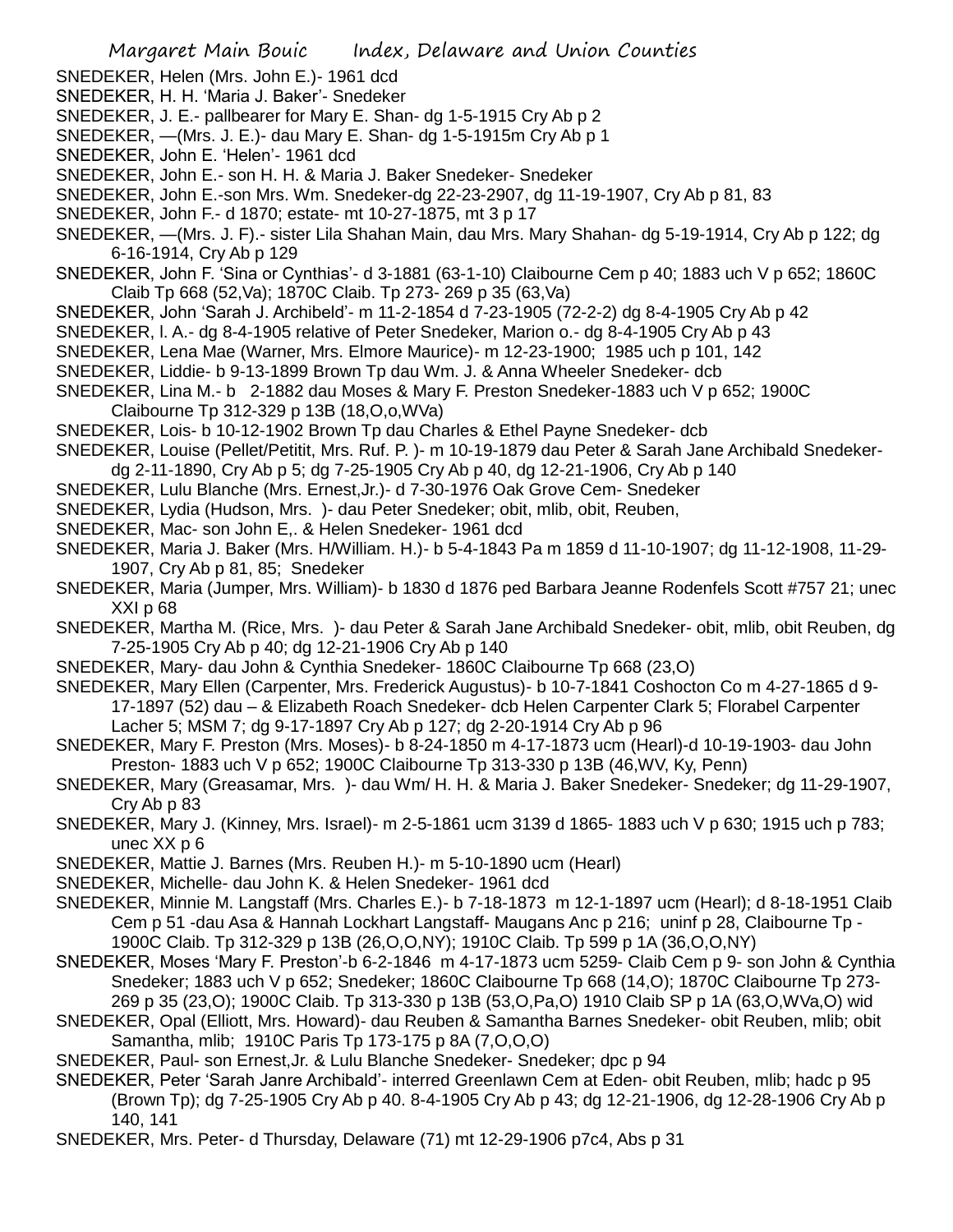- SNEDEKER, Reuben H.- son Peter & Sarah Jane Archibald Snedeker- mt 7-25-1905 Cry Ab p 40; dg 12-21- 1906, Cry Ab p 140 dg 12-29-1906 p 7c4 Abs p 31;
- SNEDEKER, Reuben H. 'Mattie J. Barnes'- m 5-10-1890 ucm (Hearl)
- SNEDEKER, Rheuben 'Samantha Barnes'-b 8-31-1859 m 5-10-1890 d 5-5-1922 (62-8-5) Oakdale Cem- son Peter & Sarah Archibald Snedeker; 1900C Paris Tp 173-175 p 8A (40, O, O, O) m 10y; 1910C Paris Tp 173-175 p 8B (50,O,O,O) m 19y
- SNEDEKER, Samantha J. Barnes (Mrs. Rheuben)(Houser, Mrs. George)- b 4-30-1866 m 5-10-1890 (2) 2- 1935 d 8-9-1947 (81), Oakdale Cem- dau John W. & Catherine Oliphant/Oliver Hale Barnes- mt 10-30- 1907 p1c5, Abs p 59; ; 1900C Paris Tp 126-129 op 8A (34,O,O,O) m 10y, 1 ch; 1910C Paris Tp 173- 175 p 8B (44,O,O,O) m 19y, 2 ch
- SNEDEKER, Sarah Jane Archibald (Mrs. Peter)- m 11-2-1854 d 12-20-1906 dg 7-25-1905 Cry Ab p 40, dg 12- 21-1906, Cry Ab p 140
- SNEDEKER, Thaddeus- son Peter & Sarah Jane Archibald Snedeker- obit Reuben, mlib; dg 7-25-1905, Cry Ab p 40, dg 12-21-1905, Cry Ab p 140
- SNEDEKER, Wiley P,- son H/Wm. H. & Maria J. Baker Snedeker- Snedeker; dg 11-29-1907, Cry Ab p 85
- SNEDEKER, ---- b 3-15-1891 Brown Tp son W. J. & Sarah A. Wheeler Snedeker- dcbirths
- SNEDEKER, b 6-18-1895 d 8-8-1895 Brown Tp son W. J. & S. A. Wheeler Snedeker- dcbirths; dcdeaths
- SNEDEKER, b 10-13-1898 Brown tp son W. J. & Sarah Wheeler Snedeker- dcbirths
- SNEDEKER, William- d 7-8-1862, 1883 uch IV p 471
- SNEDEKER, William- 1908 dch p 405; hadc p 95 (Brown Tp); CCC (Brown Tp)
- SNEDEKER, William- son John & Cynthia Snedeker- 1860C Claibourne Tp 668 (21,O)
- SNEDEKER, William M.- d 7-6-1862 Nashville- Co F. . 31st Reg. mt 8-6-1862; unec XXI p 52, XXII p 9
- SNEDEKER, William- son Peter & Sarah Jane Archibald Snedeker, dg 7-25-1905, Cry Ab p 40, dg 12-21-1906 Cry Ab p 140; obit Reuben, mlib
- SNEDEKER, —(Mrs. Wm)- dau Mrs. Almon Wheeler- dg 2-4-1910, Cry Ab p 94
- SNEED, Achilles- Clerk, Court of Appeals, Frankfort, Ky- unec II p 26
- SNEED, Arch- son & Willmetta loveless- Loveless p 7
- SNEED, Bob 'Jennifer'- Sneed
- SNEED, Carrol M.- b 11-1896 grandson John & Emma McElroy, son Leila M. Sneed- 1900C Liberty Tp Un Co 167-171 p 8A (3,O,Tn,O); 1910C Marysville 244-217 p 10A (18,O,O,O)
- SNEED, Charles- son & Wilmetta Loveless- Loveless p 7
- SNEED, Drake 'Leah Ritter'- m 1–16-1999 son Bob & Jennifer Sneed- Sneed
- SNEED, Eliza (------Mrs. Jacob)- 1860C Taylor Tp 136 (17,O)
- SNEED, Hanah- dau Jacob & Eliza Snell- 1860C Taylor Tp 136 (2/12,O)
- SNEED, Janet- dau & Willmetta Loveless- Loveless p 7
- SNEED, Leah Ritter (Mrs. Drake)- m 1-16-1999 dau Doug & Julie Ritter- Sneed
- SNEED, Leila M.- 1910C Marysville 244-217 p 10A (36,O,O,O) wid, 1 ch
- SNEED, Martha (Mrs. )- dau & Willmetta Loveless- Loveless p 7
- SNEED, Maude- Hutchisson p 70, 71
- SNEED, Timothy- b 1974 lived with Walter E. & Margaret L. Shoemaker- 1993 ucd
- SNEED, Willmetta Loveless (Mrs. )- dau Fenton & LaZella Dyer Loveless- Loveless p 7
- SNEEDER, Catharine (Steitz, Mrs. Jacob)- m 3-20-1858 dcm
- SNEEDER, Claud 'Nettie Clark'- m 12-11-1902- Asp (2505)
- SNEEDER, Nettie Clark (Mrs. Claud)- b 7-8-1883 m 12-11-1902 dau George A. & Jennie Maine Clark- Asp 2505
- SNEERE, Jacob 'Nancy J. Clark'- m 1-30-1866 ucm 3906; unec XXII p 33
- SNEERE, Nancy J. Clark (Mrs. Jacob)- m 1-30-1866 ucm 3906 ; unec XXII p 33
- SNEERINGER, Alfred L. Jr. 'Linda L.'- 1980 dcd
- SNEERINGER, Deborah Ann- b 11-21-1953 dau Philip & Mildred Louise Garns Sneeringer- Weiser p 124
- SNEERINGER, Jeffery- b 1974 son Alfred L.,Jr. & Linda L. Sneeringer- 1980 dcd
- SNEERINGER, Linda L. (Mrs. Alfred L.)- 1980 dcd
- SNEERINGER, Mildred Louise Garns (Mrs. Philip)- b 9-16-1920 m 1-17-1941 dau Harvey S. & Gail Nancy Burkholder Garns- Weiser p 124
- SNEERINGER, Nancy Gail- b 9-22-1944 dau Philip & Mildred Louise Garns Sneeringer- Weiser p 124 SNEERINGER, Philip Garns- b 8-31-1941 son Philip & Mildred Louise Garns Sneeringer- Weiser p 124 SNEERINGER, Philip 'Mildred Louise Garns'- b 5-9-1917 m 1-17-1941- Weiser p 124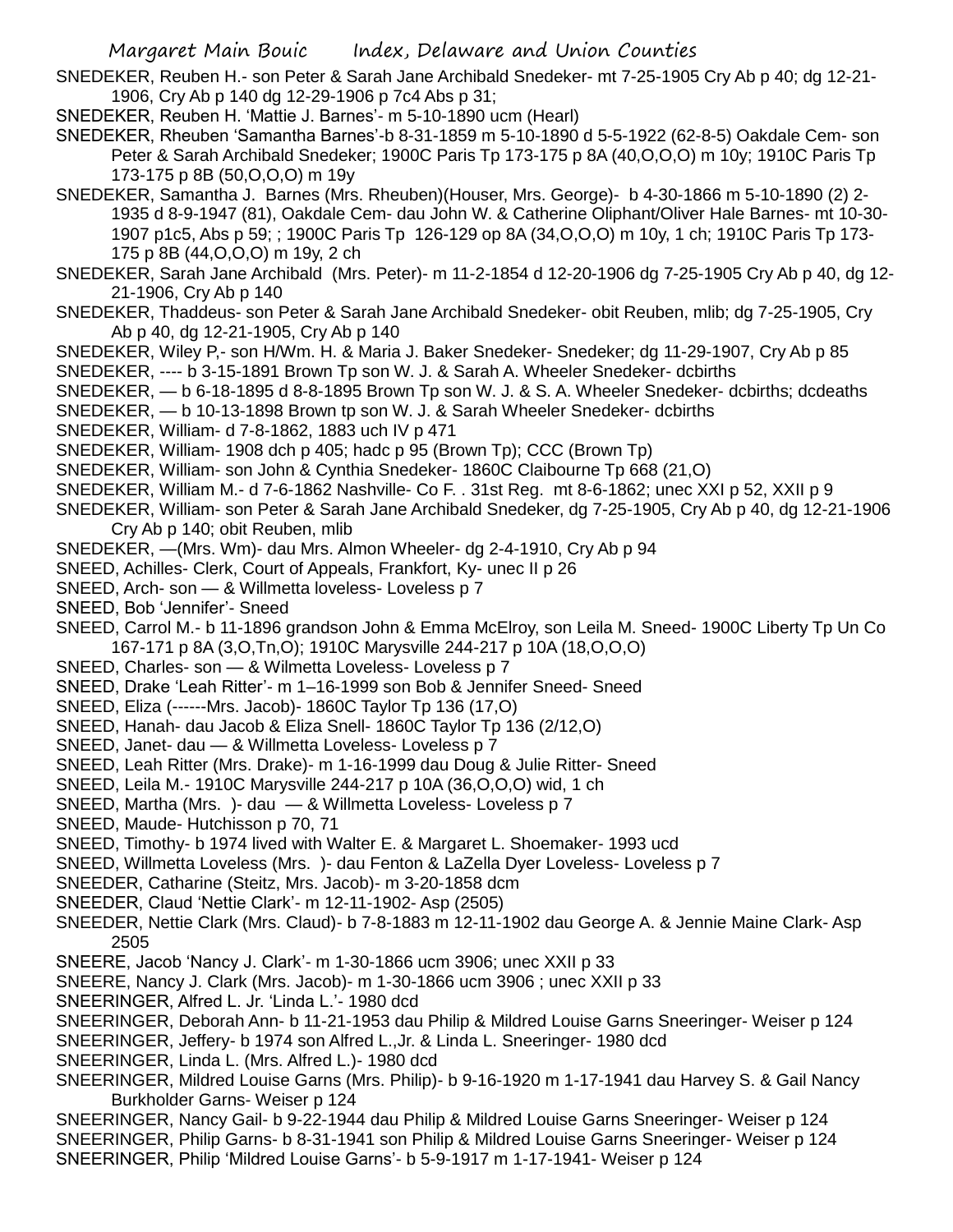- SNEERINGER, Rebecca- b 1978 dau Alfred L. Jr. & Linda L. Sneeringer- 1980 dcd
- SNEIDER, Deanne Symbolick (Mrs. Steve)- dau William Symbolik- Sneider
- SNEIDER, Martin- d 1-7-1903 ?-00-00 Brown Tp, infirmary
- SNEIDER, Shea Alexander- b 4-5-1997 son Steve & Deanne Symbolik Sneider- Sneider
- SNEIDER, Steve Deanne Symbolick'- son William Sneider- Sneider
- SNELL, Rev.- 1883 uch V p 72; unec XX p 39
- SNELL, family of Ann C.Young #660 ; unec XXII p 70
- SNELL, Allie C.- dau Elias R. & Mary E. Snell- 1880C Marysville 251-271 p 15 (19,O,Va,O)
- SNELL, Anna G. (Mrs. Noel)(Hicks, Mrs. )- 1985 uch p 130
- SNELL, Anna J.-dau Jacob & Eliza C. Meeker Snell-1880C Marysville 251-271 p 15 (14,O,Va,O)
- SNELL, Arah (Staggers, Mrs. Andrew)- 1880 dch p 672
- SNELL, Barnett H. 'Clara'- b 11-1858- son Elias R. & Mary E. Snell- 1880C Washington Tp 67-70 p 8 (21,O,O,O); 1900C Washington Tp 78 p 4A (41,O,O,O) m 15y
- SNELL, James Bayard 'Hettie'- son Jacob & Eliza C. Meeker Snell- 1985 uch p 130; 1880C Marysville 251-271 p 15 (12,O,Va,O)
- SNELL, Caroline Permella. (Hardin, Mrs. George)- b 1840 m 1-23-1866 ucm 3901 d 1882 dau Dr. David Snavely & Elizabeth Kindley Barry Snell- 1985 uch p 130; 1860C Leesburg Tp 366 (20,O); mt 3-8- 1882, p 3c5, Abs p 10; unec XXII p 33
- SNELL, Charis- 1980 dcd
- SNELL, Clara (Mrs. Baruet?) B 12-1865 1900C Washington Tp 78 p 4A ( 34,O,Pa,O) m 15y, 4 ch, 4 living
- SNELL, Daniel S/B. 'Phebe A. Wood'- b 1844 m 1-1-1869 ucm (Hearl) d 1925- son David Snavely & Elizabeth Kindley Berry Snell- 1985 uch p 130; 1860C Leesburg Tp 366 (16,O); 1870C Leesburg Tp 225-232 p 28 (26,O) 1880C Leesburg Tp 97 p 10 (36,O,Va,Va)
- SNELL, David George- b 11-29- 1837 d 8-14-1851 Asbury Cem, lptw p 67- son David Snavely & Elizabeth Kindley Berry Snell- 1985 uch p 130;
- SNELL, David Snavely 'Elizabeth Kindley Berry;'- b 8–7-1803 m 6-3-1824 d 2-23-1865 Va Asbury Cem- son John Jacob & Mary Snavely Snell- 1883 uch V p 437; ped Alice Maxine Burkepile Burlile # 4 26; unec II p 28; ped Dianna Lee Santo #506 58 , unec XVI p 32; 1985 uch p 130; mt 3-8-1882, Abs p 10; mt 12-6- 1882, Abs p 3; 1860C Leesburg Tp 366 (53,Va)
- SNELL, Donald H. 'Mary F. G.'- 1971 dcd Donald- 1969, 1971 dcd
- SNELL, Dora M.- b 9-1869 dau Daniel S. & Phebe A. Wood Snell- 1870C Leesburg Tp 225-232 p 28 (8/12,O); 1880C Leesburg Tp 97 p 10 (10,O,O,O)
- SNELL, Doris Winifred (Pontius, Mrs. Ross Iredele)- b 12-22-1917 m 12-27-1940- Weiser p 341
- SNELL, Elias R. 'Mary F.'- 1880C Washington Tp 67-70 p 8 (43,O,O,O)
- SNELL, Eliza Caroline Meeker (Mrs. Jacob)- m 9-18-1859 ucm 2922 d 1919- dau Joshua & Hannah Van Brimmer- 1985 uch p 130; unec XIX p 17; 1870C Marysville -Paris Tp 207-208 p 23 (25,O); 1880C Marysville 251-171 p 15 (37,O,Pa,Pa); unec V p 10
- SNELL, Elizabeth B. Vance (Mrs. Henry)- b 1847 m 9-21-1876 ucm 5932 d 6-4-1934 York Cem p 38
- SNELL, Elizabeth J. (Crider, Mrs. Joseph)- m 10-15-1857 ucm 2618; or m 10-18-1857 mt 10-21-1857, Ab p 26, unec XVIII p 33, XII p 11
- SNELL. Elizabeth Kindley Berry (Mrs. David Snavely)- b 3-18-1802 m 6-3-1824 d 11-28-1882 -dau George & Margaret Green Berry- 1985 uch p 130; ped Alice Maxine Burkepile Burlile 4 29; unec II p 28; ped Dianna Lee Santo #506 59; mt 3-8-1882, Abs p 10; mt 12-6-1882, Abs p 3; 1860C Leesburg Tp 366 (54,Va); 1870C Leesburg Tp 14 p 2 (65,Va); 1880C Leesburg Tp (78,Va,Va,Va)
- SNELL, Elizabeth Kindley (Crider, Mrs. Joseph)(Dever, Mrs. Zedediah)- b 1831 d 1902 dau David Snavely & Elizabeth Kindley Berry Snell- 1985 uch p 130
- SNELL, Dr. Ether- dau Henry & Louise Hhuck Snell- Snell
- SNELL, Flora Delphine (Verrier, Mrs. )-dau Jacob & Eliza C. Meeker Snell- 1985 uch p 130; 1870C Marysville-Paris Tp 207-205 p 23 (7,O); 1880C Paris Tp 148-152 (18,O,O,O)or 1880C Marysville 251-271 p 15 (18,O,Va,O)
- SNELL, Gary David- son Donald H. Snell,Sr.- Snell
- SNELL, Gary Loraine 'Lillie Ida Hungerford'- son Jacob & Eliza Caroline Meeker Snell- 1985 uch p 130 SNELL, Grandmother of William Crider- mt 8-5-1885 p4c3; Abs p 16
- SNELL,Hannah-dau Jacob & Eliza C. Meeker Snell-1880C Marysville 251-271 p 15 (19,O,Va,O)
- SNELL, Hannah Jane (Burkepile, Mrs. Daniel)- m 8-2-1855 ucm 2312- dau David Snavely & Elizabeth Kindley Berry Snell- 1985 uch p 130; unec VIII p 34, XVII p 35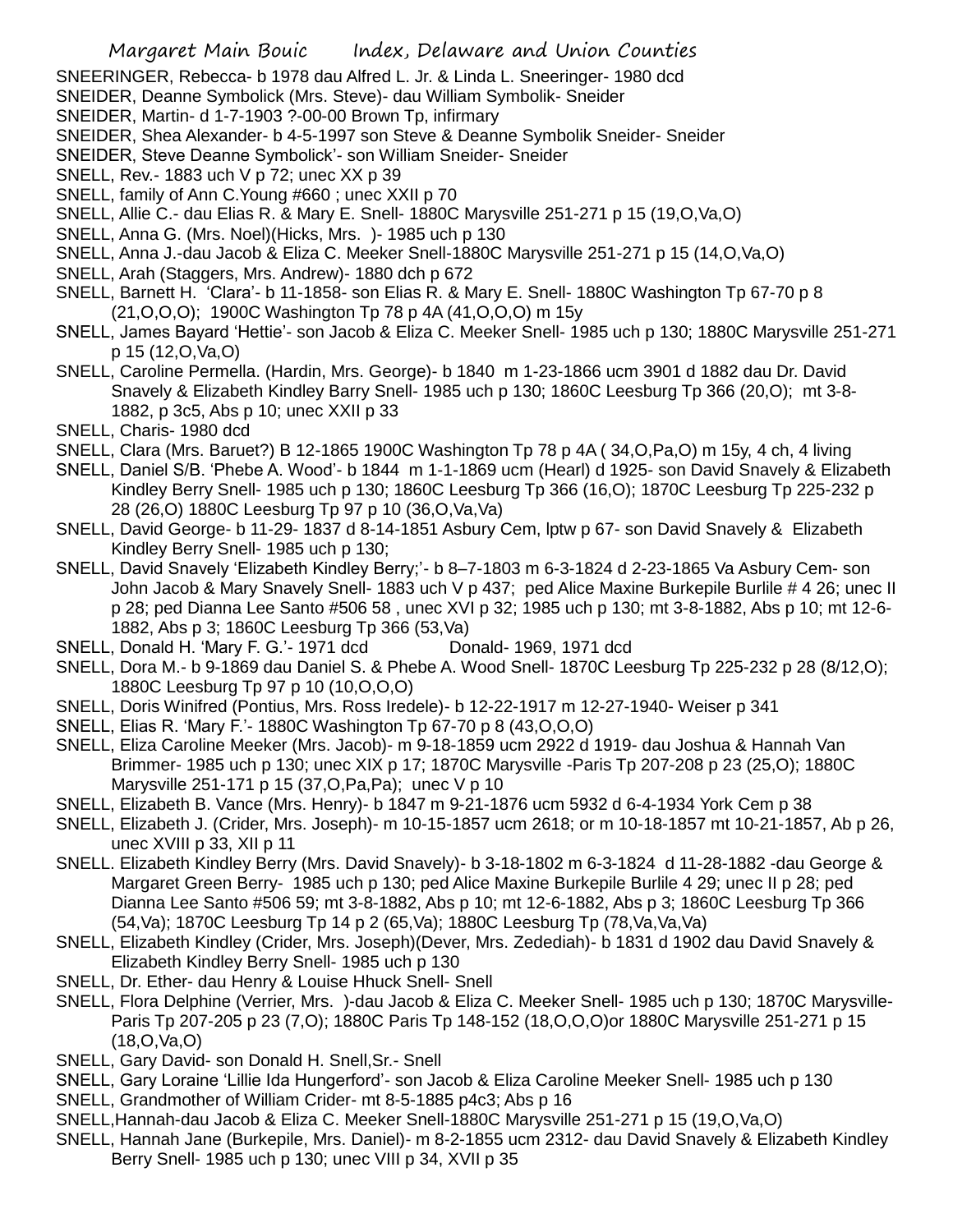SNELL, Hannah Morie (Houghanout, Mrs. Edward)- 1985 uch p 130; 1870C Marysville -Paris Tp 207-208 p 23 (9,O)

- SNELL, Hattie (Mrs. James Bayard)- 1985 uch p 130
- SNELL, Rev. Henry- unec XVII p 35, XVIII p 56, XIX p 7
- SNELL, Henry 'Elizabeth B. Vance'- m 9-21-1876 ucm 5932
- SNELL, Henry 'Louise Huck'- Snell
- SNELL, Henry 'Margret'- 1870C York Tp 137-134 p 18 (55,O) plasterer
- SNELL, Jacob 'Eliza Caroline Meeker'- b 2-6-1827 m 9-18-1859 ucm 2922 d 1904- son Dr. David Snavely & Elizabth Kindley Berry Snell 1985 uch p 130; unec V p 10; unec XIX p 17; 1860C Taylor Tp 1039-1042 p 6B (32,Vt); 1880C Marysville 251-271 p 15 (37,O. Pa,Pa)
- SNELL, James B.- son Jacob & Eliza C. Meeker Snell- 1870C Marysville -Paris Tp 207-208 p 23 (2,O)
- SNELL, John Jacob 'Mary/Maria'- b 1764/5 d 12-1-1823 ped Diana Lee Santo #506 116; unec XVI p 32
- SNELL, John- descendant of Samuel Miller- unec XXI p 14
- SNELL, Leapoldine Duclos (Mrs. Ralph M.)- 1985 uch p 130
- SNELL, Lillie Ida Hungerford (Mrs. Gary Loraine)- 1985 uch p 130
- SNELL, Logan- son Daniel & Phebe Alice Good Snell- 1880C Leesburg tp 97 p 10 (7/10,O,O,O)
- SNELL, Louise (Mrs. Henry)- Snell
- SNELL, Mack- b 5-1889 son B– & Clara Snell- 1900C Washington Tp p 4A (11,O,O,O)
- SNELL, Margaret- d 1875 (59) Warren Co.- mt 3 p 30; mt 7-26-1876
- SNELL, Margret (Mrs. Henry)- 1870C York Tp 137-134 p 18 (54,O)
- SNELL, Margaretta (Gantt, Mrs. Townsend F.)- b 4-1-1825 m 6-22-1851 d 1-20-1904/3 Oakdale I p 114 (F-R4- 4)- dau David Snavely & Elizabeth Kindley Berry Snell- 1985 uch p 130; mt 12-6-1882, Abs p 3; mt 7- 13-1905 p8c4, Abs p 23, mt 9-6-1905 p 6 c1, Abs p 22; ped Diana Lee Santo #506 29; unec XVI p 32
- SNELL, Maria (Mrs. John Jacob)- b 10-7-1778 d 1-2-1826 ped Diana Lee Santo #506 117; unec XVI p 32
- SNELL, Marjorie Faust (Mrs. )- dau Andy J. Faust- Weiser p 534
- SNELL, Mary Ann (Rhinehart, Mrs. Jeremiah Ellsworth)- b 1829 m 3-23-1858 ucm 2709 d 1906; 1985 uch p 117, 130; mt 3-24-1858,Abs p 28 d 1906, dau David Snavely & Elizabeth Kindley Berry Snell- ped Alice Maxine Burkeple Burlile #4 13; unec II p 28; 1870C Leesburg Tp 14 p 2 (40,Va)
- SNELL, Mary- b 5-1886 dau B—& Clara Snell- 1900C Washington Tp 78 p 4A (14,O,O,O)
- SNELL, Mary Carmody (Mrs. Thomas Lionel)- 1985 uch p 130
- SNELL, Mary Caroline (Weaver, Mrs. Charles B.)- b 4-8-1909 Darke Co m 1-2-1942 Ind d 11-3-1987 (78) Oakdale Cem- dau Henry & Louise Huck Snell- Snell
- SNELL, Mary F. (Mrs. Elias R.)- 1880C Washington Tp 67-70 p 8 (48,O,Va,Va)
- SNELL, Mary F. G. (Mrs. Donald H.)- 1971 dcd
- SNELL, Mary- dau Jacob & Eliza Caroline Meeker Snell- 1880C Marysville 251-271 p 15 (9,O,Va,O)
- SNELL, Mary- descendant of Samuel Miller- unec XXI p 14
- SNELL, Mary (Willard, Mrs. Fred)(Bloomer, Mrs. )- 1985 uch p 130
- SNELL, Miland- son Daniel & Phebe Alice Good Snell- 1880C Leesburg Tp 97 p 10 (5,O,O,O)
- SNELL, Morie (Haughawout, Mrs. Edmund W.)- m 6-24-1880 ucm 6742
- SNELL, Nora- dau Daniel & Phebe Alice Good Snell- 1880C Leesburg Tp 97 p 10 (8,O,O,O)
- SNELL, Patricia Ann Lyons (Mrs. Stephen)- d 8-4-1982 dau Mr. & Mrs. Henry Lyons- Snell
- SNELL, Peter- son Stephen & Paatricia Ann Lyons Snell- Snell
- SNELL, Phebe A. Wood (Mrs. Daniel S.)- m 1-1-1869 ucm 4489; 1870C Leesburg Tp 225-232 p 28 (26,O); 1880C Leesburg Tp 97 p 10 (36,O,O,O)
- SNELL, Ralph M. 'Leopoldine Duclos'- son Jacob & Eliza Caroline Meekeer Snell- 1985 uch p 130; 1880C Marysville 251-271 p 15 (4,O,O,O)
- SNELL, Rosemary- 1971 dcd
- SNELL, Sarene Juliet- b 8-18-1842 d 4-14-1843 Asbury Cem, lptw p 67; dau David Snavely & Elizabeth Kingley Berry Snell- 1985 uch p 130
- SNELL, S. R.- 1883 uch IV p 523
- SNELL, Stephen 'Patricia Ann Lyons'- Snell
- SNELL, Steven- b 1955 son Donald H. & Mary F. G. Snell- 1971 dcd
- SNELL, Susie W.- b 5-1900 dau B– & Clara Snell- 1900C Washington Tp 78 p 4A (9/12,O,O,O)
- SNELL, Thomas- son Jacob & Eliza Caroline Meeker Snell- 1880C Marysville 251-271 p 15 (15,O,Va,-)
- SNELL, Thomas Lionel 'Mary Carmody'- 1985 uch p 130; 1870C Marysville Paris Tp 207-208 p 23 (6,O)
- SNELL, William M.- son Elias R. & Mary F. Snell- 1880C Washington Tp 67-70 p 8 (19,O,O,O)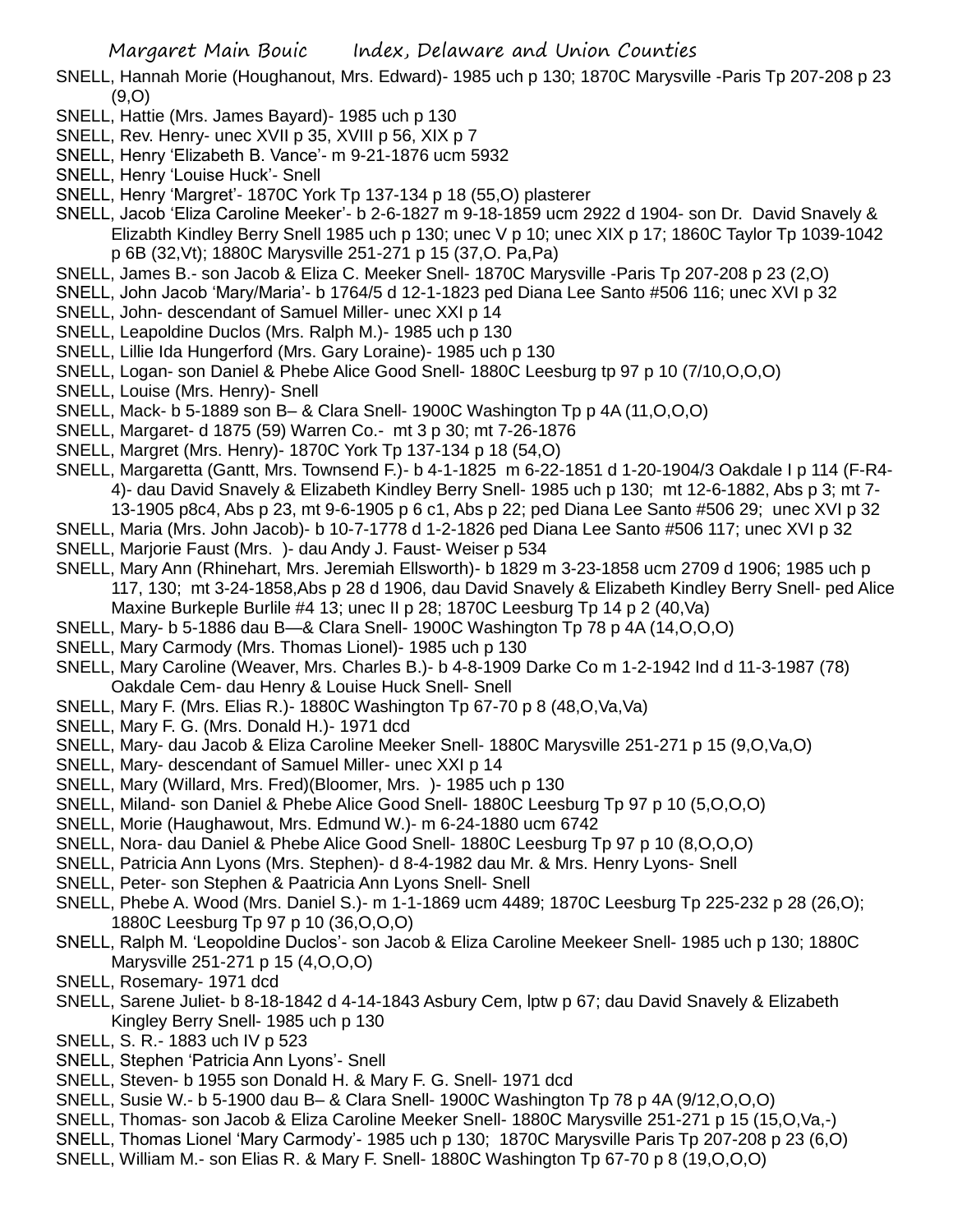- Margaret Main Bouic Index, Delaware and Union Counties SNELLENBERGER, Elmer G. 'Wanda S.'- 1971, 1973 ucd SNELLENBERGER, Robert- b 1965 son Elmer G. & Wanda S. Shellenberger- 1971, 1973 ucd SNELLENBERGER, Sheila- b 1962 dau Elmer G. & Wanda S. Shellenberger- 1971, 1973 ucd SNELLENBERGER, Wanda S. (Mrs. Elmer G.)- 1971, 1973 ucd SHELLING, J. E. 'Rosie Todd' - Maugans Anc p 207 SHELLING, Rosie Todd (Mrs. J. E.)- dau Dave & Frank Winters Todd- Maugans Anc p 207 SNELSON, Albert C. Jr.- Snelson SNELSON, Gregory Clifton 'Martha Ellen Wheeler'- m 7-27-1985 son Albert C. Snelson, Jr.- Snelson SNELSON, Martha Ellen Wheeler (Mrs. Gregory Clifton)- m 7-27-1985 dau Robert R. & Elizabeth E. Wheeler-Snelson SNEPP, Diane (Mobley, Mrs.Dennis ,Jr.)- dau Rev. Hugh G. & Laurel M. Snepp- Snepp SNEPP, Rev. Hugh G. 'Laurel M.'- son Virgil & Virginia Snepp- Snepp; 1980 dcd SNEPP, Laurel M. (Mrs. Rev. Hugh G.)- dau Ralph & Delma Lathouse- Snepp; 1980 dcd SNEPP, Dr. Neil O. 'Connie'- son Virgil T. & Virginia I. Steadman Snepp- Snepp SNEPP, Pamela K.- d 3-26-1987 (28) bur Center Village- dau Rev. Hugh G. & Laurel M. Snepp- Snepp SNEPP, Rachel Anne- dau Pamela K. Snepp- Snepp SNEPP, Virgil T.'Virginia I. Steadman'- m 4-28-1926 d 1992- Leesburg Teacher- unec XXII p 19; Snepp SNEPP, Virginia I. Steadman (Mrs. Virgil T.)- b 3-15-1906 m 4-28-1926 d 8-7-2002 (96) bur Raymond Cem dau William E. & Mildred M. Birtcher Steadman- Snepp SNETLE?, Charles- 1870C Concord Tp p 254 (27) SNETLE?, Ellen- 1870C Concord Tp p 254 (45) SNETLE?, Frank- 1870C Concord Tp p 254 (18) SNETLE?, John- 1870C Concord Tp p 254 (48\*) SNETLE?, Josephine- 1870C Concord Tp p 254 (23) SNIBEL, John 'Marlinda'- 1860C Paris Tp 1354-1343 p 178 (26,Ger) SNIBEL, Marlind (Mrs. John)- 1860C Paris Tp 1354-1343 p 178 (20,Ger) SNICK, Ben 'Lorraine Henninger'- m 6-1950- Weiser p 830 SNICK, Lorraine Henninger (Mrs. Ben)- m 6-1950- Weiser p 830 SNIDE, Mrs. John- sister Mary Susan Appleman- Appleman SNIDE, Robert Y.- 1980 dcd SNIDER, ---- (J. P.); unec VI p 3 SNIDER, —family of Shelba Buehrer- unec XXI p 37 SNIDER, Abelina- 1870C Delaware Tp p 280 (42) SNIDER, Adam- d 11-14-1860 (26D) son K. & S. F.. Snider- Newhouse p 2 SNIDER, Adam- d 2-1-1900 (63y10m) Oakdale 2165 (48B) SNIDER, Adam 'Anna R. Hopkins'- b 4-1845 m 9-24-1878 ucm 6317; mt 10-2-1878 Abs p 2, mt 11-16-1887 p 7c5, Abs p 42; son Philip & Anna Burns Snider- 1883 uch IV p 494, 522, V p 61; dumch p 14; 1915 uch p 265; Snider; unec V p 33; mt 11-7-1900 p 1 Abs p 17; 1860C Marysville 1538-1530 p 202 (15,O); 1880C Marysville 511-558 p 40 (35,O,Md,Md); 1900C Marysville 3rd ward 117-122 p 5A (55, O,Pa, Md) SNIDER, Adam- son Philip & Mary Burns Snider- mt 8-2-1905 p2c2, Abs p 19 SNIDER, Adanna- d 6-15-1909 (16y1m) Oakdale Cem 2204 (48B) dau Adam & Anna R. Hopkins Snider; 1900C Marysville 3rd ward 117-122 p 5A (7,O,O,O) SNIDER, Alfred- d 9-8-1968, obit, mlib (brown) son James & Nora Bright Snider- Snider; obit Dr. James M. mlib (brown); SNIDER, Alice- dau Martin & Susan V. Snider- 1870C Taylor Tp 16 p 3 (1,O); 1880C Taylor Tp 131-132 p 12 (11,O,O,O) SNIDER, Alice S. (Snider, Mrs. Francis M.)- m 11-3-1887 ucm (Hearl); 1900C Taylor tp 64-67 p 3B (31,O,O,O) m 12y, 4 ch SNIDER, Allie- b 4-1874 boarder- 1900C Taylor Tp 146-150 p 7A (26,O,O,O) farm laborer SNIDER, Amanda- 1870C Delaware Tp p 280 (10) SNIDER, Andrew Perry- b 4-25-1958 m 12-19-1983 son Bernard & Delores Henderson Snider- St. Paul p 15 SNIDER, Anna Bell- b 6-7-1872 Scioto Tp dau Leanard & Sarah Frances Howison Snider- dcbirths; 1880C Scioto Tp 76 (7,O, York,Va)
- SNIDER, (Le)Anna R. Hopkins (Mrs. Adam)- b 12-1853 m 9-24-1878 ucm 6317- dau William B. Hopkins, Snider; dumch p 14; mt 10-2-1878, Abs p 2; mt 8-23-1899, Abs p 60; unec V p 33; mt 11-7-1900 p 1, Abs p 17; 1880C Marysville 511-558 p 110 (28,O,O,O); 1900C Marysville 3rd ward 117-122 p 5A (46,O,Eng,Md)m 21y 5 ch, 4 living; 1910C Marysville 127-109 p 4B (56,O,Eng,Md) 5 ch, 3 living; unec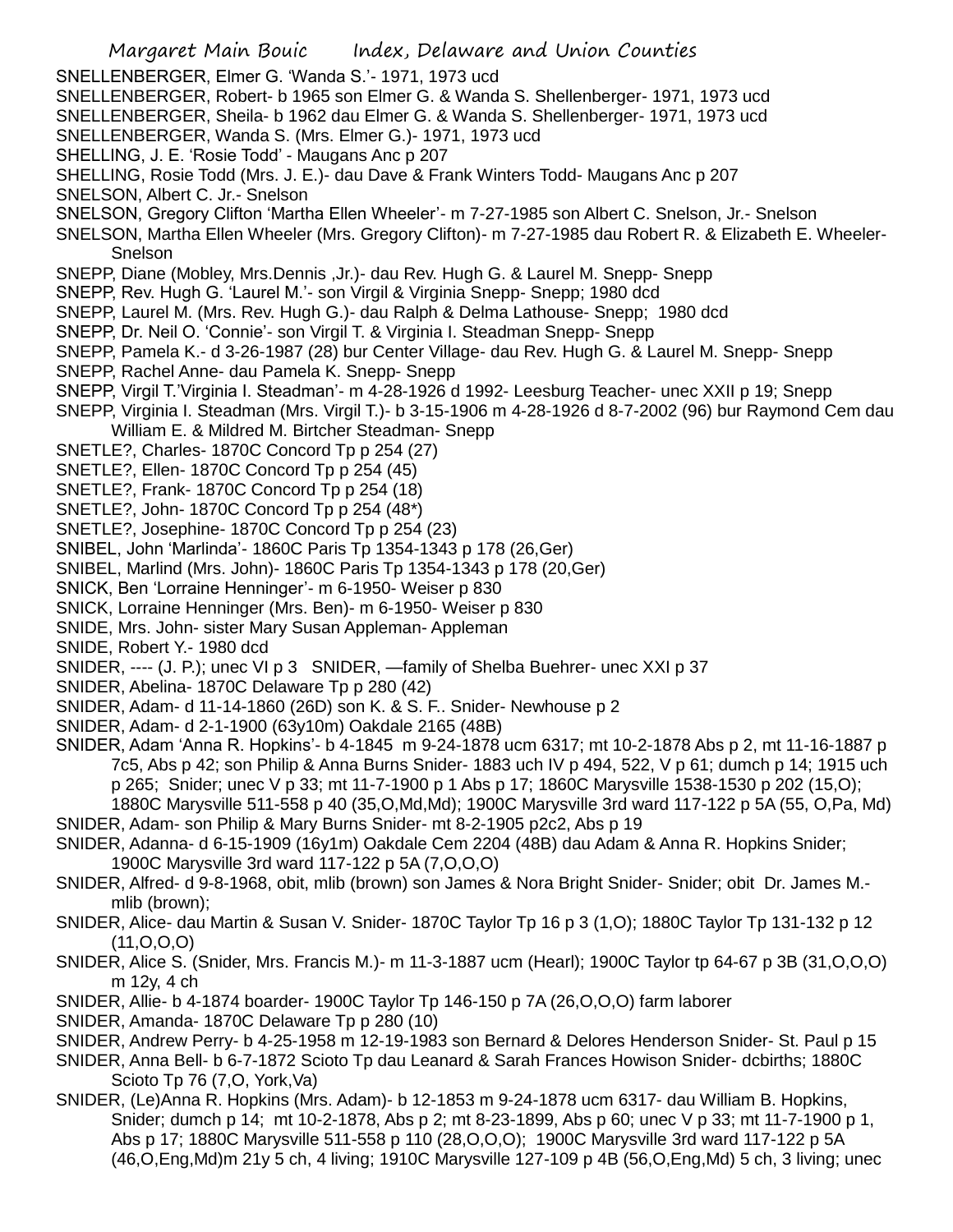V p 33

- SNIDER, Anne Louise (Walton, Mrs. Robert E.)- b 8-1-1931- dau French Frank Snider- Snider; obit Elmo, mlib SNIDER, Barbara Ann Rupright (Mrs. Henry)- 10-6/7-1840 ucm 660; unec V p 37
- SNIDER, Barbara (Mrs. E.)- d 4-30-1871 Maskill Cem, lptw p 97
- SNIDER, Barbara (Morgan, Mrs. )- dau Parker B. & Genevive B. Cook Snider- Snider
- SNIDER, Bart- bought horses, Millersburg- mt 9-19-1906, p2c2, Abs p 21
- SNIDER, Benjamin 'Mary E. Leak'- m 4-29-1851 dcm
- SNIDER, Bernard A. 'Bema''Dolores Henderson'- m 10-8-1949 son Perry Edson & Helen Kathryn Snider-Snider
- SNIDER, -----Burns Snider; unvmec p 23; obit Perry Edson, mlib (brown); 1949, 1959, 1962, 1967, 1971, 1973, 1975, 1977, 1979, 1981, 1983 ucd
- SNIDER, Bernard A. b 11-30-1927 m10-8-1949 son Perry Edson & Helen Kathryn Burns Snider- St. Paul p 14; obit Perry Edson, mlib (brown);
- SNIDER, Bertha G.- b 5-1891 dau Charles W. & Susan E. Bowersmith Snider- 1900C Marysville 4th ward 406- 420 p 16B (9,O,O,O); 1910C Marysville 4th ward 72-79 p 3B (18,O,O,O)
- SNIDER, Bertha B, B,- b 8-1888 dau Francis M. & Alice S. Snider- 1900C Taylor Tp 64-67 p 3B (11,O,O,O)
- SNIDER, Bessie O. (Mrs. Truman C.)- d 11-23-1975 (75) Ashley Union Cem- obit, mlib (brown); Snider; 1964, 1969, 1971 dcd
- SNIDER, Betty Jane Griffin (Mrs. Robert)- m 6-6-1957 Snider; 1959, 1967, 1971, 1973, 1975, 1977, 1979, 1981, 1983 ucd
- SNIDER, Betty (Rose, Mrs. )- dau Truman & Bessie O. Snider- obit Bessie, mlib (brown)
- SNIDER, Bill- half-brother of Mrs. Nellie Wilson- d 9-18-1949, obit, mlib
- SNIDER, Billie E.- b 1930 d 1931 (6m21d) ch James M. & Rosemary G. Snider- Our Lady of Lourdes Cem, lptw p 54
- SNIDER, Bonnie Lou (Disbennett, Mrs. Ted)- b 5-2-1930 m 4-16-1950 dau Perry Edson & Helen Kathryn Burns Snider- Snider; St. Paul p 15; obit Perry Edson, mlib (brown); unvmec p 30; 1985 uch p 42; 1949 ucd
- SNIDER, Brouck- son George C. & Matilda Snider- 1910C Darby Tp 125 p 6B (12,O,O,O)
- SNIDER, Bruce 'Colleen'- b 1958 son William E. & Marzetta Snider- Snider; 1959, 1962, 1973, 1975 ucd
- SNIDER, Byron- b Van Wert d 10-23-1909 (23y6m) Oakdale 2235 (99F) I p 122 (F-R6-7)
- SNIDER, Catherine Goodhart (Mrs. Peter)- dumch p 11
- SNIDER, Charles- 1870C Delaware Tp p 280 (6)
- SNIDER, Dr. Charles F. 'Helen Hughes'- Snider
- SNIDER, Charles L.- son John F. & Rachel A. Snodgrass Snider- 1870C Marysville 28 p 3 (5,O)
- SNIDER, Charles L.- son Leonard & Sarah Frances Howison Snider- 1880C Scioto Tp 76 (15,Iowa, York, Va)
- SNIDER, Charles W.- 1883 uch IV p 557
- SNIDER, Charles W.- son Philip & Mary Burns Snider- mt 8-2-1905 p2c2, Abs p 19
- SNIDER, Charles W. 'Susan E. Bowersmith'- m 6-16-1881 ucm 6978 d 5-27-1912 (61y8m) Oakdale 2460, (71B)- son Philip & Anna Burns Snider- dumch p 14; 1860C Marysville 1538-1530 p 202 (10,O); 1870C Marysville 36 p 45 (19,O); 1900C Marysville 4th ward 406-420 p 16B (49,O,Pa,Md)- m 18y; 1910C Marysville 4th ward 72-79 p 3B (59,O,Pa,Md)
- SNIDER, Charley- 1870C Richwood 64-60 p 7 (3,O)
- SNIDER, Charlotte- 1870C Brown Tp p 247 (37\*)
- SNIDER, Christean-d 7-11-1865 (8y) Marlborough Cem p 148, Powell p 295 dau W. H. & S. R.
- SNIDER, Christopher Dean- b 1961 son Robert & Betty Jane Griffin Snider- Snider; 1977, 1971 ucd
- SNIDER, Christopher- b 1961 son William E. & Marzetta Snider- 1971, 1973, 1975 ucd
- SNIDER, Dr. Clifford d 1-10-1979 (84) bur Lancaster- son Jesse & Nora Bright Snider- Snider
- SNIDER, Colleen Dillon (Mrs. Bruce)- dau Alan Dillon- Snider
- SNIDER, Corinne- b 8-1882 dau Charles W. & Susan E. Bowersmith Snider- 1900C Marysville 4th ward 406- 420 p 16B (17,O,O,O)
- SNIDER, Cunny Lou (Prytula, Mrs. Robert Edward)- m 4-2-1966 dau William E. & Edna Lucille Snyder- Snider
- SNIDER, Cutler J.- son David Snider- 1870C Dover Tp 1710-173 p 21 (18,O)
- SNIDER, Cutler T/P. 'Maria Trimble'- m 9-27-1870 ucm 4781
- SNIDER, Cynthia Barrington Muir (Mrs. James Michael)- m 6-21-1980 dau John Bell Ledlie & Thilda VanWert Muir- Snider
- SNIDER, Daniel- son George & Elma Snider- 1860C Tp 671 (10,O); 1870C Taylor Tp 17 p 3 (19,O) see Snyder
- SNIDER, Daniel- son Robert & Betty J. Snider- 1981, 1983 ucd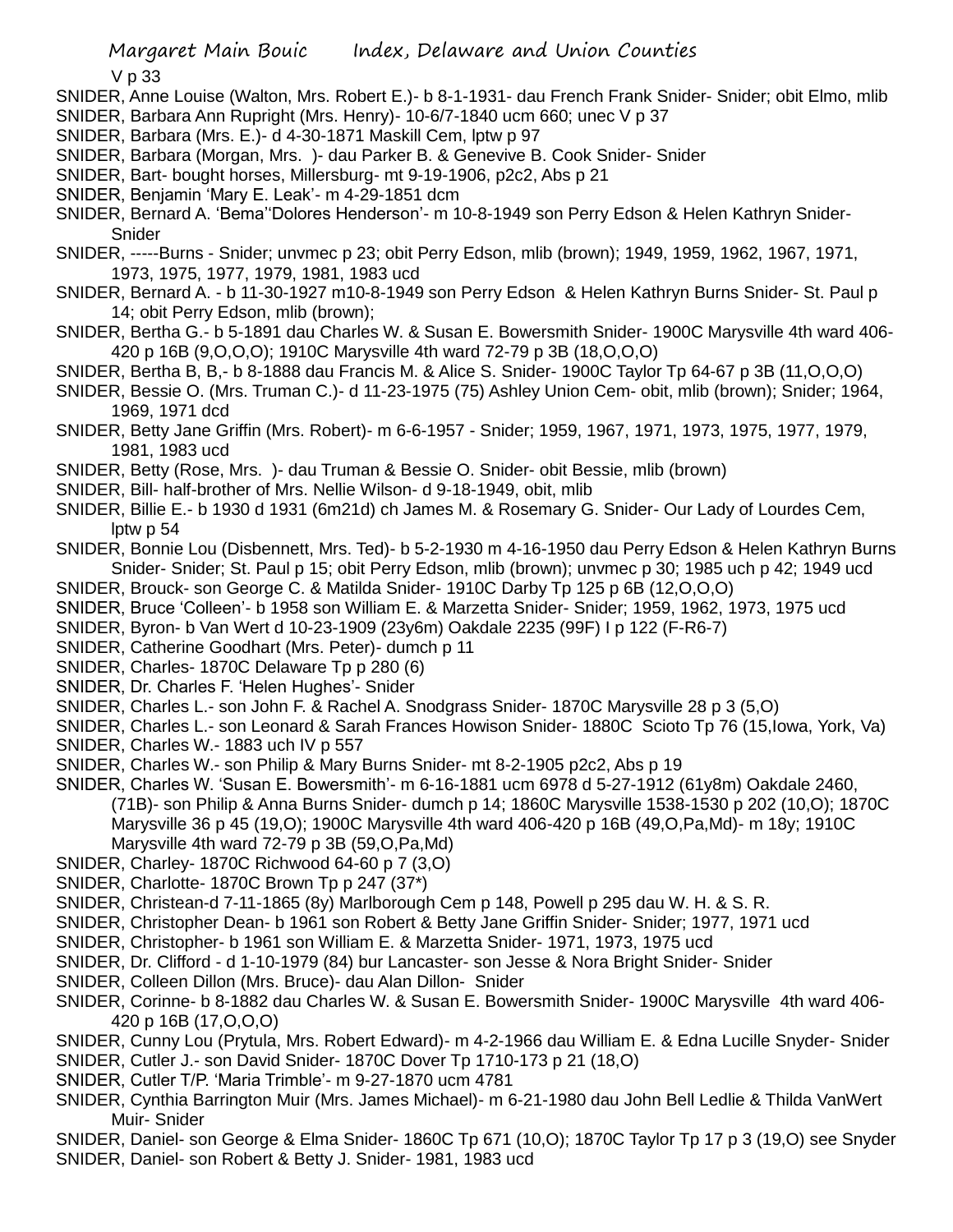- SNIDER, David- 1870C Dover Tp 171-178 p 21 (45,NY)
- SNIDER, ---- (Mrs. David) d 2-5-1887 Ford Cem, mt 2-9-1887, Abs p 31
- SNIDER, David A. 'Ruth Franklin'- m 1-5-1871 ucm 4852; 1880C Leesburg Tp 135 p 13 (32,O,Va,Va)
- SNIDER, David C.- b 6-20-1881 Eri County Wel Tp son C. J. & Emma McTrimby Snider- dcb
- SNIDER, David A.- son David & Nancy Snider- 1860C Taylor Tp 955-970 (15,O); 1870C Taylor Tp 25 p 4 (22,WVa)
- SNIDER, David- son Ezekiel Snider- 1910C Taylor Tp 40-42 (26,O,Va,O)
- SNIDER, David- son Frederick & Octavia Snider- 1860C Leesburg Tp 387 (3,O): 1870C Taylor Tp 219-210 p 26 (13,O)
- SNIDER, David- b 1871 d 10-10-1922 Oakdale I p 55 (E-R57-4) son Joseph & Melissa Blue Snider- 1880C Paris Tp 34-35 p 4 (9,O,Va,O); 1900C Taylor Tp 79-82 p 4B (28,O,WVa,O)
- SNIDER, David 'Nancy'- d 4-4-1892 Ford Cem, lptw p 85; 1860C Taylor Tp 955-970 (50,O); 1870C Taylor Tp 955-970 (50,O)
- SNIDER, David- son Peter 8 Catherine Goodhart Snider- dumch p 12
- SNIDER, Delila- dau David & Nancy Snider- 1860C Taylor Tp 955-97 0 (17,O); 1870C Taylor Tp 25 p 4 (26,WVa)
- SNIDER, Delila (Ford, Mrs. Henry c.)- b 61-1843 Va m 11-19-1870- 1883 uch V p 687
- SNIDER, Delilah (McKenna, Mrs. John)- lic 1-21-1864 ucm 3526 m 12-23-1864 ucm 3657; unec XXI p 29, 44
- SNIDER, Delores (Mrs. Bernard)- m 10-8-1949- Snider; unvmec p 23, 27, 31; 1959, 1962 ucd
- SNIDER, Derrick Cole- b 7-9-1984 son Bruce & Colleen Snider- Snider
- SNIDER, Dewalt- Powers p 304
- SNIDER, Donna (Brown, Mrs. Parker)- dau Parker B. & Genevive B. Snider- Snider
- SNIDER, Dora- dau Ezekiel Snider- 1910C Taylor Tp 40-42 (15,O,Va,O)
- SNIDER, Dora- dau Jacob & Maria Snider- 1860C Claibourne Tp 667 (6,O); Snyder
- SNIDER, Dorothy R. (McCarty, Mrs. )- dau Wilber J. & Margaret Edna Yant Snider- Snider
- SNIDER, Dorothy Stauffer (Muhlenberg, Mrs. John Peter)- m 8-4-1956- Weiser p 171
- SNIDER, Douglas- son Robert & Betty J. Snider- US service, 1981 ucd
- SNIDER, Drake William- b 11-2-1998 son Russell & Kathy Snider- Snider
- SNIDER, Drew Adam- b 7-28-1978 son Bruce & Colleen Dillon Snider- Snider
- SNIDER, E.- 1870C Taylor Tp 955-970 (14,Va)
- SNIDER, E. 'Barbara- Maskill Cem, lptw p 97
- SNIDER, Ed 'Lou'- 1964 dcd Warrensburg miller, unec VIII p 40
- SNIDER, Edward- nephew George & Elsa Snider- 1880C Taylor Tp 126-127 p 12 (17,O,O,O)
- SNIDER, Edward- 1870C Claibourne Tp 272-268, lived with John & Julia A. Ruhl
- SNIDER, —(Mrs. Edward)- niece of Patrick Bresnahan- dg 6-29-1909, Cry Ab p 4
- SNIDER, E. J. (Beach, Mrs. Dr. J. H/N.)- m 6-1-1858, mt 6-9-1868 Ab p 29
- SNIDER, Elizabeth- 1870C Taylor Tp 210-210 p 26 (13,O)
- SNIDER, Elizabeth- dau Frederick & Octavia Snider- 1860C Leesburg Tp 387 (3,O)
- SNIDER, Elizabeth (Mrs. Paul E.)- Snider
- SNIDER, Elizabeth- granddau Peter & Susan Snyder Jolliff- 1880C Taylor Tp 137-138 p 13 (9,O,O,Pa)
- SNIDER, Ella- 1870C Richwood 64-60 p 7 (26,O)
- SNIDER, Ella L.- b 4-1870 dau George W. & Sarah O'Brian Snider- 1870C Claibourne Tp 116-114 p 15  $(2/12,0)$
- SNIDER, Ellen N.- d (92) dau Nicholas Snider bur Taneytown, MD, cousin of Abram Thomson- dg 1-14-1910, Cry Ab p 86
- SNIDER, Ellison- b 6-27-1888 d 12-18-1963 Oakdale Cem I p 55 (E-R57-4) son Joseph & Melissa Blue Snider- Snider; 1900C Taylor Tp 7 9-82 p 4B (11,O,WVa,O)
- SNIDER, Elma (Mrs. George)- 1860C Claibourne Tp 671 (36,Pa); 1870C Taylor Tp 17 p 3 (47,Pa); 1880C Taylor Tp 126-127 p 3 (55,Pa,Pa,Pa) see Elisa Grim Snyder
- SNIDER, Elmo- b 10-12-1879 d 10-6-1953 (73) Oakdale Cem; obit, mlib dau Adam & Leanna R. Hopkins Snider- 1880C Marysville 511-558 p 40 (8/12,O,O,O); 1900C Marysville 3rd ward 117-122 p 5A (20,O,O,O; 1910C Marysville 127-109 p 4B (30,O,O,O) prop. dry good
- SNIDER, infant d 3-6-1884 (10 days) Oakdale 164
- SNIDER, Elsie (Mrs. George W.)- burned to death (76-8-3) mt 12-19-1900 p1c3 Abs p 20
- SNIDER, Emily J. Foreman (Mrs. Ezekiel)- b 5-25-1845 lic m 11-27-1879 ucm 6540 d 1-7-1902 (46y8m) Oakdale 1510 (99F) I p 122 (F-R6-7)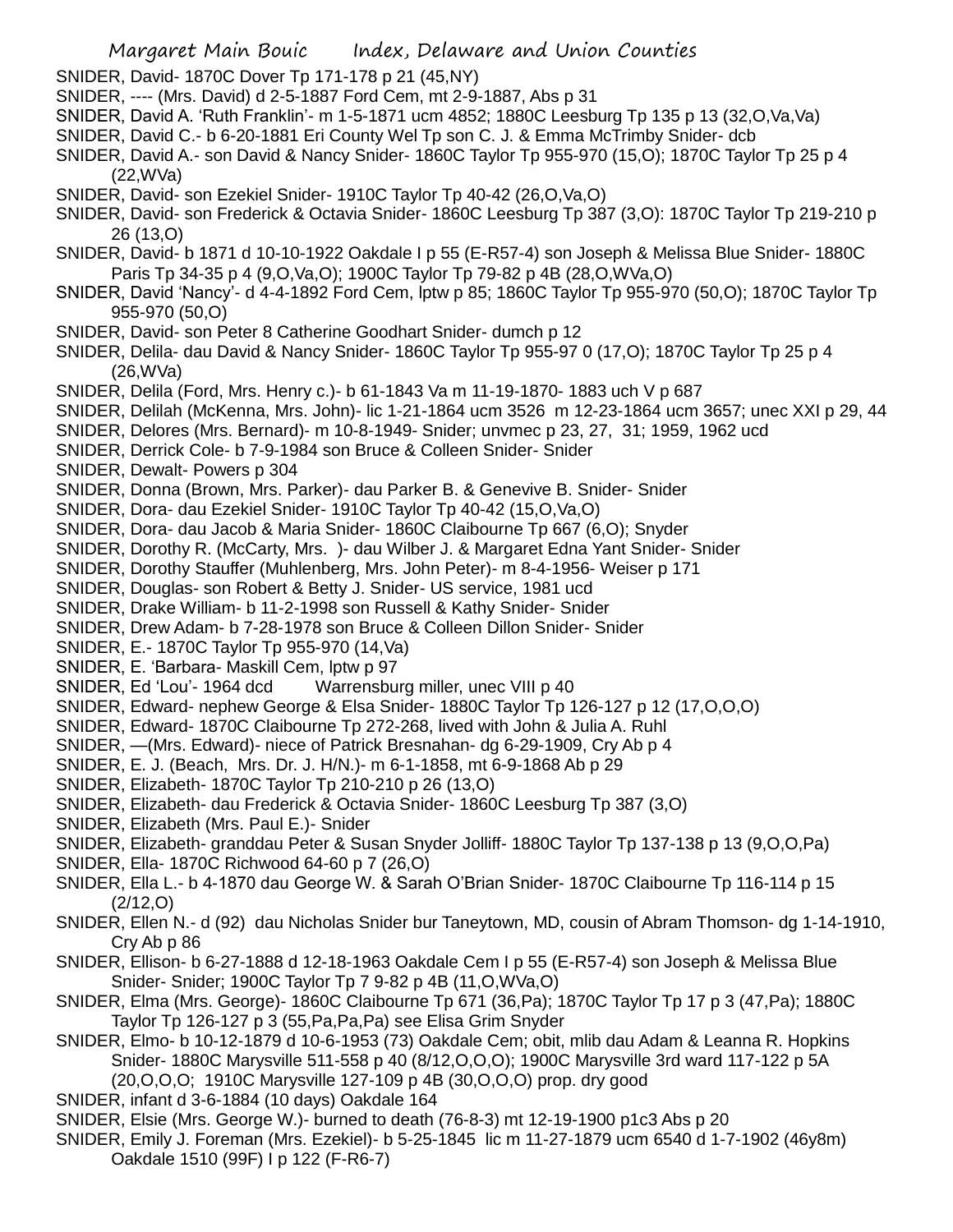- SNIDER, Epha (Storch, Mrs. Frederick)- dau Peter & Catherine Goodhart Snider- dumch p 12
- SNIDER, Ezekiel- 1870C Taylor Tp 20 p 3 (25,O); lptw p 97; 1910C Taylor Tp 40-42 (64,VA,Pa,Va)
- SNIDER, Ezekiel 'Emily J. Foreman'- lic m 9-27-1879 ucm (Hearl)
- SNIDER, Ezekiel 'Sarah Ann Jolliff'- m 2-17-1870 ucm 4692; 1883 uch IV p 494
- SNIDER, W. Faye Kitchen (Mrs. Zane E.)- b 3-2-1930 Ky d 5-31-1988 (58) Oak Grove Cem- Snider; 1969, 1980 dcd
- SNIDER, Flora C.- dau George C. & Matilda Snider- 1910C Darby Tp 125 p 6B (7,O,O,O)
- SNIDER, Flora M.- b 10-1883 dau Charles W. & Susan E. Bowersmith Snider- 1900C Marysville 4th ward 406- 420 p 16B (16,O,O,O)
- SNIDER, Forest E.- b 1-1883 d 9-14-1961 Oakdale I p 55 (E-R57-4)- son Joseph & Melissa Blue Snider- Paris Tp. uninf p 32; 1900C Taylor Tp 79-82 p 4B (17,O,Va,O)
- SNIDER, Francis M. 'Alice S. Snider'- b 2-1855 m 11-3-1887 ucm (Hearl)- son David & Nancy Snider- 1860C Taylor Tp 955-08- (5,Va); 1870C Taylor Tp 25 p 4 (15,O); 1900C Taylor Tp 64-67 p 3B (45,O,O,WVa) m 12y
- SNIDER, Frank- father of John- mt 11-25-1891 p5c2, Abs p 16
- SNIDER, J. Frank- his daughter d Monday, buried Marysville mt 8-29-1877 Abs p 3
- SNIDER, Dr. Fred- d 4-11-1981 Fla.- brother Mrs. Horace Martin- Snider
- SNIDER, Fred- b 12-1871- 1900C Dover Tp 76-78 p 4A (28,ILL, Ger,Ger), boarder
- SNIDER, Frederick 'Octavia'- 1883 uch IV p 519; 1860C Leesburg Tp 387 942,Va);1870C Taylor Tp 219-210 p 26 (54,WVa)- djlm p 76
- SNIDER, French Frank– b 1-30-1888 d 11-22-1961 son Adam & Leanna R. Hopkins Snider- Snider; obit Mrs. John, mlib; obit Elmo, mlib; 1900C Marysville 3rd ward 117-120 p 5A (12,O,O,O); unec V p 33
- SNIDER, Garnette (Mrs. Reed R.)- Snider
- SNIDER, Gary D.- son Jack S. & Vesta Snider- 1959 (11), 1962, 1967 ucd; engaged to Marty Anderson
- SNIDER, Genevive B. Cook (Mrs. Parker B.)- d 11-21-1985 (82) Union Cem, Cols.- Snider
- SNIDER, George- sub poena- unec III p 53
- SNIDER, George- 1870C Porter Tp p 452 (69\*)
- SNIDER, George- 1870C Delaware Tp p 280 (8)
- SNIDER, George C. 'Matilda'- 1910C Darby Tp 125 p 6B (42,O,O,O) m 15y
- SNIDER, George 'Elsa'- 1860C Claibourne Tp 671 (33,O); 1870C Taylor Tp 17 p 3 (45,O); 1880C Taylor Tp 126-127 p 12 (54,O,Md,Pa)
- SNIDER, George E. 'Mary E.'- b 1859 d 1944 Maskill Cem, lptw p 94; 1910C Leesburg Tp 74-76 p 3B (46,O,O,O) m 25y
- SNIDER, George- son John & Ida Snider- 1910C Dover Tp 37-38 p 2A (14,O,Pa,O)
- SNIDER, George P.- son John F. & Rachel A. Snider- 1870C Marysville 28 p 3 (6,O)
- SNIDER, George 'Sarah Ann'- 1835 men p 50 #45 p 91 Porter Tp; 1850C Porter Tp 3133 p 168 (50,Md)
- SNIDER, George W.- 1870C Porter Tp p 451 (21)
- SNIDER, George W. 'Elsie'- mt 12-19-1900 p1c3 Abs p 21
- SNIDER, George W. 'Sarah O'Brian'- b 2-22-1835 m 6-17-1869 ucm 4560 d 1883 (47-11-23) Claibourne Cem p 22; 1870C Claib. Tp 116-114 p 15 (34,Va)
- SNIDER, O. Gertrude (Martin, Mrs. Horace P.)- m 6-25-1928- Snider
- SNIDER, Gertrude (Sensabaugh, Mrs. )- sister Truman C. Snider- Snider
- SNIDER, Gilda Joyce (Horn, Mrs. Richard J.) m 7-24-1982 dau James Regan & Lya Snider- Snider
- SNIDER, Gladys (Mrs. Paul J.)- obit Paul J, mlib (brown)
- SNIDER, Dr. Gordon B. 'Mary Louise'- son Dr. James M. & Rose Joyce Snider- Snider; obit Dr. James M., mlib (brown); obit Rose G., mlib (brown)
- SNIDER, Grant- d 7-26-1865 Marlborough Cem p 148, Powell p 295 son W. H. & S. R. Snider
- SNIDER, G. W.- d 9-3-1893 (56) Bethlehem Cem- mt 1-13- p6
- SNIDER, Hannah- b 1820 Crawford Co d 5-27-1901 (81y9m) Oakdale I p 174 (C-2)
- SNIDER, Hannah M. (George, Mrs. James S.)- m 12-13-1891 ucm (Hearl)
- SNIDER, Harriet- b 11-1893 dau Charles W. & Susan E. Bowersmith Snider- 1900C Marysville 4th ward 406- 420 p 16B (6,O,O,O); 1910C Marysville 4th ward 72-79 p 3B (16,O,O,O)
- SNIDER, Harriet (Miracle, Mrs. Harley)- Snider
- SNIDER, Harry A.- son George C. & Matilda Snider- 1910C Darby Tp 125 p 6B (10,O,O,O)
- SNIDER, Hazel (Mrs.Alfred)- Snider
- SNIDER, H. D.- horse dealer, mt 1-16-1901 Abs p 1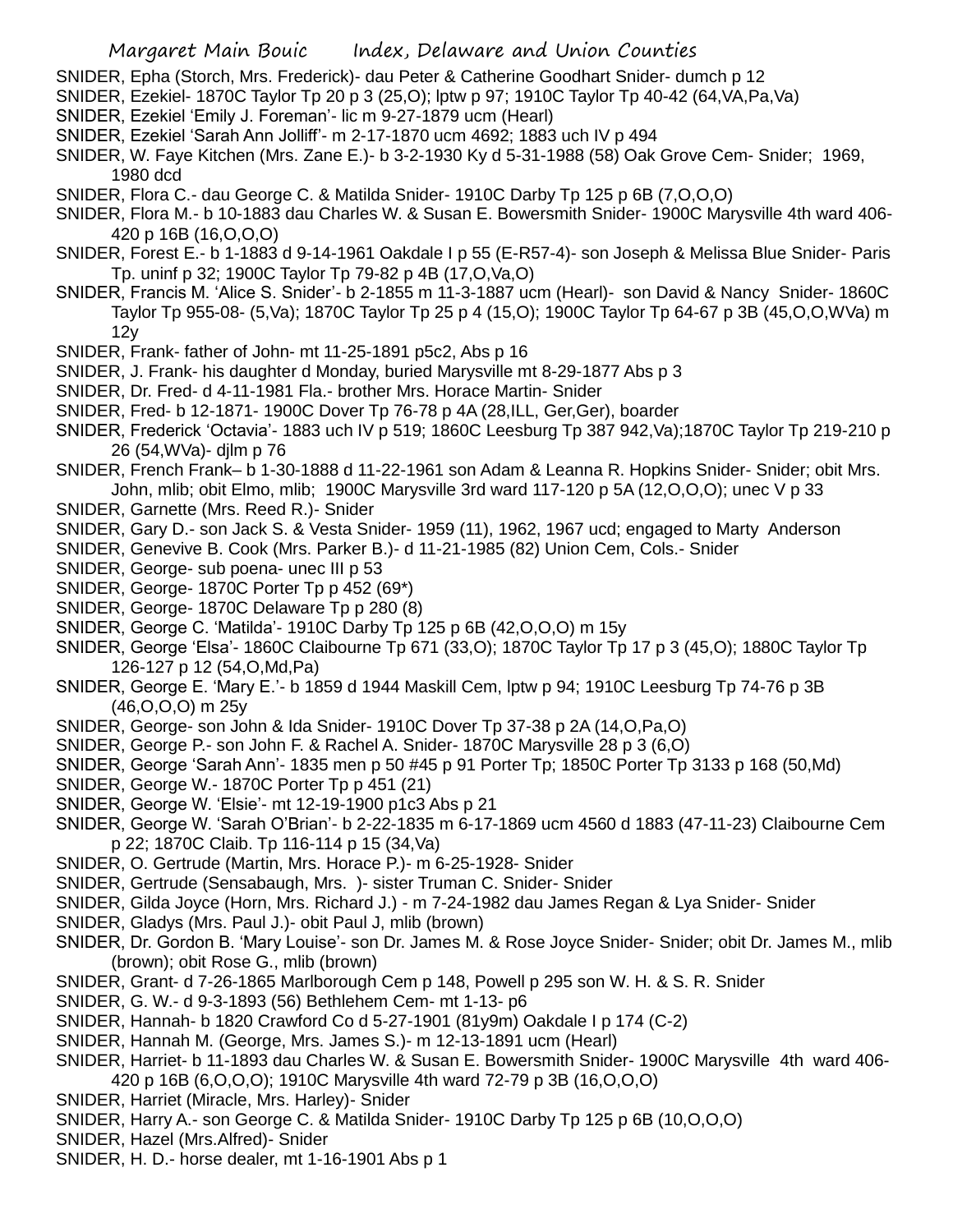SNIDER, Helen (Garrington, Mrs. )- dau Jesse A. & Mary Perry Snider- Snider; obit Perry Edson, obit Paul J. mlib (brown)

SNIDER, Helen Hughes (Mrs. Dr. Charles F.)- d 4-14-1979 (66) bur San Antonio- Snider

- SNIDER, Helen Kathryn Burns (Mrs. Perry Edson)- b 4-29-1906 m 11-26-1926 d 11-25-1998 (92) Mitchell Cem, DJ p 15- dau John Bernard & Alta Mae Miller Burns; St. Paul p 14; Snider; obit Perry Edson, mlib
	- (brown); unvmec p 20; 1949, 1959, 1962, 1967, 1973, 1975, 1979, 1983 ucd
- SNIDER, Helen Louise- no date, no stone, Oakdale I p 53 (E-R55-1)
- SNIDER, Henry- 1870C Delaware Tp p 339 (2)
- SNIDER, Henry- 1883 uch IV p 493, 494
- SNIDER, Henry- b 1842 d 8-5-1889 (43) Oakdale 472 I P 69 (D-R1-8), , mt 1-1-1890 p5c6, Abs p 8; funeral mt 8-7-1889 p5c1 Abs p 1
- SNIDER, Henry 'Barbara Ann Rupright- m 10-6/7-1840 ucm 660; unec V p 37
- SNIDER, Henry- son George & Sarah Ann Snider- 1850C Porter Tp 3133 p 168 (10,O)
- SNIDER, Henry L.- son Philip & Mary Burns Snider- mt 8-2-1905 p2c2, Abs p 19 ; dumch p 14; 1883 uch IV p 519, 557; 1860C Marysville 1538-1530 p 202 (17,O); 1870C Marysville 36 p 4,5 (28,O); 1880C Marysville 24-28 (38,O,Pa,Md)
- SNIDER, Henry- son Peter & Catherine Goodhart Snider- dumch p 12
- SNIDER, —(Mrs. H. H.)- grandfather was Benjamin Casteel- dg 2-5-1897 Cry Ab p 103
- SNIDER, Howard- b 1877 Un Co d 7-12-1916 (38y7m) Oakdale I p 53 (E-R55-1) son Joseph & Melissa Blue
- Snider- 1880C Paris Tp 34-35 p 4 (3,O,Va,O); 1900C Taylor Tp 79-82 p 4B (22,O,WVa,O)
- SNIDER, Ida B. (Mrs. William E.)- 1971, 1973, 1975, 1977, 1979, 1981, 1983 ucd
- SNIDER, Ida (Mrs. John)- 1910C Dover Tp 37-38 p 2A (38,O,O,US) m 16y, 1 ch
- SNIDER, Ida M.- b 9-1892 dau Francis M. & Alice S. Snider- 1900C Taylor Tp 64-67 p 3B (7,O,O,O)
- SNIDER, Ida S. (Jones, Mrs. Charles M.)- 1915 uch p 616; NR-DAR p 8
- SNIDER, Isaac- 1870C Porter Tp p 452 (22)
- SNIDER, Isaac- son George & Sarah Ann Snider- 1850C Porter Tp 3133 p 68 (4,O)
- SNIDER, Isaac G. 'Margaret J. Beach'- m 7-4-1867 ucm 2408
- SNIDER, Isaac- son Jacob & Maria Snider- 1860C Claibourne Tp 667 (14,O); Snyder
- SNIDER, Isaac 'Mary Haynes'- m 12-15-1845 ucm 1087
- SNIDER, Jack S. 'Vesta L.'- son Truman C. & Bessie O. Snider- Snider; obit, Bessie O. mlib (brown); 1959, 1962, 1967 ucd
- SNIDER, Jackie Lee- dau Jack S. & Vesta Snider- 1959(15), 1962 ucd
- SNIDER, Jacob- 1835 men p 62 #68 p 115 Troy Tp
- SNIDER, Jacob- 4-20-1869 Claibourne Cem p 22; 1915 uch p 273; 1883 uch IV p 433, 434, 507
- SNIDER, Jacob- d 7-23-1861 (79-10-11) Claibourne Cem p 6
- SNIDER, Jacob 'Margaret'- 1860C Claibourne Tp 672 (79,Pa)
- SNIDER, Jacob 'Maria'- 1860C Claibourne Tp 667 (35,Pa); 1870C Claib. Tp 240-237 p 3 (45,O) see Snyder
- SNIDER, Jacob S.-b Warren Co d 4-21-1884 (27) Scioto Tp, dcdeaths- son Leonard & Sarah Frances Howison Snider- 1880C Scioto Tp 76 (24,O,York,–)
- SNIDER, James- 1870C Delaware Tp p 280 (39\*)
- SNIDER, James- 1870C Delaware Tp p 280 (6)
- SNIDER, James- 1870C Richwood 64-60 p 7 (1,O)
- SNIDER, James Gordon- b 3-13-1962 son Dr. Gordon B. & Mary Louise Snider- Snider
- SNIDER, James Michael 'Cynthia Barrington Muir'- m 6-21-1980 son James Regan Snider- Snider
- SNIDER, Dr. James M. 'Rosemary B. Joyce '- b 7-19-1898 m 3-17-1926 d 3-23-1979 Our Lady of Lourdes
- Cem, lptw p 54- son Jesse & Nora Bright Snider- Snider; Marysville p 58; obit, mlib (brown); obit Alfred W., mlib (brown); obit Roxe, mlib (brown);
- SNIDER, James P.- b 1885 Un Co d 3-2-1889 (3y2m) Oakdale 450 I p 83 (D-R4-7)
- SNIDER, James Philip- d 1889, mt 1-1-1890 p5c6, Abs p 8
- SNIDER, James Reagan 'Lyn' son Dr. James & Rose Joyce Snider- Snider; obit Rose G., obit Dr. James, mlib (brown)
- SNIDER, James- b 1968 son William E. & Ida B. Snider- 1971, 1973, 1977 ucd
- SNIDER, Jameson Bernard- b 10-21-1973 son Terry Bernard & Mary Bell Snider- Snider; grandson John R. & Lydia Hylon Bell- 1985 uch p 10; St. Paul p 14; 1983 ucd
- SNIDER, Jane (Mrs. John)- 1880C Taylor Tp 127-128 p 12 (23,O,Pa,O)
- SNIDER, Janel- b 1971 dau Juanita Z. Snider- 1980 dcd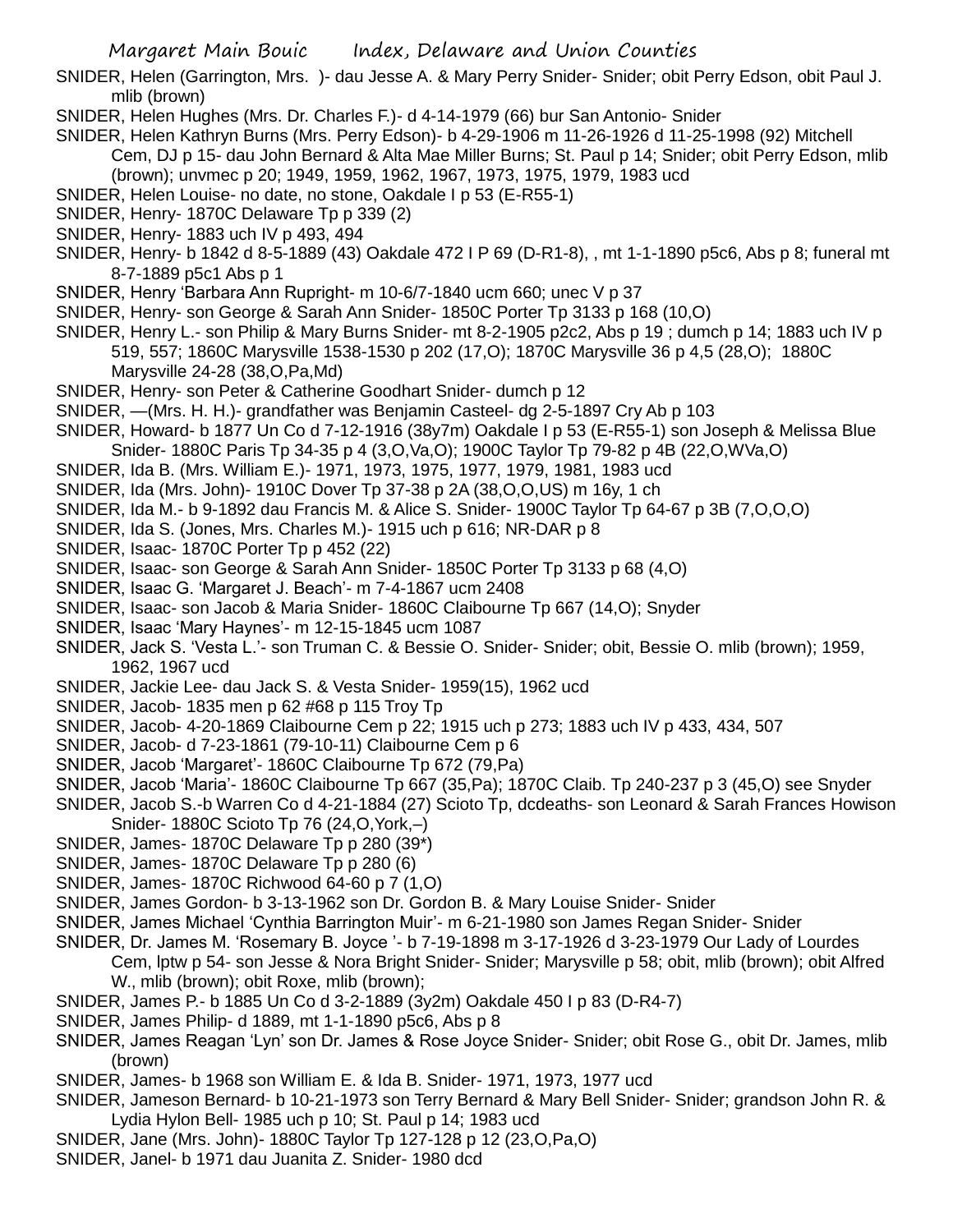- SNIDER, Janelson- b 1978 ch Perry E. & Mary Bell Snider- 1979, 1971 ucd
- SNIDER, Jasper N.- son David & Nancy Snider- 1860C Taylor Tp 955-970 (9,Va); 1870C Taylor Tp 25 p 4 (19,WVa)
- SNIDER, Jefrey James- b 4-7-1988 son James R. & Cynthia B. Muir Snider- Snider
- SNIDER, Jeffrey W. b 7-17-1955 d 5-12-1986 Wolford-Maskill Cem- son William E & Marzetta Snider- 1959, 1962, 1973, 1975, 1977 ucd
- SNIDER, Jefrey James- b 4-7-1988 son James Michael & Cynthia Barrington Muir Snider- Snider
- SNIDER, Jesse A. 'Mary G. Perry'- b 2-1873 d 1946 Unionville Cem, DJ p 41, 46, 50, internment 1-6-1946 obit Perry Edson, mlib (brown); 1900C Darby Tp 82-87 p 4A (27,O,O,O)
- SNIDER, Jesse M.-b 11-1874 Un Co d 9-22-1915 (38y11m) Oakdale I p 53 (E-R55-1) son Joseph & Melissa Blue Snider- 1880C Paris Tp 34-35 p 4 (6,O,Va,O); 1900C Taylor Tp 79-82 p 4B (25,O,Va,O)
- SNIDER, Jesse 'Nora Bright'- Snider; obit Dr. James, mlib (brown)
- SNIDER, Jessica Leigh- b 7-22-1983 dau Bruce & Colleen Dillon Snider- Snider
- SNIDER, Jimmy- b 1968 son William E. & Ida B. Snider- 1975 ucd
- SNIDER, John A.-b 1875 d 11-22-1891 (16y) Oakdale 688 I p 96 (D-E9)
- SNIDER, John- son Charles Snider- obit, Mrs. John, mlib
- SNIDER, Mrs. John- d 5-26-1952, obit mlib
- SNIDER, John- son David Snider- 1870C Dover Tp 171-173 p 21 (20,O)
- SNIDER, J. Frank- d Monday, 11-6-1885 (45y4m) father of Philip Snider- mt 11-11-1885 p 7c2; Abs p 18; Oakdale 236
- SNIDER, John Francis- b 12-1899 son Charles W. & Susan E. Bowersmith Snider- 1900C Marysville 4th ward 406-420 p 16B (5/12,O,O,O); 1910C Marysville 4th ward 72-79 p 3B (10,O,O,O)
- SNIDER, John Frank 'Rachael A. Snodgrass'- b 1840 Un Co m 2-28-1860 ucm 2996 mt 3-7-1860 d 11-9-1885 (45y4m) Oakdale I p 167 (C-27); Abs p 39; unec XIX p 55; 1870C Marysville 29 p 3 (29,O)
- SNIDER, John F.- d 1885 son Philip & Mary Burns Snider- 1883 uch V p 52; dumch p 14; mt 8-2-1905 p2c2 Abs p 19
- SNIDER, John- d Saturday (16) quinsy Oakdale Cem son Frank Snider- mt 11-25-1891 p 5 c2 Abs p 16
- SNIDER, John- son Frederick & Octavia Snider- 1860C Leesburg Tp 387 (7,O); 1870C Taylor Tp 219-210 p 26 (18,O)
- SNIDER, John- son George & Elsa Snider- 1860C Claibourne Tp 671 (4,O); 1870C Taylor Tp 17 p 3 (14,O) see Snyder
- SNIDER, John- son George & Sarah Ann Snider- 1850C Porter Tp 3133 p 168 (16,O)
- SNIDER, John 'Ida'- 1910C Dover Tp 37-38 p 2A (40,Pa,US,O)
- SNIDER, John 'Jane'- 1880C Taylor Tp 127-128 p 12 (23,O,O,Pa)
- SNIDER, John- son Silas R. Snider- Snider
- SNIDER, Joseph 'Melissa Blue- b 4-1837 Marshall Co Va. m 7-3-1869 ucm 4590 d 8-1-1906 Wednesday (69y3m) Oakdale I p 53 (E-R55-1) son David & Nancy Snider- Snider; mt 8-8-1906 p3c4, Abs p 18; 1883 uch V p 82; 1860C Taylor Tp 955-970 (23,Va); 1880C Paris Tp 34-35 p 3 (43,Va,Va,Va); 1900C Taylor Tp 79-82 p 4B (63,WVa,O,Va)
- SNIDER, Joseph T.- son Martin & Susan V. Snider- 1870C Taylor Tp 16 p 2 (11,O); 1880C Taylor Tp 131-123 p 12 (21,O,O,O)
- SNIDER, Josephine- d 3-20-1872 (23-9-5) Bluescreek or Scott Cem, djlm p 71- dau Frederick & Otavia Snider-1860C Leesburg Tp 387 (12,O);; 1870C Taylor Tp 219-210 p 26 (22,O)
- SNIDER, Juanita Z.- 1980 dcd
- SNIDER, Julia- dau Jacob & Maris Snider- 1860C Claibourne Tp 667 (12,O) see Snyder
- SNIDER, Julia A/M (McPherson, Mrs. Henry)- m 11-26-1874 ucm 5581; mt 3 p 4; mt 12-2-1874
- SNIDER, Julia A. (Ruhl, Mrs. John)- m 3-26-1868 ucm 4353
- SNIDER, Julian- ch Jacob & Margaret Snider- 1860C Claibourne Tp 672 (20,O) Snyder
- SNIDER, Kate- 1870C Richwood 64-60 p 7 (11,ILL)
- SNIDER, Katherine Halley- b 8-14-1986 dau Terry Bernard & Mary Bell Snider- St. Paul p 14
- SNIDER, Kathy- dau Paul E. & Elizabeth Snider- 1964(5) dcd
- SNIDER, Kathy (Mrs. Russell)- Snider
- SNIDER, Katy- 1870C Delaware Tp p 279 (15)
- SNIDER, Kevan 'Virginia Darlene Lyons'- Freshwater p 152
- SNIDER, Kyle Steven- b 6-14-1987 d 11-18-1987 (5m) Oakdale Cem- son Mark & Roberta Combs Snider-Snider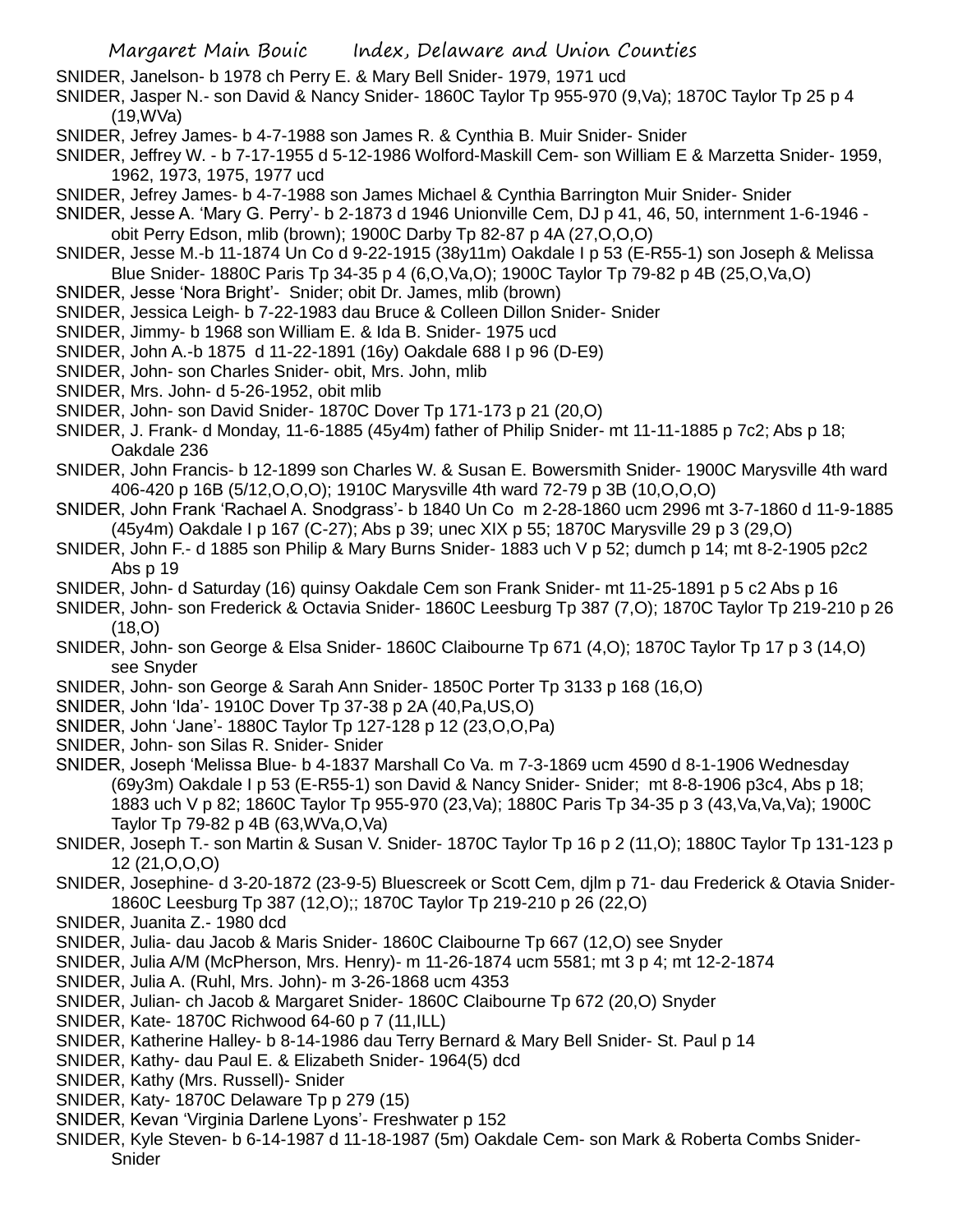- SNIDER, Laura C. (Smart, Mrs. J. B. F.)- dau Philip & Mary Burns Snider- dumch p 14
- SNIDER, Lawrence- son David A. & Ruth Franklin Snider- 1880C Leesburg Tp 135 p 13 (9,O,O,O)
- SNIDER, Leonard 'Sarah Frances Howison'- dcq Eugene David 14; 1908 dch p 405; 1880C Scioto Tp 76 (53,York, York, York)
- SNIDER, Lewis- son George & Sarah Ann Snider- 1850C Porter Tp 3133 p 168 (13,O)
- SNIDER, Loisa- 1870C Claibourne Tp 166-114 p 15 (69,Bavaria)
- SNIDER, Lola (Cotterman, Mrs. )- d 11-23-1975 obit mlib (brown) with Bessie O. Snider
- SNIDER, Lou (Mrs. Ed)- 1964 dcd
- SNIDER, Louisa C.- dau Peter & Catherine Goodhart Snider- dumch p 12
- SNIDER, Louisa (Smart, Mrs. John B. F .)- m 3-10-1870 ucm 4703- dau Philip & Mary Burns Snider- mt 8-2- 1905, Abs p 19
- SNIDER, Lowesa (Mrs. Theodore)- d 6-11-1880 (79-2-14) Claibourne Cem p 22
- SNIDER, Lyn (Mrs. James Reagan)- Snider
- SNIDER, Magdalena Bowersmith (Mrs. William)- m 3-31-1853 ucm 1941; unec XV p 39
- SNIDER, Malissa J. (Mattox, Mrs. Daniel)- m 12-20-1872 ucm 5194
- SNIDER, Manurva N.- ch Leonard & Sarah Frances Howison Snider- 1880C Scioto Tp 76 (22,O,York,Va)
- SNIDER, Maria Trimble/ee (Mrs. Cutler T/P.)- m 9-27-1870 ucm 4781
- SNIDER, Margaret Edna Yant (Mrs. Wilber J.)- b 7-6-1909 m 1927d 1-16-1996 (86) Colo.- bur. Grand Junction, Colo.- dau Edward & Edna Best Yant- Snider
- SNIDER, Margaret F.- b 3-12-1899 Scioto Tp dau W. E. & Elizabeth Pluckebaim Snider- dcb
- SNIDER, Margaret- dau Jacob & Maria Snider- 1860C Claibourne Tp 667 (8,O) see Snyder
- SNIDER, Margaret Hinkle (Mrs. Jacob)- 1860C Claibourne 672 (70,Md)- see Snyder
- SNIDER, Margaret J. Beach (Mrs. Isaac G.)- m 7-4-1867 ucm 2408
- SNIDER, Maria (Mrs. Jacob)- 186oC Claibourne Tp 667 (30,O) see Snyder, Hanna Maria Harred; see Snyder
- SNIDER, Marion- ch Frederick & Octvia Snider- 1860C Leesburg Tp 387 (14,O); 1870C Taylor Tp 219-210 p 26 (24,O)
- SNIDER, Marshal I.- son Leonard & Sarah Frances Howison Snider- 1880C Scioto Tp 76 (16,O,York,Va)
- SNIDER, Martha- 1870C Delaware Tp p 280 (16)
- SNIDER, Martin- 1883 uch IV p 509
- SNIDER, Martin P.- son Martin & Susan V. Snider-1880C Taylor Tp 131-132 p 12 (8,O,O,O)
- SNIDER, Martin 'Susan V.'- 1870C Taylor Tp 16 p 2 (34,O); 1880C Taylor Tp 131-132 p 12 (44,O,Pa,Md)
- SNIDER, Mary- 1870C Delaware Tp p 280 (11)
- SNIDER, Mary- 1870C Delaware Tp p 280 (14)
- SNIDER, Mary- 1870C Delaware Tp p 280 (33)
- SNIDER, Mary- b 2-1820; 1900C Marysville 1st ward 364-381 p 15B (80,Md,Md,Md), 6 ch, 4 liv
- SNIDER, Mary A.-b June- dau John F. & Rachel A. Snodgrass Snider- 1870C Marysville 28 p 3 (11/12,O)
- SNIDER, Mary Ann- dau George & Sarah Ann Snider- 1850C Porter Tp 3133 p 168 (8,O)
- SNIDER, Mary Ann (Thomas, Mrs. Philip)-dau Peter & Catherine Goodhart Snider- dumch p 12
- SNIDER, Mary B.- d 7-29-1905 (85y4m) b Carol Co Md, Oakdale Cem 1983(13B)
- SNIDER, Mary Bell (Mrs. Terry Bernard)- b 9-2-19– m 5-8-1976 St. Paul p 14- dau John Bell; Snider; 1979, 1981, 1983 ucd
- SNIDER, Mary Burns/Borns (Mrs. Philip)- b 3-22-1820 Md m 12-25-1838 ucm 522 d (85-4-7) dau John & Margaret/Mary Magdalena Burns- dumch p 13; mt 87-2-1905 p2c2m Abs p 19; unec III p 37; 1840C Darby Tp 992 p 45 (20-30); 1880C Marysville 24-28 p 3 (60, Md,Md,Md)
- SNIDER, Mary (Cunningham, Mrs. Lewis)- m 9-19-1873 ucm 5330
- SNIDER, Mary E. (Mrs. George E.)- b 1868 d 1935 Maskill Cem, lptw p 94; 1910C Leesburg Tp 74-76 p 3B (42,O,O,O) m 25y, 2 ch; father-in-law, Thomas A. Harper
- SNIDER, Mary E. Leak (Mrs.Benjamin)- m 4-29-1851 dcm
- SNIDER, Mary G. (Hunt, Mrs. )(Mrs. Jesse)- 1900C Darby Tp 82-87 p 4A 934,o,Vt,Mass) 1 ch
- SNIDER, Mary Haynes (Mrs. Isaac)- m 12-15-1845 ucm 1087
- SNIDER, Mary (Howard, Mrs. Rally)- dau Philip & Mary Burns Snider- dumch p 14; 1860C Marysville 1538- 1530 p 202 (7,O)
- SNIDER, Mary I.- d 1-22-1865 (10-9-12) Bluescreek Cem, Scott Cem, djlm p 76- dau Frederick & Octavia Snider- 1860C Leesburg Tp 387 (5,O)
- SNIDER, Mary John (Mrs. William)- m 4-29-1869 ucm
- SNIDER, Mary Johnson (Mrs,. William)- m 4-29-1869 ucm 4542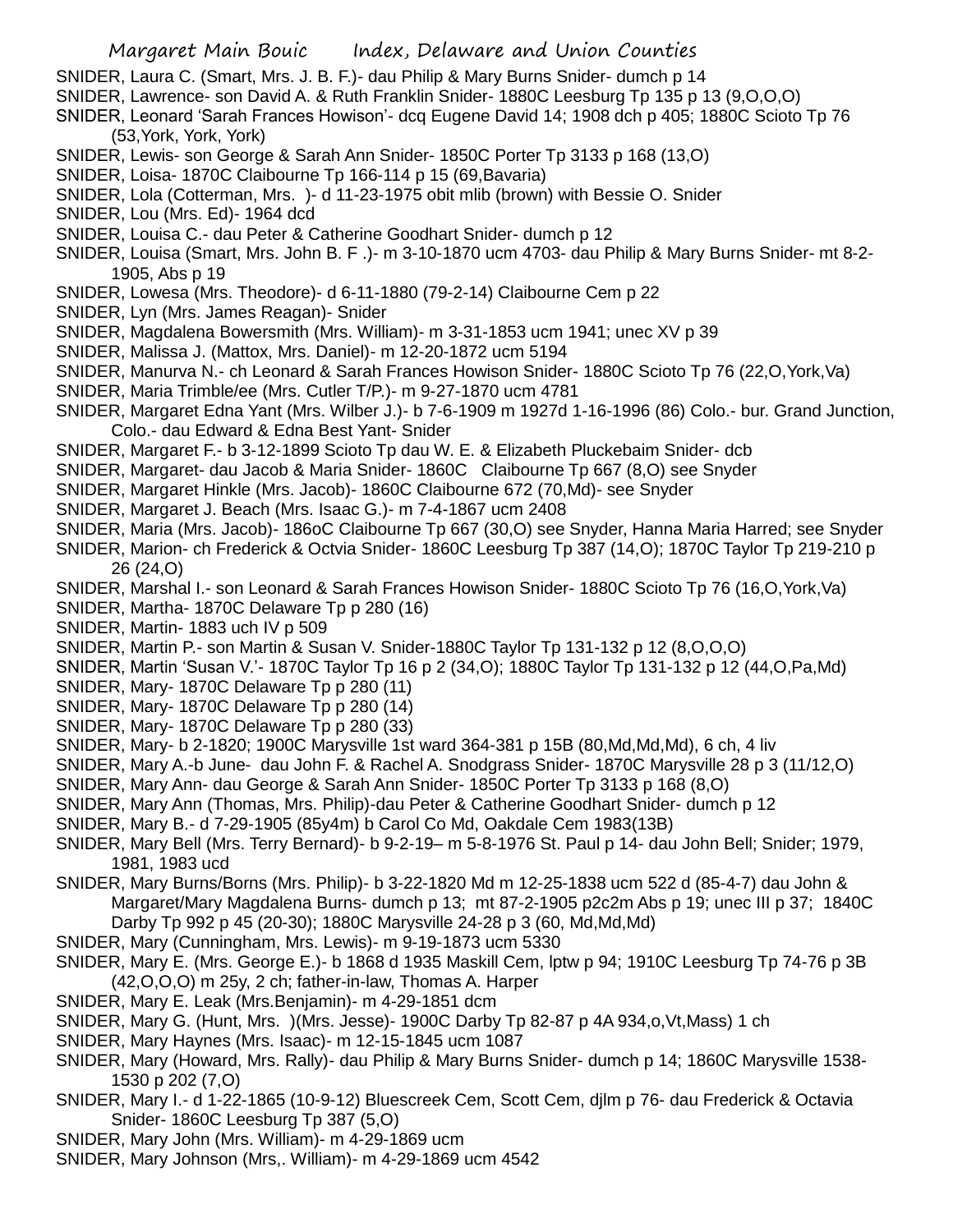- SNIDER, Mary Katherine- b 1-14-1954 dau Gordon B. & Mary Louise Snider- Snider
- SNIDER, Mary L,- 1870C Richwood 64-60 p 7 (7,ILL)
- SNIDER, Mary L.- b 9-1886 dau Charles W. & Susan E. Bowersmith Snider- 1900C Marysville 4th ward 406- 420 p 16B (13,O,O,O)
- SNIDER, Mary L.- dau Martin & Susan V. Snider- 1870C Taylor Tp 16 p 3 (4,O); 1880C Taylor Tp 131-132 p 12 (13,O,O,O)
- SNIDER, Mary Louise (Mrs. Dr. Gordon B.)- Snider
- SNIDER, Mary N.- b 5-1899 dau Francis M. & Alice S. Snider- 1900C Taylor Tp 64-67 p 3B (1,O,O,O)
- SNIDER, Mary Perry (Mrs. Jesse A.)- b 1867 d 1939 Unionville Cem, DJ p 41; obit Perry Edson, mlib (brown)
- SNIDER, Mary (Mrs. Philip)- 1870C Marysville 36 p 4,5 (49,Md)
- SNIDER, Mary (Mrs. William)- m 5-1870; 1870C Taylor Tp 25 p 3 (24,WVa)
- SNIDER, Mary (Woodburn, Mrs. David H.)- m 9-17-1868 ucm (Hearl)
- SNIDER, Marzetta (Mrs. William E)(Painter, Mrs. Philip)- Snider; 1959 ucd
- SNIDER, Matilda (Mrs. George C.)- 1910C Darby Tp 125 p 6B (14,O,O,O) m 15y, 4 ch, 3 living
- SNIDER, Mazil- b 4-1890 d 1-23-1965 Oakdale Cem- dau Adam & Leanna R. Hopkins Snider- Snider; unec V p 33 obit Mrs. John, mlib; obit, Elmo, mlib; 1900C Marysville 3rd w ard 117-122 p 5A (10,O,O,O); 1910C Marysville 127-109 (20,O,O,O)
- SNIDER, Mellie Bennettie (Schaffner, Mrs. Calvin Leroy)- b 1-17-1883 m 3-12-1928- Weiser p 652
- SNIDER, Melissa Blue (Mrs. Joseph)- b 1848 un Co m 7-3-1969 ucm 4590 d 3-30-1922 Oakdale I p 53 (E-
	- R55-1)- dau Hamilton & Susan Orahood Blue- 1883 uch V p 82; Snider; 1880C Paris Tp 34-35 p 4 (32,O,O,O); 1900C Taylor Tp 79-82 p 4B (52,O,O,O) m 30y, 6 ch
- SNIDER, Melissa Jane (Mattox, Mrs. Daniel A.)- m 12-20-1872, query- unec XI p 28
- SNIDER, Merser- son Leonard & Sarah Frances Howison Snider- 1880C Scioto Tp 76 (1,O,York,Pa)
- SNIDER, Mertal- dau David A. & Ruth Franklin Snider- 1880C Leesburg Tp 135 p 13 (2,O,O,O)
- SNIDER, Mollie Woodburn (Howard, Mrs. )- dau Philip & Mary Burns Snider- mt 8-2-1905 p2c2, Abs p 19
- SNIDER, Nancy A. (Easterday, Mrs. James)- m 8-23-1874 ucm 5526 dau George & Elsa Snyder- 1860C Claibourne Tp 671 (13,O); 1870C Taylor Tp 17 p 3 (23,O) see Snyder
- SNIDER, Nancy (Mrs. David)- d 2-5-1887 (72-7-25) Ford Ceml lptw p 84; 1860C Taylor Tp 955-970 (46,Va); 1870C Taylor Tp 25 p 4 (57,WVa)
- SNIDER, Nellie V.- b 12-1889 dau Francis M. & Alice S. Snider- 1900c Taylor Tp 64-67 p 3B (10,O,O,O)
- SNIDER, Nicholas- U. S. Marshal for western Maryland- dg 1-14-1910, Cry Ab p 86
- SNIDER, Nora Bright (Mrs. James)- Snider; obit Dr. James M., mlib (brown)
- SNIDER, Octavia (Mrs. Frederick)- 1860C Leesburg Tp 387 (35,Va); 1870C Taylor Tp 219-210 p 26 (49,WVa); djlm p 76
- SNIDER, Oliver- son Ellen Snider- 1870C Richwood 64-60 p 7 (8/12,O)
- SNIDER, Orphia E. Sayer (Mrs. William M.)- m 2-20-1887 ucm
- SNIDER, Oscar A.- son Joseph & Melissa Blue Snider- 1880C Paris Tp 34-35 p 4 (7,O,Va,O)
- SNIDER, Otis T.- son David A. & Ruth Franklin Snider-1880C Leesburg Tp 135 p 13 (3,O,O,O)
- SNIDER, Otto- 1870C Delaware Tp p 279 (42\*)
- SNIDER, Otto- 1870C Delaware Tp p 279 (13)
- SNIDER, P.- mt 4-6-1852 unec II p 46, III p 28, 61. VI p 54, 68, 69; general store; showed swine
- SNIDER, Pamela Sue (Nicol, Mrs. Dennis K.)(Hunter, Mrs. James)- b 1951 m 6-19-1971 dau Bernard & Deloris Henderson Snider- St Paul p 14; Rausch (134334); Snider; 1959, 1962, 1967 ucd
- SNIDER, Parker B. 'Genevive B. Cook'- Snider
- SNIDER, Paul E. 'Elizabeth'- 1964 dcd
- SNIDER, Paul J. 'Gladys'- b 10-23-1902 d 7-22-1979, bur Yellow Springs- twin son Jesse A. & Mary Perry
- Snider Snider; obit, mlib (brown); obit Perry Edson, mlib (brown)
- SNIDER, Paul Douglas- b 1960 son Robert & Bettty Jane Griffin Snider- Snider; 1971, 1973, 1975, 1977, 1979 ucd
- SNIDER, Paul- son Wilber E. & Ruth Snider- Snider
- SNIDER, Pe(a)rla (Mrs. William E/B.)- Snider; 1979, 1981, 1983 ucd
- SNIDER, Perry- interment 7-11-1979, DJ p 23, 24
- SNIDER, Perry Andrew "Andy". b 4-25-1958 d 10-2-2001 (43) Mitchell Cem- son Bernard A. & Delores Henderson Snider- Snider; 1959, 1962, 1967, 1973, 1975, 1977 ucd
- SNIDER, Perry Edson 'Helen Kathryn Burns'- b 10-23-1902 m 11-26-1926 d 7-7-1979 cremated, Mitchell Cem, DJ p 15; -twin son Jesse A. & Mary Perry Snider- Snider; obit, mlib (brown); St. Paul p 14;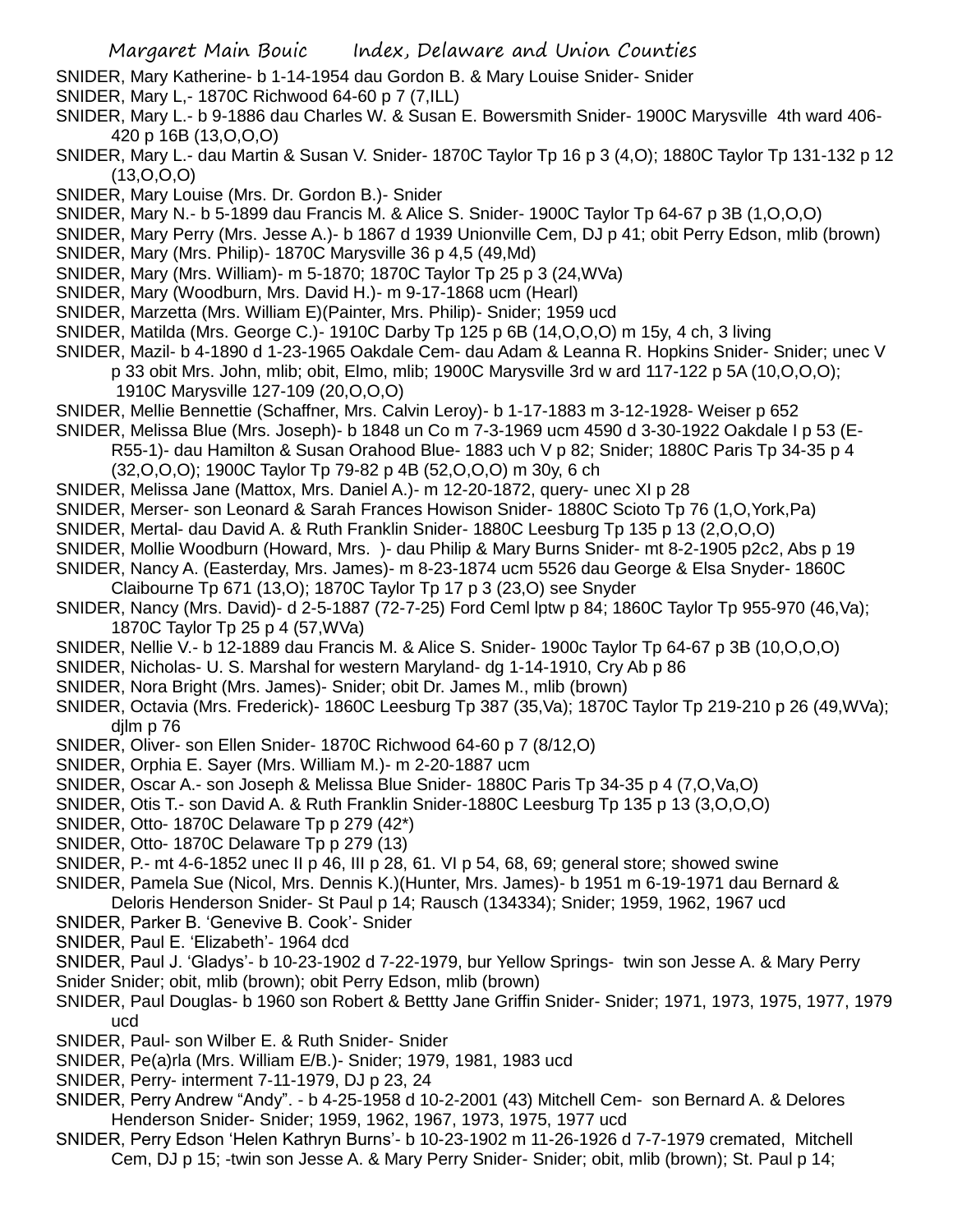unvmec p 30; 1949, 1959, 1962, 1967, 1971, 1973, 1975, 1977, 1979, 1981, 1983 ucd SNIDER, Peter 'Catherine Goodhart'- b 10-1791 d 6-1863- dumch p 11, 12; 1883 uch V p 26

SNIDER, Peter- gd of Eliza Kraitlain 4-27-1839; JB2 p 111; uccp p 17; appraiser, est of John Coons 1-30-1840, JB2 p 100, 184, uccp p 20; security est John Parthemore, 10-8-1840 JB 2 p 256, uccp p 21, security JB 2 p 256; unec XV p 68; 1840C Darby Tp 1005 p 45, 1m (50-60), 1m (20-30) 1f (15-20), 2f (10-15) 1m (5-10), 1 f (5-10)

- SNIDER, Peter- 1840C Darby Tp 1m(-100 1m (-30), 1m (-60) 1f (-10) 2f (-15) 1f (-20) 1 f (-60)
- SNIDER, Philip (26-1915) uninf p 16

SNIDER, Philip- 1840C Darby Tp 1m (-30), 1 f (-30); unec XI p 67

- SNIDER, Phillip, gd for Margaret & Martin Rupright 11-14-1840,JB 2 p 292; uccp p 22; adm est John Geer 7-5- 1843 JB 3 p 148, uccp p 27; Sheriff 10-29-1846 JB 3 p 490; uccp p 34; wit est Geroge Hegenderfer 5-6- 1847 JB 4 p 15uccp p 35, security est Thomas T. Baldwin 11-21-1850, JB4 p 374, uccp p 44; security, Roney family 11-21-1850, JB4 p 381; uccp p 45; unec XII p 63, XV p 68
- SNIDER, Philip 'Mary'- 1870C Marysville 36 p 4,5 (52,Pa)
- SNIDER, Philip 'Mary Burns/Borns'- b 11-29-1817 m 12-25-1838 ucm 522- son Peter & Catherine Goodhart Snider- dumch p 11-14, 128; mt 3-15-1854, 1-7-1857; 1915 uch p 135, 139, 144, 263, 277, 534; 1883 uch III p 323, 329, 331, 333, 372, 411, 418, IV p 435, 437, p 25, 26, 27, 51, 52, 54, 58; Marysville p 51; unec I p 26, III p 37, V p 32; unec VI p 23, VIII p 45; XVII p 60, XVIII p 65, mt 8-2-1905 p2c2, Abs p 19; 1840C Darby Tp 992 p 45, 1m (20-30), 1f (20-30); 1860C Marysville 1538-1530 p 202 (43,Pa); 1880C Marysville 24-28 p 3 (62, Pa, Germany, Pa); uccp p 22, gd JB2 p 292; uccp p 27 appr JB3 p 148 uccp p 34, sheriff, 1846-1850, JB3 p 490; uccp p 35, wit, JB4 p 16, uccp p 44 Security jB 4 p 374

SNIDER, Phillip- son J. Frank Snider- mt 11-11-1885 p7c2, Abs p 18

- SNIDER, Phillip- exec of James C. Dynes- mt 3-15-1854, 1-7-1857, Abs p 15, 22
- SNIDER, Philip S.- b 6-1889 son Charles W. & Susan E. Bowersmith Snider- 1900C Marysville 4th ward 406- 420 p 16B (10,O,O,O);; 1910C Marysville 4th ward 72-79 p 3B (20,O,O,O)
- SNIDER, Philips- unclaimed letter, 1844; unec X p 53

SNIDER, Rachael A. Snodgrass (Mrs. John Frank)- b 1838 m 2–28-1860 ucm; mt 3-7-1860 Abs p 39;

- Oakdale I p 167 (C-27); 1870C Marysville 28 p 3 (30,O)
- SNIDER, Rachel- dau George & Sarah Ann Snider- 1850C Porter Tp 3133 p 168 (15,O)
- SNIDER, Rebecca- dau Perry Andrew Snider- Snider
- SNIDER, Reed M. 'Garnette'- d 3-141-1964- Snider

SNIDER, Robert 'Betty Jane Griffin''- b 1-12-1931 m 6-6-1957 d 4-11-1990 (58) Byhalia Cem- son Wilber &

Margaret Yant Snider- Snider; 1959, 1967, 1971, 1973, 1975, 1977, 1979, 1981, 1983 ucd

- SNIDER, Robert- son Clifford Snider- Snider
- SNIDER, Robert Daniel.- b 1958 son Robert & Betty Jane Griffin. Snider- Snider; 1975, 1977, 1979 ucd
- SNIDER, Robert- son Wilber J. & Margaret Edna Yant Snider- Snider
- SNIDER, Rosa Louisa (Richey, Mrs. Frank Mark)- b 4-24-1875 m 7-24-1899 d 5-18-1954 Newhouse Cem p 3; dau Leonard & Sarah Frances Howison Snider- dcw Eugene David 7 ; Richey 1158121; Newhouse 132121; Howison 4,5; 1880C Scioto Tp 76-79 (4,O,York,Va)
- SNIDER, Rosemary/Rose Joyce G. (Mrs. Dr. James M.)- b 1-25-1898 m 3–17-1926 d 4-1-1974 Our Lady of Lourdes Cem, lptw p 54- dau Dr. Thomas & Mary Regan Joyce; obit Dr. James M, mlib (brown); obit, mlib (brown)
- SNIDER, Russell 'Kathy'- Snider
- SNIDER, Russell- b 1967 son Zane E. & W. Faye Kitchen Snider- Snider; 1969 dcd
- SNIDER, Ruth Franklin (Mrs. David A.)- m 1-5-1871 ucm 4852- dau Joseph & Rhoda Cary Franklin- 1860C Leesburg 397 (10,O); 1870C Leesburg 4 (19,O); 1880C Lelesburg Tp p 135 (29,O,O,O)
- SNIDER, Ruth (Mrs. Wilbur E.)- Snider
- SNIDER, Samuel- 1835 men p 41 #57 p 73, Marlborough Tp
- SNIDER, Samuel- son George & Sarah Ann Snider- 1850C Porter Tp 3133 p 168 (6,O)
- SNIDER, Sarah- 1870C Delaware Tp p 280 (12)
- SNIDER, Sarah- 1870C Delaware Town p 339 (8)
- SNIDER, Sarah- 1860C Claibourne Tp 672 (26,O) Snyder
- SNIDER, Sarah Ann (Mrs. George)- 1850C Porter Tp 31-33 p 16 8 (38,O)
- SNIDER, Sarah Ann Jolliff (Mrs. Ezekiel)- m 2-17-1870 ucm 4692 d 4-30-1871 (18-11-8) Maskill Cem, lptw p 97; 1870C Taylor Tp 20 p 3 (18,O)
- SNIDER, Sarah Frances Howison (Mrs. Leonard)- dau Sanford & Louisa Leechman Howison- Howison 167;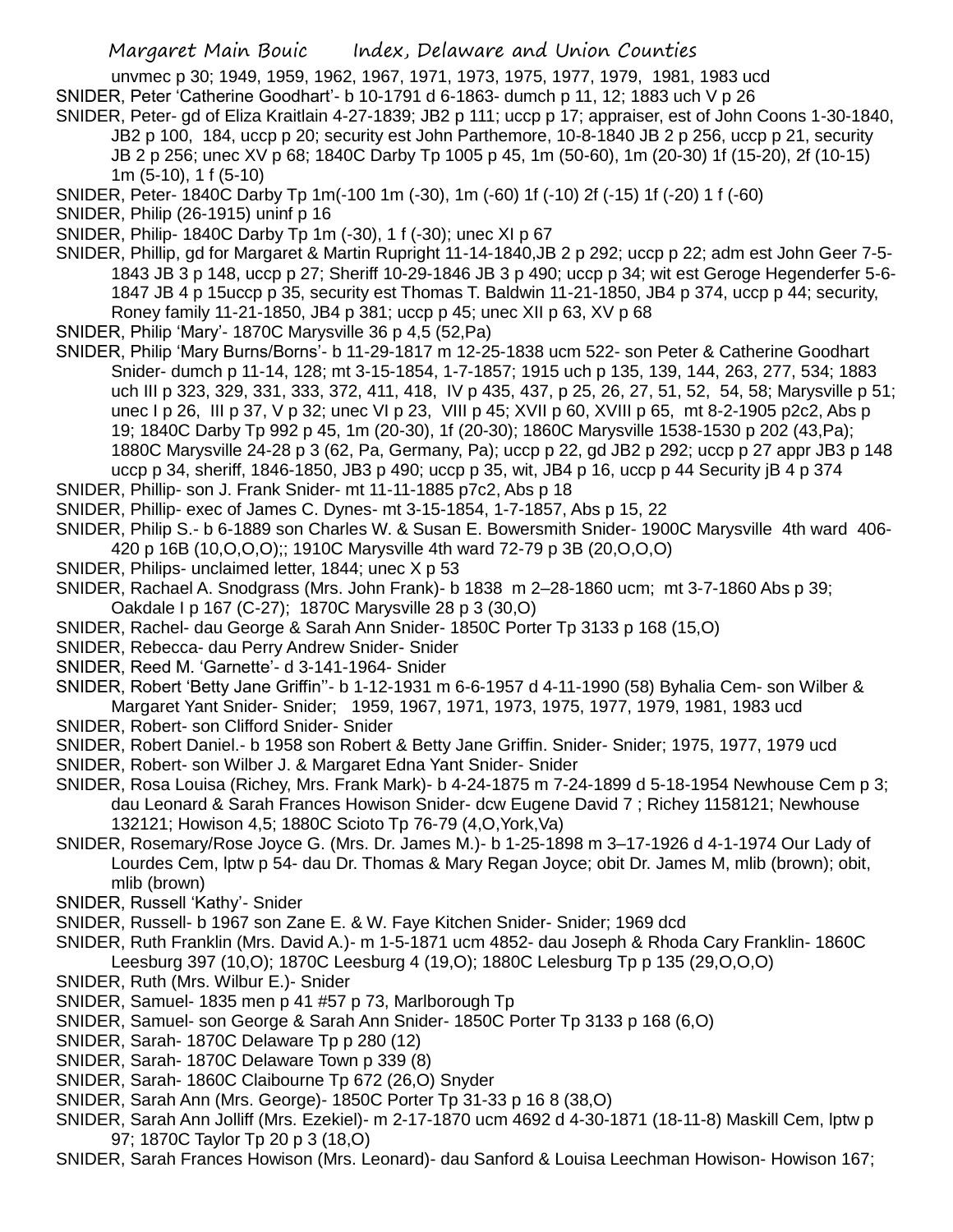dcq Eugene David 15; 1880C Scioto Tp 76 (46,O,Va,Va)

- SNIDER, Sarah (Hobert, Mrs. Lorenzo D.)- m 11-28-1874 ucm (Hearl)
- SNIDER, Sarah A.- 1870C Porter Tp p 452 (58)
- SNIDER, Sarah A. (Cassiday, Mrs. George)- m 4-4-1872 ucm 5061
- SNIDER, Sarah- dau Jacob & Maria Snider- 1860C Claibourne Tp 667 (10,O); Snyder
- SNIDER, Sarah Jane- dau George & Sarah Ann Snider- 1850C Porter Tp 3133 p 68 (3/12,O)
- SNIDER, Sarah O'Brian (Mrs. George W.)- m 6-17-1869 ucm 45460; 1870C Claibourne Tp 116-114 p 15 (25,O)
- SNIDER, Sarah P,- wife or mother of David Snider?- 1870C Dover Tp 171-173 p 21 (60,NY)
- SNIDER, Sara J.- 1870C Porter Tp p 452 (18)
- SNIDER, Sarah (Mrs. )(Robert, Mrs. Lorenzo D.)-m 11-28-1874 ucm 5569; mt 12-2-1874, mt 3 p 4
- SNIDER, Silas R.- Snider
- SNIDER, Mrs. Silas R.- d 6-7-1962, bur Chillicothe- Snider
- SNIDER, Susan E. Bowersmith (Mrs. Charles W.)- m 6-16-1881 ucm 6978; dumch p 14; 1900C Marysville 4th ward 406- 420 p 16B (43,O,O,O) m 18y, 7 ch; 1910C Marysville 4th ward 72-79 p 3B (53,O,O,Md)- m 28ym 7 ch
- SNIDER, Susan (Gridley, Mrs. Ruhl C.)- dau Peter & Catherine Goodhart Snider- dumch p 12
- SNIDER, Susan V. (Mrs. Martin)- 1870C Taylor Tp 16 p 2 930,O); 1880C Taylor Tp 131-132 p 12 (40,O,RI,RI)
- SNIDER, Terry Bernard 'Mary Bell'- b 8-11-1952 m 5-8-1976 son Bernard & Delores Henderson Snider- St.
- Paul p 14; Snider; 1959, 1962, 1967, 1973, 1979,1981, 1983 ucd
- SNIDER, Theodore 'Lowesa'- Claibourne Cem p 22
- SNIDER, Tracey Alane (Billingsley, Mrs. Dennis Ray)- b 1961 m 5-17-1980- dau William E. & Marzetta. Snider-Snider; 1962, 1975, 1977 ucd
- SNIDER, Tracey- b 1961 son William E. & Marzetta Snider- 1962, 1977 ucd
- SNIDER, Truman 'Bessie O.'obit Bessie O, mlib (brown)
- SNIDER, Truman C. 'Ruth'- d 1-31-1962 (64)- Snider
- SNIDER, Velma (Mrs. Bernard A.)- 1967, 1971, 1973, 1975, 1977, 1979, 1981, 1983 ucd
- SNIDER, Vesta L. (Mrs. Jack S.) 1959, 1962, 1967 ucd
- SNIDER, Virginia Darlene Lyons (Mrs. Kevan)- dau Ronald & Judith Murphy Lyons- Freshwater, p 152
- SNIDER, Wanda Jean- dau Wilbur E. & Ruth Snider- Snider
- SNIDER, Washington son George & Sarah Ann Snider- 1850C Porter Tp 3133 p 68 (3,O)
- SNIDER, Wayne- son Wilbur E. & Ruth Snider- Snider
- SNIDER, W. E.- 1961 dcd
- SNIDER, Whitney Barrington- b 4-3-1985 dau James Michael & Cynthia Barrington Muir Snider- Snider
- SNIDER, Wilber J. 'Margaret Edna Yant'- m 1927 d 1989- Snider
- SNIDER, Wilbur E. 'Ruth'- d 4-27-1972 (51) Ashley Cem- son Truman C. & Bessie C. Snider- Snider
- SNIDER, William- sub poena, unec III p 53
- SNIDER, ---- b 4-5-1896 Delaware Town dau William & Lula Gregg Snider- dcbirths
- SNIDER, William A.- son Martin & Susan V. Snider- 1870C Taylor Tp 16 p 2 (10,O); 1880C Taylor Tp 131-132 p 12 (19,O,O,O)
- SNIDER, William C.- son Leonard & Sarah Frances Howison Snider- 1880C Scioto Tp 76 (11,O,York,Va)
- SNIDER, William E.- son Wilber J. & Margaret Edna Yant Snider- Snider
- SNIDER, William 'Mary'- m 5-1870 son David & Nancy Snider- 1860C Taylor Tp 955-970 (20,Va); 1870C Taylor Tp 25 (28,WVa)
- SNIDER, William Edward- b 5-27-1970 (69) bur St. Mary's Cem, Delaware- Snider
- SNIDER, Wm. Edwin- b 7-20-1868 Scioto Tp son Leonard & Frances Snider- dcbirths
- SNIDER, -----ch of Wm. Snider- fell into hot tub 10-28-1885 p 3 c1, Abs p 17
- SNIDER, William E. 'Ida B.'- 1962, 1971, 1973, 1975, 1977 ucd
- SNIDER, William E. 'Marzetta''Pearla'- Snider; 1959, 1967, 1979, 1981, 1983, ucd
- SNIDER, William 'Magdalena Bowersmith'- m 3-31-1853 ucm 1941 unec XV p 39
- SNIDER, William 'Mary John'- m 4-29-1869 ucm
- SNIDER, William 'Mary Johnson'- m 4-29-1869 ucm 4542; 1883 uch IV p 494
- SNIDER, William M. 'Orphia Sayer'- m 2-20-1887 ucm
- SNIDER, William- brother Truman C. Snider- Snider
- SNIDER, Willie, 1870C Delaware Tp p 280 (3)
- SNIDER, Wilma (Neilson, Mrs. )- dau Jesse A. & Mary Perry Snider- Snider; unvmec p 20; obit Paul J., obit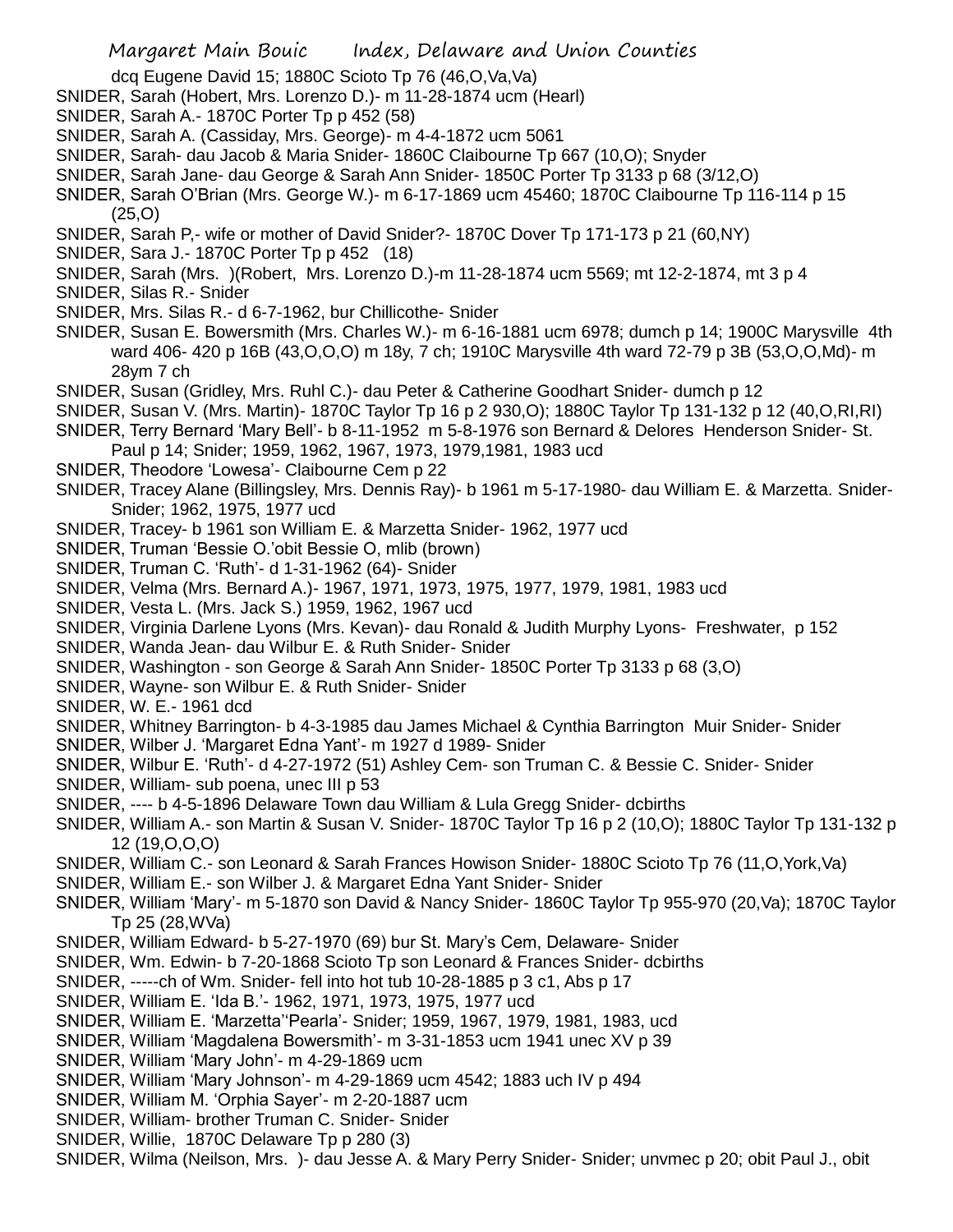Perry Edson, mlib (brown)

SNIDER, Wise- son Philip & Mary Burns Snider- 1860C Marysville 1538-1530 p 262 (12,O)

- SNIDER, Zane 'W. Faye Kitchen'- son Truman & Bessie O. Snider- obit Bessie O, mlib (brown)
- SNIFF, Clay Scott 'Glenda Dee Sweaney'- b 6-15-1949 m 12-10-1971 son Elmer Swain & Esther Iva Ellenberger Sniff- McKitrick p 114
- SNIFF, Esther Iva Ellenberger (Mrs. Elmer Swain)- b 1-22-1925 m 3-24-1946 dau James Quincey & Iva Marguerite Mckitrick Ellenberger- McKitrick p 113
- SNIFF, Glenda Dee Sweaney (Mrs. Clay Scott)- m 12-10-1971 McKitrick p 113
- SNIFF, Heather Lynn- b 4-15-1973 dau Clay Scott & Glenda Dee Sweaney Sniff- McKitrick p 113
- SNIFF, Leslie Kay- b 7-1963 dau Elmer Swain & Esther Iva Ellenberger Sniff- McKitrick p 113
- SNIFF, Neil Elmer- b 8-1951 son Elmer Swain & Esther Iva Ellenberger Sniff- McKitrick p 113
- SNIFFEN, Margaret N. (Mrs. Robert L.)- 1964 dcd
- SNIFFEN, Robert L. 'Margaret N.'- 1964 dcd
- SNIFFIN, Racheal (Betz, Mrs. William)- m 1-18-1849 ucm 1377; unec VII p 40
- SNIFFIN, Rebecca (McArthur, Mrs. Thomas)- m 3-16-1848 ucm 1303
- SNIKEY M. Blanche (Grant, Mrs. James S.)- m 9-3-1884 ucm (Hearl)
- SNIP, Carol A. Burns (Mrs. David)- b 1-12-1945 m 6-18-1966 dau Herbert Walter & Doris Hoff Burns- St. Paul p 22
- SNIP, David 'Carol A. Burns'- b 9-8-1942 m 6-18-1966- St. Paul p 22
- SNIP, Eric- b 10-9-1972 son David & Carol A. Burns Snip- St. Paul p 22
- SNIP, Kelly- b 4-2-1977 ch David & Carol A. Burns Snip- St. Paul p 22
- SNIP, Kimberly (Kuehfuss, Mrs. Bradley)- b 11-8-1968 m 6-13-1992 dau David & Carol A. Burns Snip- St. Paul p 22
- SNITZLER, James- son John T. & ----Montgomery Snitzer- obit Mrs. John, mlib, obit, J. T., mlib
- SNITZLER, John T.- d 1-11-1950 (80); Nestle's; obit 1-11-1950, mlib; 1915 uch p 318; Marysville p 39
- SNITZLER, Mrs. John T.- dau John Montgomery- d 4-17-195?- obit mlib
- SNITZLER, John- son John T. & —Montgomery Snitzler- obit Mrs. John, mlib
- SNIVBLY, Bell- 1870C Radnor Tp p 460 (12)
- SNIVBLY, Charles- 1870C Radnor Tp p 460 (5)
- SNIVBLY, David- 1870C Radnor Tp p 460 (\*40)
- SNIVBLY, Ellen- 1870C Radnor Tp p 460 (30)
- SNIVBLY, Ide- 1870C Radnor Tp p 460 (8)
- SNIVBLY, Jennie- 1870C Radnor Tp p 460 (13)
- SNIVBLY, Josephine- 1870C Radnor Tp p 460 (10)
- SNIVELY-SNAVELY- Swiss Andestors- unec XXI p 14
- SNIVELY, Andrew- Powers p 45
- SNIVELY, Clara (Quill, Mrs. )- dau John Homer & Margaret A. Snively- Snively
- SNIVELY, Emma (Dixon, Mrs. )- dau John Homer & Margaret A. Snively- Snivley
- SNIVELY, Frank T.- son John homer & Margaret A. Snively- Snively
- SNIVELY, Fred C.'Viola May Spring'- b 5-21-1908 d 12-23-1970 (600 Broadway Cem, Ohio CBM USNavy, WWII lptw p 81; obit, mlib (brown); obit Viola may, mlib (brown); Snively
- SNIVELY, George F. 'Sarah E. Dunham'- b 1876 d 1948 Broadway Cem, lptw p 80
- SNIVELY, George Stephen "Popeye" 'Joyce' b 3-18-1924 d 2-28-1991- son George F. & Sarah Dunham Snivley- Snively
- SNIVELY, Jeanine (Carpenter, Mrs. )- dau Terry Eugene,Sr. & Katherine Vichich Snively- Snively
- SNIVELY, Jill D.(Thomas, Mrs. William R.)- OWU Board of Trustees- Snivley
- SNIVELY, Jim- brother Terry Eugene Snively,Sr.- Snively
- SNIVELY, John-son Terry Eugene,Sr. & Katherine Vichich Snively- coach North Union- Snively
- SNIVELY, John Homer 'Margaret A.'- Snively
- SNIVELYk June (Radakovich, Mrs. )- sister Terry Eugene, Sr. Snively- Snively
- SNIVELY, Katherine Vichich (Mrs. Terry Eugene, Sr.)- Snively
- SNIVELY, Lola Maud (Shaver, Mrs. Oralonso Ney)- b 10-14-1858 d 4-26-1930- McKitrick p 129
- SNIVELY, Margaret- 1870C Berlin Tp p 234 (17)
- SNIVELY, Margaret A. (Mrs. John Homer)- d 3-17-1988 (85) bur Xenia- Snively
- SNIVELY, Mary E. Hartigan (Mrs. )- b 5-19-1902 d 7-15-1992 (90) bur Fultonham Cem- dau James & Eliza Taylor Hartigan- Snively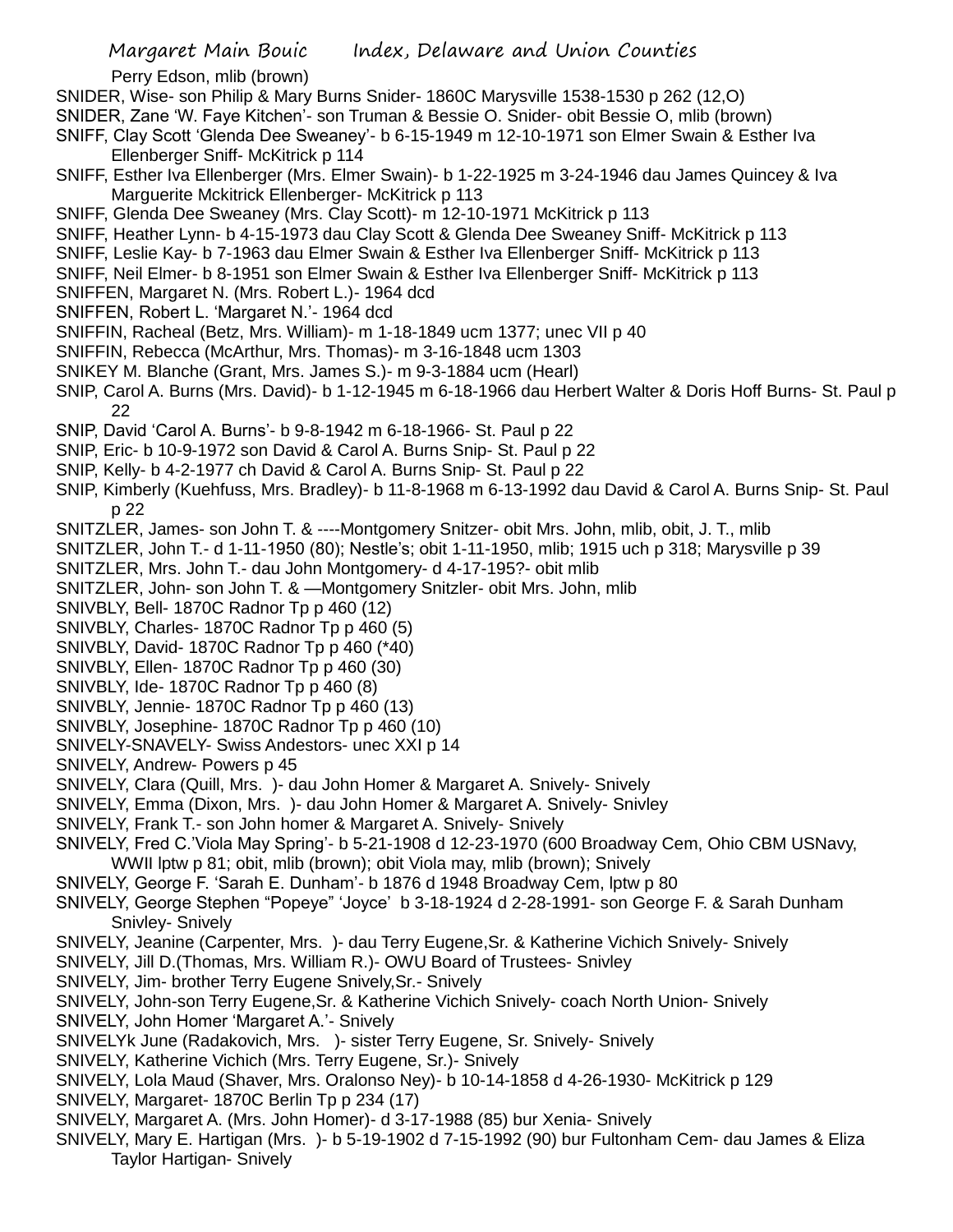SNIVELY, Mitchell- 1870C Berlin Tp p 234 (\*21)

- SNIVELY, Nell (Hill, Mrs. )- sister Terry Eugene Snively, Sr.- Snively
- SNIVELY, Sam- son Terry Eugene,Sr. & Katherine Vichich Snively- Snivley
- SNIVELY, Sarah E. Dunham (Mrs. George F.)- b 1883 d 1939 Broadway Cem, lptw p 80
- SNIVELY, Terry Eugene, Sr. 'Katherine Vichich'- b 6-20-1923 d 2-10-1990 Powhatan Point Cem- Snively
- SNIVELY, Terry Eugene, Jr.- son Terry Eugene,Sr. & Katherine Vichich Snively- Snively
- SNIVELY, Viola May Spring (Mrs. Fred C.)- b 5-20-1907 d 11-30-1973 Broadway Cem, lptw p 81; dau Howard & Bertie Bragg Spring- Snivley; obit Fred C., mlib (brown), obit mlib (brown)
- SNIVELY, Wayne L.- son John Homer & Margaret A. Snively- Snively
- SNODDY, Amy Kate (Weiser, Mrs. Elmer Sherman)- b 11-13-1874 m 3-23-1893- Weiser p 497
- SNODDY, Karen Ann- dau Walter & Wanda Sue Low Snoddy- Carr 114319211; Rittenhouse 6
- SNODDY, Kathy Jo- dau Walter & Wanda Sue Low Snoddy- Carr 114319212; Rittenhouse 6
- SNODDY, Keith Allen- b 1-11-1958 son Walter & Wanda Sue Low Snoddy- Carr 114319213; Rittenhouse 6; **Snoddy**
- SNODDY, Walter 'Wanda Sue Low'- m 3-20-1947 Carr (11421921); Rittenhouse 5,6; Snoddy
- SNODDY, Wanda Sue Low (Mrs. Walter)- m 3-20-1947 dauWalter & Blanche Liggett Low- Carr 11431921; Rittenhouse 5,6; Snoddy
- SNODGRAS, Janet R. (Mrs. Richard C.)- 1969, 1971 dcd
- SNODGRAS, Mark- b 1968 son Richard C. & Janet R. Snodgras- 1969, 1971 dcd
- SNODGRAS, Richard C. 'Janet R.'- 1969, 1971 dcd
- SNODGRAS, Steve- b 1966 son Richard C. & Janet R. Snodgras- 1969, 1971 dcd
- SNODGRASS,----Sand p 2; hjt p 175; 1915 uch p 531; Marysville p 10, 50; unec V p 37
- SNODGRASS, —family of Harold Tyler #538, unec XXII p 70; of Peggy C. Hancock #323, unec XI p 25, XII p 13
- SNODGRASS, unclaimed letter, 843; unec XII p 65
- SNODGRASS, Rev.- funeral of Morris Humphreys, dg 9-4-1899, funeral at Radnor 9-22-1899, Cry Ab p 214, 217
- SNODGRASS, A.- Darby Tp unec XIII p 47
- SNODGRASS, Ada F. (Fornery, Mrs. Ezra W.)- m 9-28-1872 ucm 5139; 1860C Union Tp 700-706 p 96 (8,O)
- SNODGRASS, Ada (Muhlenberg, Mrs. Francis)- m 10-25-1875- Weiser p 218
- SNODGRASS, Agnes- b Penn d 1875 (76) mt 3 p 28 mt 7-26-1876 d Union Tp
- SNODGRASS, Agnes F.- 1870C Milford 88-86 p 9 (55,Pa)
- SNODGRASS, Agnes/Nancy Morrison (Mrs. Samuel)- dumch p 400; 1850C Union Tp 1358-1376 p 203 (36,Pa)
- SNODGRASS,Agnes Morrison (Mrs. James)- b c 1816 ped Harold Seth Tyler #429 29; unec XIV p 59, V p 79, XVI p 44; 1883 uch V p 227; uccp p 3, adm will book p 293, wid.
- SNODGRASS, A. H. 'Jane'- 1870C Union Tp 6 p 1 (32,O)
- SNODGRASS, Albert 'Clorinda Wolford'- m 2-23-1860 ucm 2992; 1883 uch IV p 493; unec XIX p 55; 1860C Darby Tp 399-400 p 57 (25,O)
- SNODGRASS, Albert- 1850c Darby Tp 1617-1637 p 240 (15,O)
- SNODGRASS, Albert- son Sarah Snodgrass 1850C Marysville-Paris Tp 477-486 p 74 (15,O)
- SNODGRASS, Alex- 1850C Darby Tp 1689-1709 p 250 924,O); 1870C Darby Tp 203-198 p 25 (43,O): unec VI p 57
- SNODGRASS, Alexander 'Melissa Mitchell'- m 10-17-1848 ucm 1352; 1883 uch V p 233
- SNODGRASS, Alvin H.'Jane Burnham' bc 1837 m 11-13-1862 d 3-1900 son Samuel & Agnes Morrison Snodgrass - dumch p 401; ped Harold Seth Tyler #429 14; unec XIV p 59; 1850C Union Tp 203
	- (13,Pa); 1860C Union Tp 520-523 p 73 (23,O)
- SNODGRASS, Andrew R.- dau Richard L. & Jeri J. Haubiel Snodgrass- Snodgrass
- SNODGRASS, Andrew William 'Jacilyn Dawn Wood'- m 5-1- son Steve & Sandy Snodgrass- Snodgrass SNODGRASS, A. 'M. D.'- DJ p 13
- SNODGRASS, Angleine S.- dau William M. & Elisa Snodgrass- 1850C Jerome Tp 1924-1945 p 281 (2,O)
- SNODGRASS, Ann G. (Garwood, Mrs. Dr. Spencer)- dau Samuel & Agnes Morrison Snodgrass dumch p p 401; 1860C Union Tp 520-523 p 73 (6,O)
- SNODGRASS, Anna (Mrs. Donald)- 1949 ucd
- SNODGRASS, Anne, #190, unec VIII p 2, X p 3, XI p 3, XII p 3, XIII p 3
- SNODGRASS, Annie- dau Agnes F. Snodgrass- 1870C Milford 88-86 p 9 (19)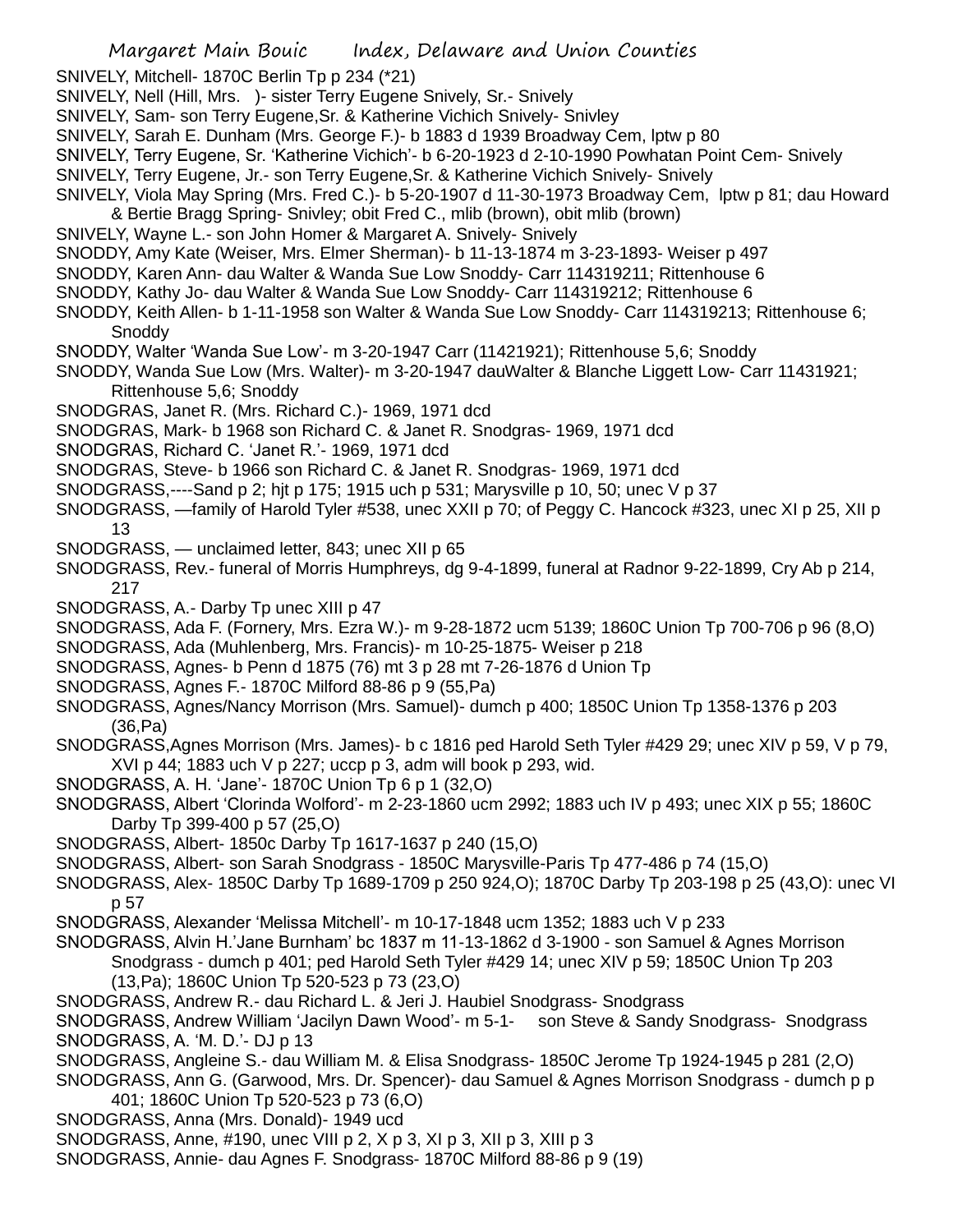- SNODGRASS, Annie White (Mrs. James)- 1880 dch p 644; Powell p 298
- SNODGRASS, Anthony- son Alexander & Melissa Mitchell Snodgrass- 1850C Darby Tp 1689-1709 (1,O); unec VI p 57
- SNODGRASS, Anthony'Margaret Brown'-m 12-31-1874 ucm 5615; mt 3 p 6; WBrown IV p 471
- SNODGRASS, Arabel dau George & Hannah Fox Snodgrass d (18m)- mt 9-4-1850; 1850C Marysville 538- 550 p 82 (1,O)
- SNODGRASS, Barbara (Mrs. Dennis)- Snodgrass
- SNODGRASS, Bertha- b 2-11-1877 Delaware Town dau John M. & Harriett Snodgrass- dcb
- SNODGRASS, Bivlia- son Sarah Snodgrass 1850C Marysville-Paris Tp 477-486 p 74 (12,O)
- SNODGRASS, C. A.- d 1875 (38) b Delaware Co- mt 3 p 29
- SNODGRASS, Carol- dau Donald & Anna Snodgrass- 1949 ucd
- SNODGRASS, Catherine King (Phelps, Mrs. Ralph R.)(Mrs. James)- b 1-6-1796 m(1) 9-5-1816 (2)3-12-1835 (3) 1-30-1867 d 3-29-1899 p6c1 - dau Bolser King, hmp p 169; mt 1-1-1896, 1-8-1896, 2-15-1898, 1- 14-1899 p1c1 (103rd birthday) Abs p 47, 50, 53; mt 10-9-1889 p5c4, Abs p 3; 1883 uch V p 163; unec III p 9, VII p 3,4, XI p 55;; 1850C Union Tp 1361-1379 p 203 (53,Va); 1860C Union Tp 518-521 p 93 (63,Pa); 1870C Milford 1 p 1 (73,Va); 1880C Unionville 195 p 21 (85,Va,Va,Va)
- SNODGRASS, Cerilla- 1870C Milford 34 p 4 (11,O) lived with J. O. & Phebe Baker
- SNODGRASS, C,. F.- hjt p 105
- SNODGRASS, Charles- son Joseph & Sarah Shirk Snodgrass- 1860C Taylor Tp 894-879 p 118 (3,O)
- SNODGRASS, Clara Hopkins (Mrs. William H.)- b 1-9-1878 m 11-26-1902 d 12-11-1951 (73); Milford Cem; dau Marion & Celestine Connor Hopkins- obit, mlib; Snodgrass ; 1910C Marysville 211-181 p 7B (32, Pa,O,O) m 7y, 1 ch
- SNODGRASS, Clarence- son Donald & Anna Snodgrass- 1949 ucd
- SNODGRASS, Clarinda A. Smart (Mrs. Robert) m 1-26-1858 dcm d 8-14-1875 (30), youngest dau of Wm. L. & Catharine Smart- mt 2-3-1858, Abs p 27. ,t 8-18-1875, mt 3 p 14;; 1860C Marysville 1453-1442 p 192 (22,O); 1870C Paris Tp 61-62 p 9 (30,O)
- SNODGRASS, Clorinda Wolford (Mrs. Albert)- m 2-23-1860 ucm 2992; unec XIX p 55; 1860C Darby Tp 399- 400 p 57 (19,O)
- SNODGRASS, Cyrus (5-1849) heir of Samuel Snodgrass- JB4 p 185 GS 241, unec III p 49
- SNODGRASS, David H.- nephew Jeremiah Johnson- 1880C Paris Tp 72-86 p 47 (6/12,O,O,O)
- SNODGRASS, David S.- d 1862 son Samuel & Agnes Morrison Snodgrass dumch p 401; 1850C Union Tp 1358-1376 p 203 (9,Pa); 1860C Union Tp 520-523 p 73 (19,O)
- SNODGRASS, Del- nephew of Mrs. Ann Robinson- mt 1-25-1898 p 8c2, Abs p 48
- SNODGRASS, Delia- d 9-24-1884 Typhoid at Children's Home- mt 10-8-1884,Abs P 10
- SNODGRASS, Delmore 'Lucy Douglass'- m 12-4-1866 ucm 4094; hjt p 61, 104, 194, picture 153; 1883 uch IV p 476, V p 52 son Sarah Snodgrass - 1850C Marysville-Paris Tp 477-486 p 74 (10,O); 1860C Darby Tp 400-401 p 57 (19,O) or 1860C Paris Tp 1429-1419 p 188 (19,O); 1870C Jerome Tp 3 p 1 (29,O); 1880C Marysville 403-446 p 30 (39,O,O,O) mt 3 p 24; 1900C Jerome Tp 5 p 1A (59,O,O,O) m 34y; 1910C Jerome Tp-Plain City 41-48 p 2 (69.O,O,O) m 43y
- SNODGRASS, Dennis 'Barbara'- b 1953 son H. Pearl & M. Iolene O'Brien Snodgrass Snodgrass; 1959, 1962, 1967, 1973, 1975, 1977 ucd
- SNODGRASS, Donald 'Anna'- 1949 ucd
- SNODGRASS, Doris- WTLeague, unec III p 57
- SNODGRASS, Doris (Davis, Mrs. )- dau William H. & Clara Hopkins Snodgrass Snodgrass ; obit Clara, mlib
- SNODGRASS, Eleanor Robinson (Mrs. Robert)- b 11-14-1809 m 1-1-1828 ucm 146 d 1-15-1879 dau James & Jane Morrison Robinson- 1915 uch p 405; 1883 uch III p 224, 282, 288, V p 214, 163; unec II p 26,
- VII p 33, XV p 69; 1860C Union Tp 700-706 p 96 (50,O); 1870C Paris Tp 113-114 p 16 (60,O)
- SNODGRASS, Eleanore Zwerner (Mrs. James M.)- Snodgrass
- SNODGRASS, Elisa (Mrs. William)- 1850C Jerome Tp 1924-1945 p 281 936,Va) DJ p 95
- SNODGRASS, Eliza M. (Sellers, Mrs. George L.)- b 4-10-1838 m 11-26-1857 ucm 2641 d 11-30-1907 (69y9m) Oakdale I p 90 (D-R7-4)- dau Thomas & Eliza Snodgrass - 1883 uch V p 141; mt 12-4-1907 p5c3, Abs p 62; unec XVIII p 33; 1850C Marysville 497-506 p 76 (12,O)
- SNODGRASS, Elizabeth C. Galloway (Mrs. Thomas)- b 5/11-13-1809 Clark Co d 8-31-1896 (87-3-18) Oakdale I p 86 (D-RS-61); 1883 uch III p 288, V p 141, 164; Galloway; unec VII p 33, XV p 69; mt 8- 28-1878 p 3 p 4, Abs p 1; mt 9-2-1896 p5c6 Abs p 9; 1830C Marysville 414 p 295 (20-30); 1850C Marysville 497-506 p 76 (41,O); 1860C Marysville 1484-1476 p 195 (51,O); Eliza 1870C Marysville-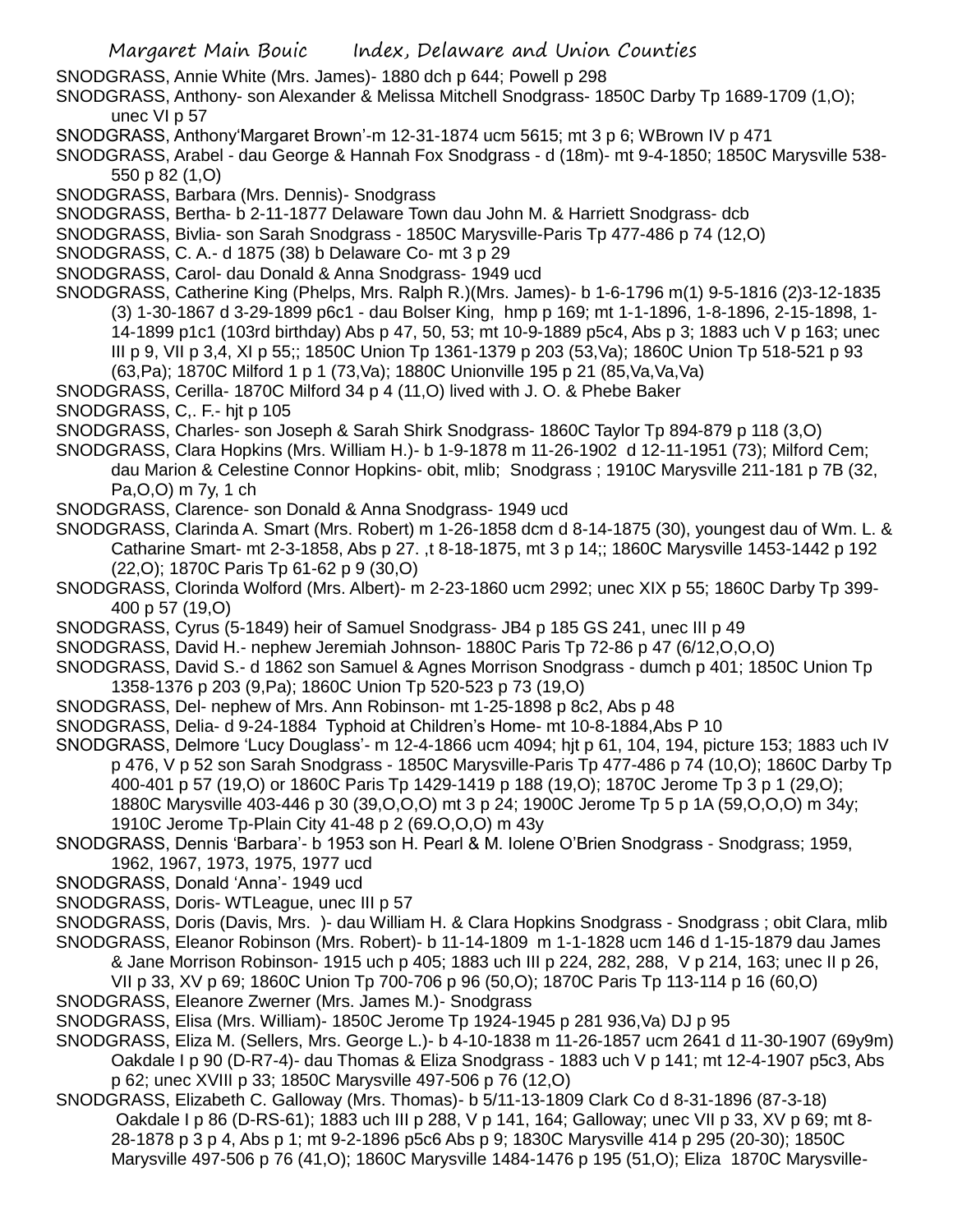- Paris Tp 138 p 16 (61,O); 1880C Marysville 191-205 (71,O,Del,Pa)
- SNODGRASS, Elizabeth Worthington (Mrs. James R.)- m 8-28-1832 ucm 278; unec II p 35
- SNODGRASS, Ellen Robinson (Mrs. Robert, Sr.)- mt 1-9-1878 Abs p 4; unec XV p 69, Union Tp
- SNODGRASS, Emeline- 1870C Marysville 87 p 10 (33,O)
- SNODGRASS, Emelne- dau Sarah Snodgrass 1850C Marysville -Paris Tp 477-486 p 74 (19,O); 1860C Marysville 1424-1419 (29,O); 1880C Marysville 166-190 (49,O,O,O)
- SNODGRASS, Emma F.- d 11-23-1900 (1y) Oakdale I p 16 (E,charity)
- SNODGRASS, Emma, Miss, Women's Temp. League- unec III p 58
- SNODGRASS, Eugene- son Thomas Snodgrass 1915 uch p 559
- SNODGRASS, Eugenia- d Thursday (14) typhoid dau M. M. Snodgrass mt 5-31-1899 p 7c4; Abs p 56
- SNODGRASS, Fanny- dau James R. & Phelie A. Snodgrass 1850c Union Tp 1359-1377 p 203 (4,O)
- SNODGRASS, Frances (Ball, Mrs. Dr. Charles R.)- m 6-30-1897 ucm (Hearl)
- SNODGRASS, Francis A.- b 1851 d 4-13-1865 (14y11m) Oakdale I p 86 (D-RS-6) son Thomas & Elizabeth C. Gallaway Snodgrass - 1850C Marysville 497-506 p 76 (3/12,O); 1860C Marysville 1484-1476 p 175  $(10, 0)$
- SNODGRASS, Frank A.- son Robert & Clarinda Smart Snodgrass 1870C Paris Tp 61-62 p 9 (2,O)
- SNODGRASS, Frank B- son William G. & Josephine Colver Snodgrass dumch p 402
- SNODGRASS, French- son Robert & Clarinda Smart Snodgrass 1870C Paris tp 61-62 p 9 (8,O); 1880C
- Marysville 223-240 p 13 (19,O,O,O); nephew Isabella Smart Hawkins
- SNODGRASS, George- uccp p 5, JB1 p 52; uccp p 6, administrator JB1 p 60
- SNODGRASS, George- his dau d 8-28-1850 (18mos) mt 9-4-1850, Abs p 4; unec VII p 18
- SNODGRASS, George- representative delegate- unec VII p 5, XIII p 45, XVII p 14
- SNODGRASS, George- teacher, Amrine church- unec XX p 26
- SNODGRASS, George- d since last meeting of Pioneers Soc. mt 7-18-1888, Abs p 47; unec VIII p 16
- SNODGRASS, George 'Hannah'- 1880C Marysville 213-230 (74,O,Pa,Pa), retired merchant
- SNODGRASS, George 'Hannah Fox'- b 6-8-1805 m 2-7-1828 Madison Co. d 12-11-1886 (81y6m) Oakdale Cem 298 I p 167 (C-27)- son Robert & Jane Reed Snodgrass - unec V p 28, VII p 33, XV p 68, 69; hjt p 179; 1883 uch III p 289, 334, IV p 517, V p 8, 11, 28. 32, 33, 34, 72, 214; 1915 uch p 115, 216, 249, 522, 528, 542; mt 9-4-1850; B p 11; mt 3 p 19; mt 12-14-1881 Abs p 7; mt 6-6-1883 p 9c1; Abs p 8; 1850C Marysville 539 (45,O); 1870C Marysville 48 p 6 (64,O); 1880C Marysville 213-230 p 11 (74,O,Pa,Pa)
- SNODGRASS, George W. 'Louisa'- b 5-19/18-1840 d 10-9/11-1900 (60) Oakdale I p 154 (C-7) son George & Hannah Fox Snodgrass - obit, mlib; mt 10-10-1900 Abs p 19, Co B. 32nd OVI; ; unec XIII p 33; 1850C Marysville 539-550 p 82 (10,O); 1880C Marysville 213-230 (40,O,O,Pa)
- SNODGRASS, G. W.- 1883 uch IV p 343; unec XV p 8, affidavits
- SNODGRASS, Hannah- 1860C Taylor tp 894-879 (36,O)
- SNODGRASS, Hannah- 1870C Paris Tp 259-260 p 35 (22,O)
- SNODGRASS, Hannah (Baker, Mrs. William S.)- m 9-9-1880 ucm 6788
- SNODGRASS, Hannah E.- dau George & Hannah Fox Snodgrass 1850C Marysville 539-550 p 82 (6,O)
- SNODGRASS, Hannah Forney (Mrs. )-sister Ezra W. Forney- 1880C Milford 28 p 32 (35,O,O,O)
- SNODGRASS, Hannah Fox (Mrs. George)- b 1806 m 2-7-1828 Madison Co d 12-9-1881 (75y9m), Oakdale 48 (130C) I p 167 (C-27); 1883 uch V p 11, 33, 34, 164; Marysville p 11; unec V p 28, VII p 33, XV p 69. 70, XVI p 44; 1915 uch p 542; 1850C Marysville 539-550 p 82 (45,NY); 1870C Marysville 48 p 6 (64,Pa); 1880C Marysville 213-230 p 11 (74,Pa,Pa,Pa)
- SNODGRASS, Hannah Fox (Mrs. Robert,Sr.)- mt 2-13-1878, Abs p 4
- SNODGRASS, Hannah (Mrs. George)- b 2-5-1806 NY m 2-7-1828 d 12-14-1881 (76); mt 12-14-1881, Abs p 7; 1880C Marysville 213-230 (74,Pa,Pa,Pa)
- SNODGRASS, Hannah- dau James & Agnes Morrison Snodgrass 1883 uch V p 227
- SNODGRASS, Hannah E. (Jeffers, Mrs. William A.)- m 4-19-1865 ucm 3720; unec XXI p 58
- SNODGRASS, Hannah (Porter, Mrs. William)- b 1-27-1796 m 1-20-1825/4 ucm 85, d 10-3-1876 (81-1-6) dau Robert & Jane Reed Snodgrass; 1883 uch III p 283, V p 163, 214; dumch p 167; unec II p 14, VII p 38,
	- XVIII p 55 mt 10-11-1876 Abs p 1; mt 10-2-1889 p 5 c3 Abs p 3
- SNODGRASS, Hannah R.- 1980C Brown Tp p 242 (\*36)
- SNODGRASS, Hannah- dau Robert & Eleanor Robinson Snodgrass 1860C Allen Tp 700-706 p 96 (16,O)
- SNODGRASS, Hannah- dau Robert & Helen Snodgrass 1850C Milford Center, Union Tp 1219-1237 p 181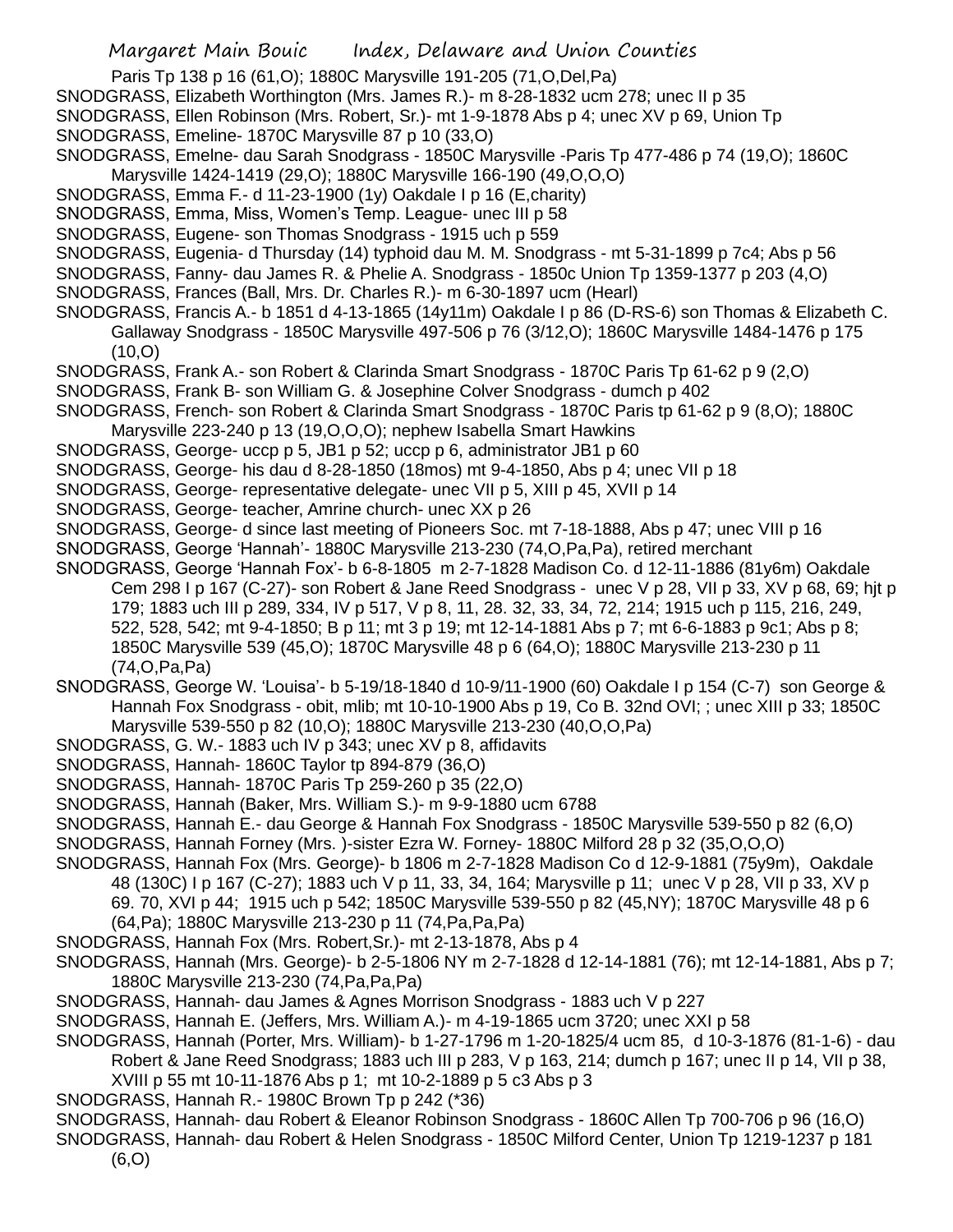SNODGRASS, Harriet Frances (Coyner, Mrs. David H.)-b 4-27-1828 m 10-15-1865 dcm, d 9-4-1916 (88-4-8) ; dcq Rolland G. Coyner 5; dg 9-1916 Cry Ab p 92 (m1862)

SNODGRASS, Hattie- dau A. H. & Jane Snodgrass - 1870C Union Tp 6 p 1 (6,O)

SNODGRASS, Hattie Johnson (Mrs. J. F.)- dau John & Martha McMillen Johnson- dg 9-8-1891, Cry Ab p 66 SNODGRASS, Helen- dau Donald & Anna Snodgrass - 1949 ucd

- SNODGRASS, Hellen E.- dau Dr. James & Mariah Snodgrass -1850C Scioto Tp 2369 p 143 (9,O)
- SNODGRASS, Hellen (Mrs. Robert)- 1850C Milford Center, Union Tp 1219-1237 p 181 (40,O)
- SNODGRASS, —infant dau of H. M. d 3-29-1906 Oakdale 2041 (293E) I p 46 (E-R45-5)
- SNODGRASS, Rev. Horace S.- d 2-21-1909 Ca. (70) son Dr. James M. Snodgrass 1880 dch p 487; 1908 dch p 282, 288; hmp p 152, 158, 167, 283; dg 3-5-1909, Cry Ab p 14; 1850C Scioto Tp 2369 p 143  $(11, 0)$

SNODGRASS, Howard 'Margaret Findley Watson'- d 1944 ; mt 1-4-1905 p2c4, Abs p 1; obit Margaret, mlib; Snodgrass ; 1910C Dover Tp 160-164 (30,O,O,O) m 9y

- SNODGRASS, Howard '-------Wheeler'- mt 11-18-1900 p 73; Abs p 19
- SNODGRASS, ---d Friday (13m) ch of Howard & ---Wheeler Snodgrass-mt 10-19-1900 Abs p 17
- SNODGRASS, -----Watson (Mrs. Howard)- mt 1-4-1905 p2c4, Abs p 1
- SNODGRASS, N. Iolene O'Brien (Mrs. H. Pearl)- b 1925 m 12-3-1944 d 7-6-1991 (68) Oakdale II p 93- dau James Owen & Clara Marie Van Gundy O'Brien- 1985 uch p 107; 1949, 1959, 1962, 1967, 1971, 1973, 1975, 1977, 1979, 1983 ucd

SNODGRASS, Irena- dau Alexander & Melissa Mitchell Snodgrass - 1870C Darby Tp 203-191 p 25 (11,Iowa)

- SNODGRASS, Irena (Harper, Mrs. William G.)- m 11-17-1878 ucm 6364
- SNODGRASS, Isabelle- dau Robert & Clarinda Smart Snodgrass 1870C Paris Tp 61-62 p 9 (9,O)
- SNODGRASS, Mrs. J.- 1908 dch p 174, 177
- SNODGRASS, Jacilyn Dawn Wood (Mrs. Andrew William)- m 5-1- Snodgrass
- SNODGRASS, James- 1840C Paris Tp 969 p 43 1m (40-50), 1 f (40-50), 1 m (15-20), 1 f (15-20) 2m (10-15), 1 m (5-10), 2 f (5-10), 1m (-5), 1 f (-5)
- SNODGRASS, James- 1820C Darby Tp 2m(-10), 1m (-16), 1 m (-45), 2f (-10), 1 f (-16), 1 f (-45); unec XI p 54, XV p 79
- SNODGRASS, James- 1830C Darby Tp 259 (26-45); unec XV p 79
- SNODGRASS, James- veteran, mt 10-8-1859, 8-15-1860; Abs p 37, 41; unec XIII p 34
- SNODGRASS,James A.- hjt p 136 1883 uch IV p 505, 509; mt 10-8-1859, 8-15-1860
- SNODGRASS, James A.- son William M. & Elisa Snodgrass 1850C JeromeTp 1924-1945 p 281 (12,O)
- SNODGRASS, James 'Agnes Morrison'- 1820C Millcreek Tp 228 (45+); hjt p 176; 1915 uch p 182, 407; 1883 uch III p 367, IV p 433, V p 184, XVI p 44; uccp p 3, estate, will book p 293; uccp p 4, adm will bk p 240, CP p 22
- SNODGRASS,James A. 'Margaret J. Walker'- m 3-17-1864 ucm 3564; unec XXI p 18
- SNODGRASS, Rev. James 'Annie White'- 1880 dch p 644; Powell 298
- SNODGRASS, James- son James & Agnes Morrison Snodgrass 1883 uch V p 227; unec XVI p 44; 1870C Milford 88-86 p 9 (15,O)
- SNODGRASS,James F.- son Dr. James M. & Maria H. Robinson Snodgrass 1880 dch p 644; 1850C Scioto Tp 2369 p 143 (7,O)
- SNODGRASS, James 'Mary'- DJ p 6,7
- SNODGRASS,—d 11-1831 (2m) son J. & Mary- Mitchell Cem, DJ p 7
- SNODGRASS, James M.- b Jefferson, o d 9-12-1884 (75y) Delaware dcdeaths
- SNODGRASS, James M. 'Eleanore Zwerner'- d 11-9-1994 (86) Calif.- Snodgrass
- SNODGRASS, James 'Miranda Ford'- m 8-20-1862 ucm 3346; unec X p 43
- SNODGRASS, Dr. James M. 'Maria H. Robinson- son Rev. James & Annie White Snodgrass Powell p 298; 1880 dch p 238, 644; 1908 dch p 368; Fowler p 102; opc 115; hmp p 283; dcw Bk 4 p 275 (30) witness; 1850C Scioto Tp 2369 p 143 (40,O)
- SNODGRASS, James M.- son William & Clara Hopkins Snodgrass Snodgrass ; obit Clara, mlib; 1910C Marysville 211-281 p 7B (14,O,O,Pa)
- SNODGRASS, James M.- son William H. & Clara Hopkins Snodgrass obit Clara, mlib
- SNODGRASS, James 'Polly McDowell''Catherine King' b 10-25-1794 lic 5-15-1820 ucm 3 m(2) 3-12-1835 d 1-30-1867 (72-3-7)- son Robert & Jane Reed Snodgrass - 1883 uch III p 283, V p 163, 214; 1915 uch p 182; mt 1-8-1896; unec II p 13, III p 9, VII p 32, X p 65, XV p 69; hmp p 169; mt 1-1-1896 p 1, 3-29- 1899 p 6 c1 Abs p 53 1830C Union Tp 149 p 285 (30-40); 1850C Union Tp 1361-1379 p 203 (55,Pa);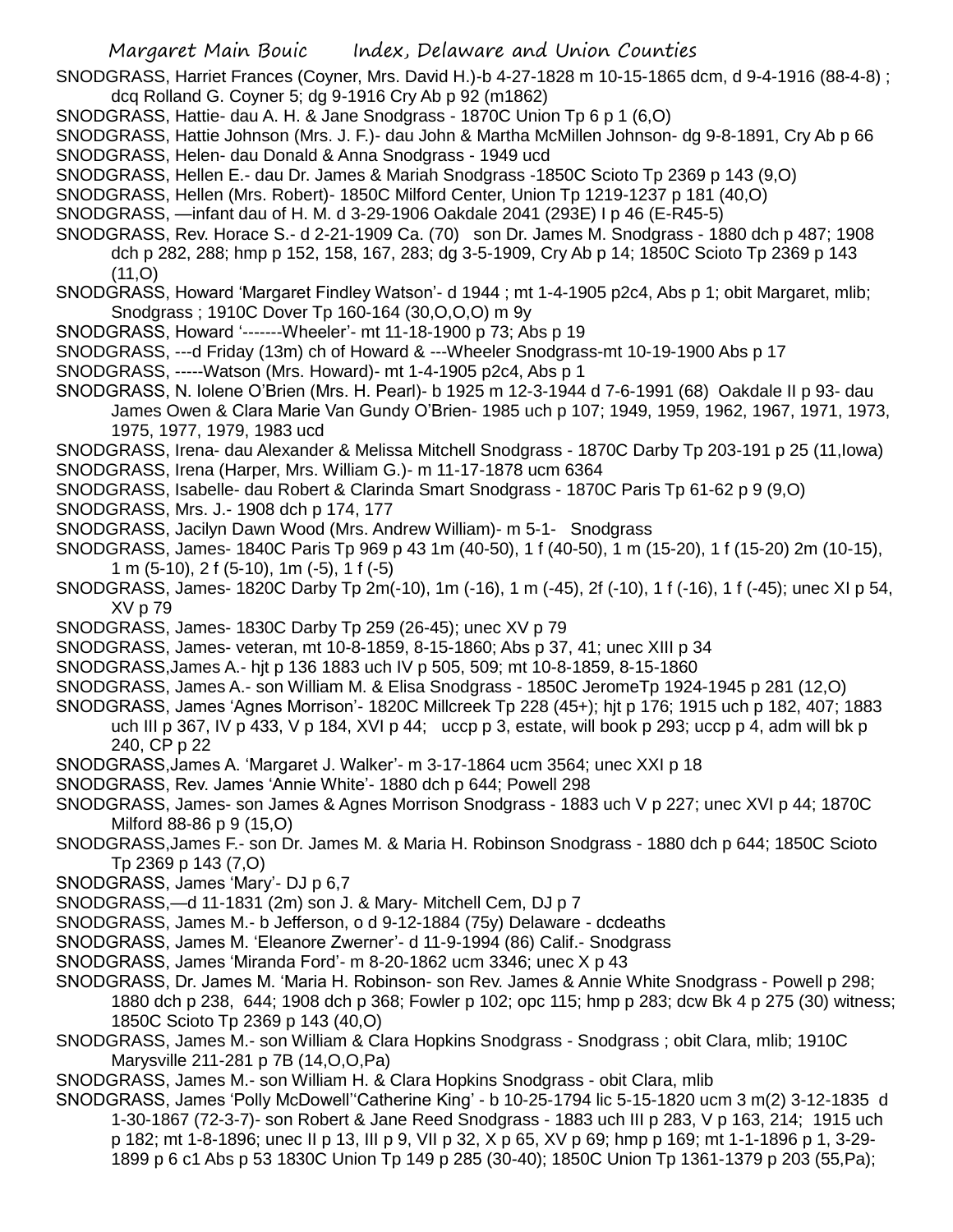1860C Union Tp 518-521 p 73 (65,Pa)

SNODGRASS, James R. 'Elizabeth Worthington'- m 8-28-1832 ucm 278; hmp p 55; 1883 uch V p 163, 214 SNODGRASS, James R. 'Phebe A.'- 1850C Union Tp 1359-1377 p 203 (30,Pa); uccp p 39 sec JB4 p 185 SNODGRASS, James- son Samuel & Agnes Morrison Snodgrass - dumch p 401

- SNODGRASS, Jane (Mrs. A. H.)- 1870C Union Tp 6 p 1 (30,O)
- SNODGRASS,Jane Ann- dau James & Agnes Morrison Snodgrass 1883 uch V p 227; unec XV p 79. XVI p 44
- SNODGRASS, Jane Ann (Reed, Mrs. John)- m 6-30-1825 ucm 95; 1883 uch III p 282, V p 185; unec II p 15, XV p 69, UnionTp
- SNODGRASS, Jane A.- dau William M. & Elisa Snodgrass 1850C Jerome Tp 1924-1945 p 28 (10,O)
- SNODGRASS, Jane Burnham (Mrs. Alvin H.)- b 9-13-1859 m 11-13-1862 d 8-15-1913 dau Lester Holt & Nancy Hubbard Burnham- ped Harold Seth Tyler #429 15; unec XIV p 59
- SNODGRASS, Jane (Graham, Mrs. James)- m 9-21-1815 Madison Co, unec IV p 29
- SNODGRASS, Jane Reed (Mrs. Robert ) b 7-16-1762/5 d 1-13-1833 (70-5-27) Woods Cem; unec VII p 32;

1883 uch V p 163, 214; hmp p 54; sister George Reed- 1915 uch p 388; mt 10-11-1876, Abs p 1; unec XIV p 32, XVIII p 55; 1830C Union Tp 144 p 285 (60-70)

- SNODGRASS, Jane (Reed, Mrs. Thomas)- m 4-20-1820 ucm 1 dau Robert & Jane Reed Snodgrass 1883 uch V p 163, unec II p 113, 32
- SNODGRASS, Jed- b 11-1869 son A. H. & Jane Snodgrass 1870C Union Tp 6 p 1 (6/12,O)
- SNODGRASS, Jeri J. Haubiel (Mrs. Richard L.)- b 11-4-1947 d 9-7-2001 bur Hancock Co, dau Robert H. & Ann L. Welch Haubiel- Snodgrass
- SNODGRASS, J. F.- attended birthday party for Katy Snodgrass unec VI p 66
- SNODGRASS, J. F. 'Hattie Johnson'- dg 9-8-1891 Cry Ab p 66
- SNODGRASS, Mrs. J. F.- dpc p 81
- SNODGRASS, J. M.- adm of John Columber 6-30-1857, mt 7-8-1857 Abs p 25
- SNODGRASS, J. M.- 1883 uch IV p 474; mt 7-8-1857
- SNODGRASS, Jocie E. (Welsh, Mrs. James K. P.) m 12-25-1867 ucm (Hearl)
- SNODGRASS, John- death- dg 4-20-1909, Cry Ab p 26, 27
- SNODGRASS, —(Rogers, Mrs. )- of John Snodgrass- dg 4-20-1909, Cry Ab p 27
- SNODGRASS, —(Horn, Mrs. Jacob)- dau John Snodgrass- dg 4-20-1909, Cry Ab p 27
- SNODGRASS, John A.- son Alexander & Melissa Mitchell Snodgrass 1870C Darby Tp 203-191 p 25 (20,O)
- SNODGRASS, Rev. John- son Catherine "Katie" Snodgrass d ILL- mt 2-15-1898 Abs p 50
- SNODGRASS, John F.- son Dr. James & Mariah Snodgrass dpc p 32, 37; hmp p 71; dg 3-5-1909, Cry Ab p 14; 1850C Scioto Tp 2369 p 143 (11/12,O)
- SNODGRASS, John M. 'Mary Burnham'- m 11-19-1867 ucm 4283
- SNODGRASS, John M.- son Samuel & Agnes Morrison Snodgrass dumch p 401; 1850C Union Tp 1358- 1376 p 203 (6,Pa); 1860C Union Tp 520-523 p 73 (15,O)
- SNODGRASS, Joice E. (Welsh, Mrs. James K. P.)- m 12-25-1867 ucm 4283
- SNODGRASS, Joseph- land, unec VII p 44
- SNODGRASS, Joseph D. 'Sarah'- d 5-18-1864 (28-4-6) Un Christian Ch, Cem, lptw p 88
- SNODGRASS, Joseph F. 'Della'- d 7-25-1936 (77) Milford Cem- obit, mlib
- SNODGRASS, Joseph 'Sarah Shirk'- b 1-13-1836 m 12-27-1855 ucm 2371 d 1-30-1867 (72) son James & Catherine King Snodgrass - unec III p 9, VII p 4, VIII p 35, XVII p 42; 1860C Claibourne Tp 894-879 p 118 (24,O)
- SNODGRASS, Josephine Colver (Mrs. William G.)- b 11-1843 m 11-18-1899 ucm 4646; dumch p 401; 1883 uch V p 168; 1900C Marysville 1st ward 115 p 5A (62,O,O,Md) m 32y; 1910C Paris Tp 28-29 p 1B (66,O,NY,Ger) m 42y, 3 ch
- SNODGRASS, Josephine- dau Thomas & Eliza Calloway Snodgrass 1915 uch p 559; 1850C Marysville 497- 506 p 76 (3,O); 1860C Marysville 1484-1476 p 175 (12,O)
- SNODGRASS, Josiah- son James R. & Phebe A. Snodgrass 1850C Union Tp 1359-1377 p 203 (1,O) SNODGRASS, J. R.- attachment- unec III p 10
- 
- SNODGRASS, Judy- dau George W. Jr & Louisa Snodgrass 1880C Marysville 213-230 p 11 (12,ILL,O,ILL) SNODGRASS, Juliette (Mains, Mrs. Thomas)- m 3-16-1865 ucm 3691; unrc XXI p 58
- SNODGRASS, Juliette- dau James & Catharine King Snodgrass 1850C Union Tp 1358-1376 p 203 (19,Pa); 1860C Union Tp 518-521 p 73 (28,O)
- SNODGRASS, Lavinia- mother-in-law of Charles l. & Nellie A. Hanawalt- 1910C Dover tp 149-154 (68,ILL,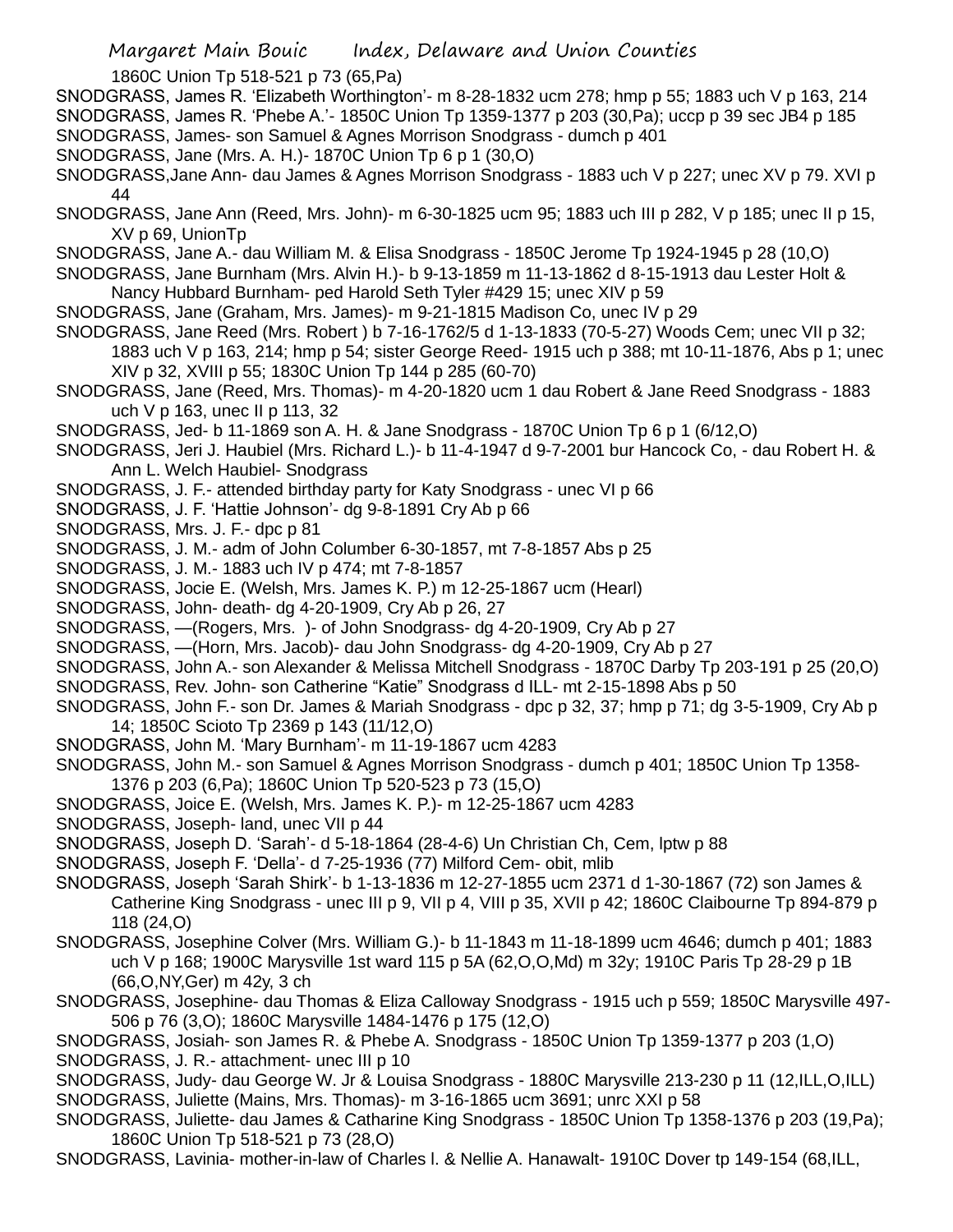Ga,Ky) wid, 1 ch

- SNODGRASS, Lester- son A. H. & Jane Snodgrass 1870C Union Tp 6 p 1 (3,O)
- SNODGRASS, Loretta (Powers, Mrs. Charles)- b 9-25-1883 ucm (Hearl)
- SNODGRASS, Louisa/Louvina (Mrs. Geroge W.)- b 1-7-1847 d 11-29-1921 Oakdale I p 154 (C-7);1880C Marysville 213-230 p 11 (33,ILL,Pa,ILL);1900C Dover Tp 94-96 p 5A (53,ILL,Ga,Ky)
- SNODGRASS, Judy Douglass (Mrs. Delmore)- b 10-1846 m 12-4-1866 ucm 4094; 1870C Jerome Tp 3 p 1 (23,O); 1900C Jerome Tp 5 p 1A (53,O,O,O) m 34y, no ch; 1910C Jerome Tp,Plain City 41-45 p 2A (63,O,O,O) m 43y, no ch
- SNODGRASS, Lucy dau William G. & Josephine Colver Snodgrass dumch p 402
- SNODGRASS, Luther H.- son Howard & Marguerite Snodgrass 1910C Dover Tp 160-164 (8,O,O,O)
- SNODGRASS, Luther 'Ruth Butler'- Snodgrass
- SNODGRASS, Malissa D. (Mrs. Alexander)- b 1827 d 1907 Mitchell Cem, DJ p 15; mt 10-23-1907 p 1c4, Abs p 58(d Sunday)
- SNODGRASS, Margaret Brown (Mrs. Anthony)- m 12-31-1874 ucm 5615 -dau Jacob,Jr. & Sarah Ann McNeil Gabriel Brown- WBrown IV p 471; mt 3 p 6
- SNODGRASS, Margaret Findley Watson (Mrs. Howard)- b 2-17-1884 d 6-25-1957 (73) Oakdale Cem- dau Samuel Neal & Emma Christine Coder Watson- Snodgrass ; obit, mlib
- SNODGRASS, Margaret Gast (Mrs. Robert)- b 10-3-1870 dau John Daniel Spyker & Elizabeth Piper Gast-Weiser p 791
- SNODGRASS, Margaret J. (Grummons, Mrs. Isaac J.)- m 9-5-1852 ucm 1849; mt 9-4-1852; unec VII p 57
- SNODGRASS, Margaret- b 5-1882 boarder, Hugh & Elizabeth McAdow- 1900C Leesburg Tp 48 p 3A (18,O,O,O)
- SNODGRASS, Margaret J. (Grummons, Mrs. Isaac J.)- m 8/9-5-1852 ucm 1849, unec XV p 19;, mt 9-4-1852, Abs p 9
- SNODGRASS, Margaret J.- dau Thomas & Eliza Galloway Snodgrass 1850C Marysville 497-506 p 76 (18,O)
- SNODGRASS, Margaret J. Walker (Mrs. James A.)- m 3-17-1864 ucm 3564; unec XXI p 18
- SNODGRASS, Margaret Rebecca- dau Thomas Snodgrass 1915 uch p 559
- SNODGRASS, Margurite F. (Mrs. Howard)- 1910C Dover Tp 160-164 (26,O,O,O) m 9y, 5 ch, 2 living
- SNODGRASS, Maria H. Robinson (Mrs. James M.)- d 5-4-1887 (73) Delaware dau Rev. James Robinson & 3rd (Maria) wife- 1880 dch p 644; Powell p 298; hmp p 179, 283; dcdeaths; 1850C Scioto Tp 2369 p 143 (38,O)
- SNODGRASS, Marian (Saour, Mrs. )-dau James M. & Eleanore Zwerner Snodgrass -Snodgrass
- SNODGRASS, Marilla (Jarvis, Mrs. William S.)- m 1-3-1875 ucm 5623; mt 1-6-1875, 2-3-1875, mt 3 p 6,7- dau Joseph & Sarah Shirk Snodgrass - 1860C Taylor Tp 894-879 p 18 (6,O)
- SNODGRASS, Martha- dau George & Hannah Snodgrass -1850C Marysville 539-550 p 82 (5,O)
- SNODGRASS, Martha J. "Mattie" (Lewis, Mrs. William W.)- m 10-21-1869 ucm 4625- 1870C Marysville 50 p 6 (24,O)
- SNODGRASS, Martha (Rogers, Mrs. Max)- b 5-11-1903 m 11-24-1926 d 5-23-1985 (82) Oakdale -dau Howard & Margaret Findley Watson Snodgrass - Snodgrass; obit Margaret, mlib; 1910C Dover Tp 160- 164 (6,O,O,O)
- SNODGRASS, Mary (Mrs. Mary)- 1915 uch p 400
- SNODGRASS, Mary, Miss, ,missionary to China- d Wednesday, New York (70), dg 2-1-1916, Cry Ab p 18 SNODGRASS, Mary A.- d 1-1916; dpc p 36, 37, 97. 98, 103; hmp p 324, 326, 327
- SNODGRASS, Mary A. Joseph (Mrs. William M.)- m 9-18-1878 ucm 6314, mt 9-25-1878 Ab p 2 d 7-8-1941 (87) Milford Cem; obit, mlib; 1883 uch V p 215; 1880C Milford Center 2 p 30 (26,O,O,O); 1900C Milford 164-175 p 7A (44,O,O,O) m 21y, 2 ch
- SNODGRASS, Mary A.- dau William M. & Elisa Snodgrass 1850C Jerome Tp 1924-1945 p 281 (5,O)
- SNODGRASS, Mary Ann- dau Dr. James & Mariah Snodgrass 1850C Scioto Tp 2369 p 143 (2,O); dg 3-5- 1909, Cry Ab p 14
- SNODGRASS, Mary Bunrham (Mrs. John M.)- m 11-19-1867 ucm 4283
- SNODGRASS, Mary E. (Converse, Mrs. Albert N.)- m 2-15-1866 ucm 3910; unec XXII p 33
- SNODGRASS, Mary (Houghton, Mrs. Richard)- b 1774 d 1831- Weiser p 549
- SNODGRASS, Mary (Mrs. J.)- d 9-18-1834 (34y) Mitchell Cem DJ p 6, 7
- SNODGRASS, Mary- dau Joseph & Catherine King Snodgrass unec III p 9
- SNODGRASS, Mary (Kreamer, Mrs. John)- m 10-6/16-1849 ucm 1464; unec VII p 46, XIII p 20
- SNODGRASS, Mary- dau Thomas & Eliza Galloway Snodgrass 1915 uch p 559; 1850C Marysville 497-506 p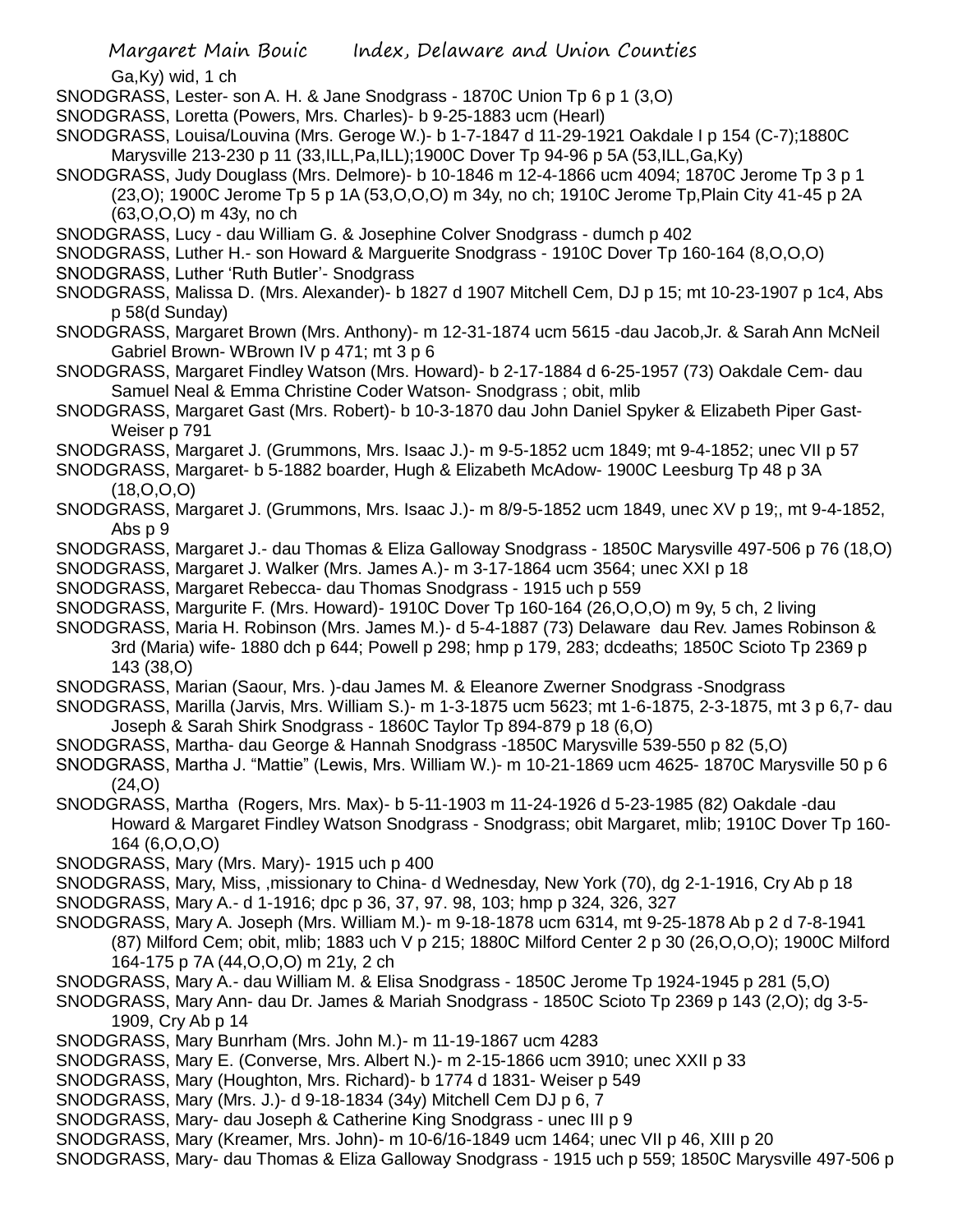76 (8,O); 1860C Marysville 1484-1476 p 195 (18,O)

SNODGRASS, M. D. (Mrs. A.)- Mitchell Cem, DJ p 13

SNODGRASS, Melissa Mitchell (Mrs. Alexander)- m 10-17-1848 ucm 1352; 1850C Darby Tp 1689-1709 p 250 (22,O); 1870C Darby Tp 203-191 p 25 (43,O); unec VI p 57

SNODGRASS, Merrel/Merle H.- b 5-1886 son William M. & Mary A. Joseph Snodgrass - obit Mary, mlib; 1900C Milford Center 164-175 p 7A (14,O,O,O)

SNODGRASS, Michelle A. (Lucas, Mrs. Donald)- dau Richard L. & Jeri J. Haubiel Snodgrass- Snodgrass

SNODGRASS, Minerva J.(Wood(s), Mrs. Lebbeus)- m 4-5-1855 ucm 2265, mt 4-11-1855, Abs p 19; unec VIII p 35, XVII p 35

SNODGRASS, Minerva- dau Robert & Hellen Snodgrass - 1850C Milford Center,Union Tp 1219-1237 p 181 (22,O)

SNODGRASS, Miranda Ford (Mrs. James)- m 8-20-1862 ucm 3346; unec XX p 43

SNODGRASS, Miria- b 1849 d 8-28-1850 (1y4m) Oakdale Cem 787 (D86) I p 86 (D-R5-6)

SNODGRASS, M. M.- mt 5-31-1899 p 7 c4 Abs p 56

SNODGRASS, Morrison- son Robert & Hellen Snodgrass - 1850C Milford Center,Union Tp 1219-1237 p 18 (8,O)

SNODGRASS, Nancy- dau James & Agnes Morrison Snodgrass - 1883 uch V p 227; unec XV p 79, Darby Tp. XVI p 44

SNODGRASS, Nancy J. Judy (Mrs. Silas S.)- m 2-24-1857 ucm 2530, mt 2-25-1857 Abs p 23; unec XII p 15, XVIII o 8

SNODGRASS, Nancy/Agnes Morrison (Mrs. Samuel)- b 1813 m 7-9-1835 dau Samuel P. Morrison; 1883 uch V p 164, 275; unec III p 8, VII p 33, XV p 69. XVI p 44; 1860C Union Tp 520-523 p 73 (45,Pa)

SNODGRASS, Nancy M.- dau William M. & Elisa Snodgrass - 1850C Jerome Tp 1924-1945 p 281 (14,O)

SNODGRASS, Nancy (Vastine, Mrs. )- dau William Snodgrass - hjt p 188

SNODGRASS, Olive- cousin of A. H. Hill- 1880C Union Tp 92 p 16 (61,NY,Conn,Conn)

SNODGRASS, Olive B. (Funston, Mrs. Thomas J.)- m 11-7-1876 ucm 5965; 1860C Marysville 1452-1442 p 192 (1,O)

SNODGRASS, Osbern- lived with Robert Sr. & Eleanor Robinson Snodgrass - 1870C Paris Tp 1130-114 p 17  $(10, O)$ 

SNODGRASS, Pearl D.- b 9-1879 son William M. & Mary Joseph Snodgrass - 1883 uch V p 215; 1880C Milford Center 1 p 30 (8/12,O,O,O); 1900C Milford 164-175 p 7D (20,O,O,O)

SNODGRASS, H. Pearl 'Iolene O'Brien''- b 12-1-1922 m 12-3-1944 d 7-6-1991 (68)- Oakdale II p 93 (H-R23- 17)- son Luther & Ruth Butler Snodgrass-; Snodgrass; 1985 uch p 107, 457; 1949, 1959, 1962, 1967, 1971, 1973, 1975, 1977, 1979, 1981, 1983 ucd

SNODGRASS, Peter- Selby Co, Missouri- unec VI p 32

SNODGRASS, Phebe A. (Mrs. James R.)- 1850C Union Tp 1359-1377 p 203 (34,unknown)

SNODGRASS, Polly- dau James & Agnes Morrison Snodgrass - 1883 uch V p 227; unec XV p 79. XVI p 44

SNODGRASS, Polly McDowell (Mrs. James)- lic m 5-15-1820 ucm 1; hjt p 21; 1883 uch III p 283, V p 163;

1915 uch p 243; unec II p 13, VII p 33. XV p 69; 1830C Union Tp 149 p 285 (30-40)

SNODGRASS, Rachael A. (Snider, Mrs. John Frank)- m 2-28-1860 ucm 2996, mt 3-7-1860, Abs p 39; Oakdale I p 167 (C-27); unec XIX p 55

SNODGRASS, Rachael- dau George & Hannah Fox Snodgrass - 1850C Marysville 539-550 p 82 (12,O)

SNODGRASS, Ray- d 4-22-1962 bur Willoughby- Snodgrass

- SNODGRASS, Ray- son John Snodgrass- dg 4-20-1909, Cry Ab p 27
- SNODGRASS, Rebecca Ann (Campbell, Mrs. Harrison)- m 5-1-1855 ucm 2282, mt 5-2-1855 Abs p 19- dau Thomas & Eliza Galloway Snodgrass - mt 9-2-1896 p5c6 Abs p 9; mt 12-4-1907 p5c3 Abs p 62; unec VIII p 34, XVII p 35; 1850C Marysville 497-506 p 76 (16,O)
- SNODGRASS, —(Converse, Mrs. Albert)- dau Thomas & Eliza Snodgrass- mt 12-4-1907 p5c3 Abs p 62

SNODGRASS, —(Algower, Mrs. Charles)- dau Thomas & Eliza Snodgrass- mt 12-4-1907p 5 c3 Abs p 62

SNODGRASS, Richard- son Donald & Anna Snodgrass - 1949 ucd

SNODGRASS, Richard L. 'Jeri J. Haubiel'- Snodgrass

SNODGRASS, Robert- d Thanksgiving Day (60) Colorado- mt 12-3-1890 p 5c1, Abs p 5

- SNODGRASS, Robert- 1915 uch p 523; 1883 uch III p 367. IV p 429, 433, 434 bur Milford, V p 8, 51, 52; uccp p 2 wit, will book p 102; uccp p 13 sec, JB 1 p 292; unec XV p 69
- SNODGRASS, Robert- grocer, mt 11-1-1899 p 1, Abs p 64

SNODGRASS, Robert B.- son George & Hannah Fox Snodgrass - 1850C Marysville 539-550 p 82 (19,O);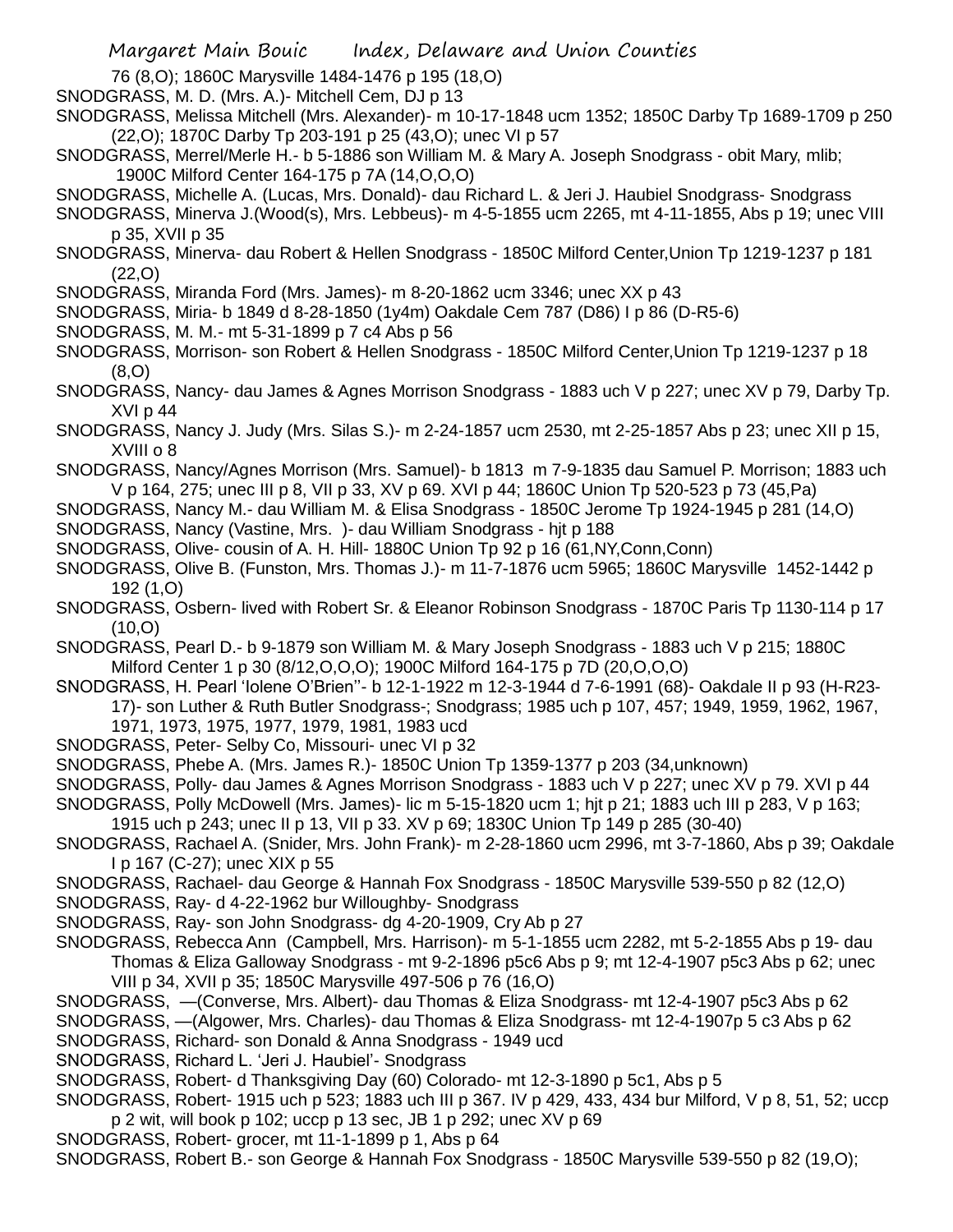Margaret Main Bouic Index, Delaware and Union Counties unec XV op 68 SNODGRASS, Robert 'Clarinda A. Smart'- m 1-26-1858, mt 2-3-1858, Abs p 27; mt 8-18-1875, mt 3 p 14; 1860C Marysville 1452-1442 p 192 (29,O); 1870C Paris Tp 61-62 p 8 (39,O) SNODGRASS, Robert D., Capt.- son Richard L. & Jeri J. Haubiel Snodgrass- Snodgrass SNODGRASS, Robert 'Eleanor Robinson'- b 12-2-1800 m 1-1-1828 ucm 146 d 2-9-1878; DJ p 20; mt 10-11- 1854; 12-8-1875, mt 3 19; hmp p 154; 1915 uch p 115, 183, 270, 273, 405; 1883 uch III p 282, 288, 334, IV p 449, 476, V p 184, 185, 198, 224; hjt p 176, 179; unec II p 26, VII p 33; 1840C Union Tp 1023 p 46 (30-40); 1860C Union Tp 700-706 p 96 (59,O) SNODGRASS, Robert, Sr. 'Hannah Fox'- b 1801 d 2-9-1878 (77) son Robert & Jane Snodgrass- mt 1-1-1878, mt 2-13-1878 p6c4, Abs p 1 SNODGRASS, Robert 'Hellen'- 1850C Milford Center,Union Tp 1219-1237 p 181 (49,O); unec XV p 22 SNODGRASS, Robert 'Jane Reed'- b 1758 Pa d 9-31-1834 (76-0-19) Mitchell Cem or d 1835 (78); 1915 uch p 388; dumch p 167, 400; 1883 uch V p 163, 214; unec IV p 23. VII p 32; mt 1-9-1878 Abs p 1; unec XIV p 32, XVIII p 55; 1820C Union Tp 104 (45+); 1830C Union Tp 144 p 285 (60-70) SNODGRASS, Robert 'Margaret Gast'- Weiser p 791 SNODGRASS, Robert- son of Robert Snodgrass killed 9-22-1854, mt 10-22-1854, Abs p 17 SNODGRASS, Robert- son Robert & Jane Reed Snodgrass - dumch p 400; 1883 uch V p 184, 214; unec XV p 22 SNODGRASS, Robert 'Mrs. Sarah Mullen'- m 8-12-1877 ucm 6104 SNODGRASS, R. S.- nephew of Miss Mary Snodgrass- dg 2-1-1916 Cry Ab p 18 SNODGRASS, Rufus 'Sarah'- 1850C Darby Tp 150 (23,O) SNODGRASS, Ruth Butler (Mrs. Luther)- Snodgrass ; 1949 ucd SNODGRASS, S,- hjt p 59 SNODGRASS, Salathiel- son Robert & Hellen Snodgrass - 1850C Milford Center, Union Tp 1219-1237 p 181 (13,O) SNODGRASS, Sallie Verdilla (Cook, Mrs. George)- b 9-3-1877 d 11-27-1958- Weiser p 301 SNODGRASS, Samantha A. (Burnham, Mrs.George W.)- m 4-30-1859 ucm 2883, mt 5-11-1859. Abs p 33; unec XIX p 17 SNODGRASS, Samantha- dau Robert & Hellen Snodgrass - 1850C Milford Center, Union Tp 1219-1237 (19,O) SNODGRASS, Samuel- d Saturday, Denver- bur Delaware- dg 7-11-1911, 7-18-1911, Cry Ab p 46. 49 SNODGRASS, Samuel- uccp p 39 est JB4 p 185; uccp p 51 record book 5 p 415; uccp p 13 JB1 p 292; uccp p 29 appr JB 3 p 213; unec III p 59 (32,O); Justice of peace, unec V p 23; XV p 69, XVIII p 65 SNODGRASS, Samuel- 1915 uch p 273; 1883 uch IV p 433. 435 SNODGRASS, Samuel- 1840C Jerome Tp 1116 p 50 (20-30), 1f (20-30) 1m (15-20), 2m (-5) SNODGRASS, Samuel, brother James, William, Samuel, Robert Snodgrass - hjt p 176; 1915 uch p 278 SNODGRASS, Samuel H.- son Robert & Hellen Snodgrass - 1850C Milford Center, Union Tp 1219-1237 p 181  $(17, 0)$ SNODGRASS, Samuel- son James & Agnes Morrison Snodgrass - 1883 uch V p 227; unec XVI p 44 SNODGRASS, Samuel K.- son Dr. James M. & Maria H. Robinson Snodgrass - 1880 dch p 644; 1908 dch p 405; 1850C Scioto Tp 2369 (5,O) SNODGRASS, Samuel 'Nancy/Agnes Morrison'- b 1804 m 7-9-1835 ucm 370 d 2-23-187-(66) son Robert & Jane Reed Snodgrass - dumch p 400; unec III p 8, VII p 33; 1883 uch V p 164 275, 286; ped Harold Seth Tyler 28; unec IV p 59, XV p 79; 1850C Union Tp 1358-1376 p 203 (45,O); 1860C Union Tp 520- 523 p 73 (55) SNODGRASS, Samuel 'Susannah H. Gill'- m 8-16-1838 ucm 504 son Robert & Jane Snodgrass - 1883 uch V p 214; unec III p 37, XI p 26, 56, query; SNODGRASS, Sarah- d 5-24-1866 (56y11m) Oakdale Cem 802 (D37) SNODGRASS, Sarah- d 1-30-1866 dg 2-16-1853 Cry Ab p 53 driven from home during war SNODGRASS, Sarah (Mrs. )- 1850C Marysville -Paris Tp 477-486 p 74 (41,O); 1880C Marysville 186-198 p 9 (63,O,Va,Md)

SNODGRASS, Sarah C (Goodrich, Mrs. Francis)- m 4-30-1873 ucm 5268 dau Thomas & Elisa Galloway Snodgrass - 1915 uch p 559; 1850C Marysville 497-506 p 76 (6,O); 1860C Marysville 1484-1476 p 195 (15,O); 1880C Marysville 191-205 p 9 (34,O,O,O)

SNODGRASS, Sarah C.- dau James R. & Phebe A. Snodgrass - 1850C Union Tp 1359-1377 p 203 (8,O) SNODGRASS, Sarah Gibson (Mrs. )- dau Levin & Rachel Insley Gibson- 1883 uch V p 67; mt 12-3-1903 p6c1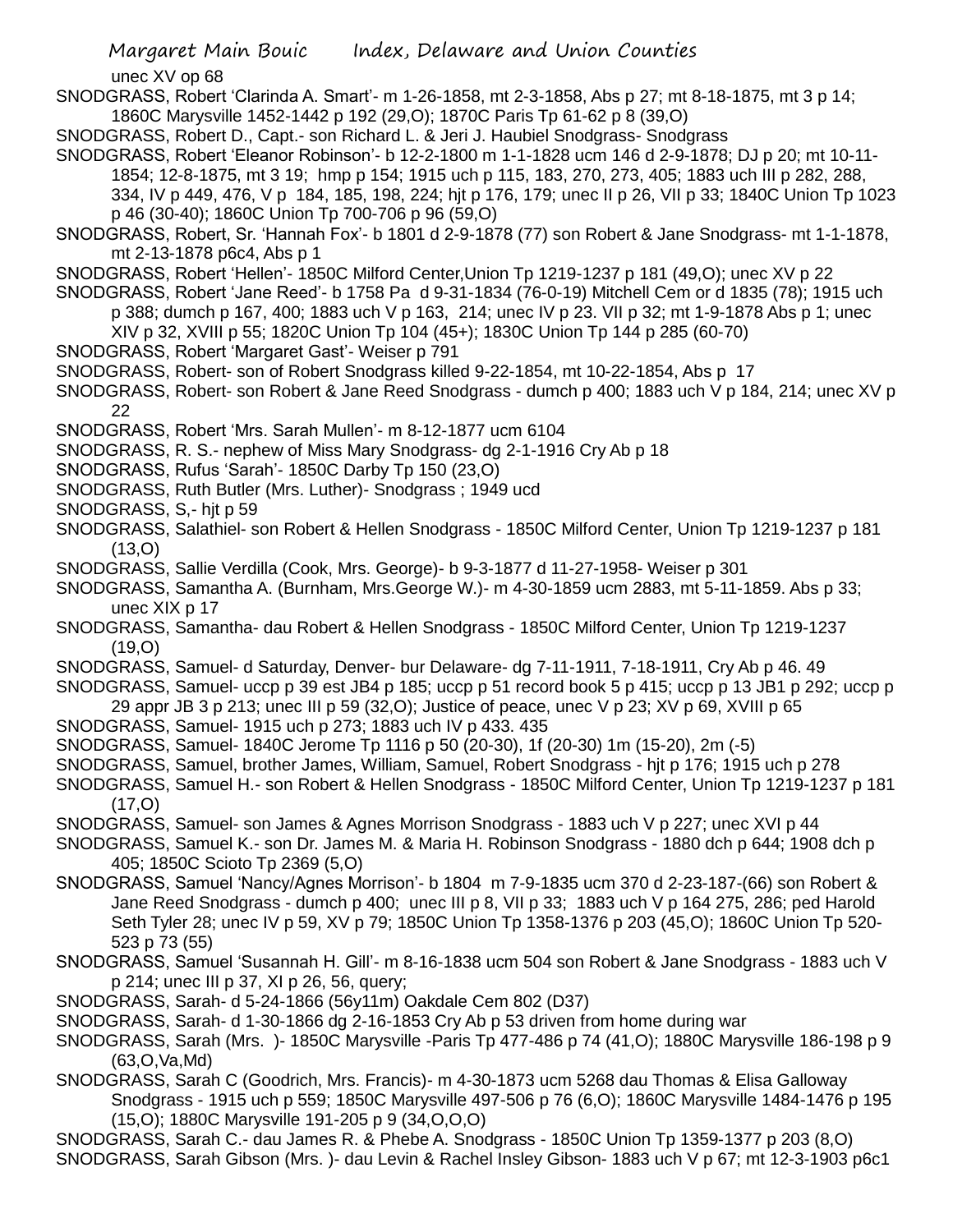Abs p 22

- SNODGRASS, Sarah (Mrs. Joseph B.)- d 5-21-1864 (28-1-11) Un Christian Ch Cem, lptw p 88
- SNODGRASS, Sarah (Mullen, Mrs. )(Mrs. Robert)- m 8-12-1877 ucm 6104
- SNODGRASS, Sarah Robinson (Mrs. William)- b 1810 m 3-19-1829 ucm 174; d 5-24-1886 (56y11m) Oakdale I p 97 (D-R9-5)- dau Samuel & Martha Hunter Robinson- unec I p 26, VII p 33, XV p 69; 1883 uch V p

163, 224; 1840C Marysville 828 p 38 (30-40)

- SNODGRASS, Sarah (Mrs.Rufus)- 1850C Darby Tp 150 (24,O)
- SNODGRASS, Sarah Shirk (Mrs. Joseph)- m 12-27-1855 ucm 2371; unec III p 9, VIII p 35, XVII p 42; 1860C Taylor Tp 894-879 p 18 (25,O)
- SNODGRASS, Sarah- dau Thomas & Eliza Snodgrass 1870C Marysville-Paris Tp 138 (22,O)
- SNODGRASS, Silas- son James R. & Phebe A. Snodgrass 1850C Union Tp 1359-1377 p 203 (6,O)
- SNODGRASS, Silas- killed by discharge of gun 9-27-1854 (17) mt 10-11-1854 Abs p 16- son Robert & Eleanor Robinson Snodgrass - 1860C Union Tp 700-706 p 96 (12,O)
- SNODGRASS, Silas S. 'Nancy J. Judy'- m 2-24-1857 ucm 2530 mt 2-25-1857; Abs p 23- Milford Cem- son George & Hannah Fox Snodgrass - vet of 32nd O.V.I. mt 2-1-1905 p2c4;1883 uch IV p 513, 541; unec XII p 15, XVIII p 8; 1850C Marysville 539-550 p 82 (21,O)
- SNODGRASS, Susan Kary (Heinemann, Mrs. Bruce John)- m 9-4-1982 dau H. Edward Snodgrass **Snodgrass**
- SNODGRASS, Susan (8m-1849) heir of Samuel Snodgrass JB4 p 185; uccp p 39, GS 241; unec III p 49
- SNODGRASS, Susannah H. Gill (Mrs. Samuel)- m 8-16-1838 ucm 504; unec III p 37, XI p 26, 56, query;
- SNODGRASS, Thomas- uccp p 14, wit, JB 1 p 303; unec XV p 69
- SNODGRASS, Thomas 'Eliza Galloway'- m 10-2-1828 d 4-21-1880 (73) Oakdale I p 86 (D-R5-6) son Robert & Jane Reed Snodgrass - 1915 uch p 115, 144, 524, 558; 1883 uch III p 297, 288, 334, V p 6, 12, 28, 63, 141, 214 mt 9-2-1896 p5c6, Abs p 9; mt 12-8-1875, mt 3 p 19; mt 4-28-1880 p3c4, Abs p 11; mt 8-28- 1878 p 3c4, Abs p 1; mt 12-4-1907 p5c3, Abs p 62; unec XV p 68; XXII p 65; 1850C Marysville 497-506 p 76 (43,O); 1860C Marysville 1484-1476 p 195 (53,O)
- SNODGRASS, (Converse, Mrs. Albert)- dau Thomas & Eliza Calloway Snodgrass mt 9-2-1896 p5c6, Abs p 7
- SNODGRASS, —(Sellers, Mrs. G. L.)- dau Thomas & Eliza Calloway Snodgrass mt 9-2-1896 p5c6, Abs p 7
- SNODGRASS, —(Allgower, Mrs. Captain)- dau Thomas & Eliza Calloway Snodgrass mt 9-2-1896 p 5c6, Abs p 7
- SNODGRASS, Tobitha- d 7-21-1842 (2-11-5) Mitchell Cem, DJ p 9- dau James & Catherine King Snodgrass unec III p 9
- SNODGRASS, Viola- 1870C Marysville 87 p 10 (28,O); milliner
- SNODGRASS, Viola (Latimer, Mrs. Nathan)- m 1-13-1881 ucm 6891; 1860C Marysville 1429-1449 p 188 (22,O); 1880C Marysville 166-190 p 8 (47,O,O,O)
- SNODGRASS, Virginia (Peterman, Mrs. Keith L.)- Snodgrass
- SNODGRASS, W. G.- 1883 uch IV p 472, 536; pallbearer for James Hamilton Roney- mt 4-18-1906 p6c3, Abs p 10
- SNODGRASS, Willard- son A. H. & Jane Snodgrass 1870C Union Tp 6 p 1 (2,O)
- SNODGRASS,William 1915 uch p 273; recorder, unec XV p 67
- SNODGRASS, William, Sheriff 1892-1896 unec XVII p 69
- SNODGRASS, William- uccp p 8m sec JB 1 p 96; wit p 269; uccp p 19 appr JB 2 p 179; uccp p 22 Sec JB 2 p 290; unec III p 49 G 8 -24; unec XI p 56, 68, 1842, XV p 69
- SNODGRASS, William- 1830C Milford 226 p 288 (30-40); unec XV p 22
- SNODGRASS, William G. 'Josephine Colver'- b 11-19-1839 m 11-19-1870 son Samuel & Agnes Morrison Snodgrass - dumch p 400; 1883 uch V p 168; unec XV p 79; 1850C Union Tp 1358-1376 p 203 (11,Pa); 1860C Union Tp 520-523 p 723 (21,O); 1900C B 1st ward 115 p 5A (62,O,O,Md); m 32y; 1910C Paris Tp 28-29 p 113 (71,O,O,Md) m 41y
- SNODGRASS, William H.' Clara Hopkins'- Milford Cem- son William G. & Josephine Colver Snodgrass dumch p 401; Marysville p 21, 49; obit Clara, mlib; 1870C Milford 36 p 4 (27,O); 1910C Marysville 211- 181 p 7B (32,O,O,O) m 7y
- SNODGRASS, William- son James & Agnes Morrison Snodgrass 1883 uch V p 227; unec XVI p 44. 50a, query by Michelle Bley
- SNODGRASS, William- son James R. & Phebe A. Snodgrass 1850C Union Tp 1359-1377 p 203 (10,O) SNODGRASS, —(Mrs. William H.)- dau Celestine Conner Hopkins- mt 1-21-1906 p5c1, Abst p 28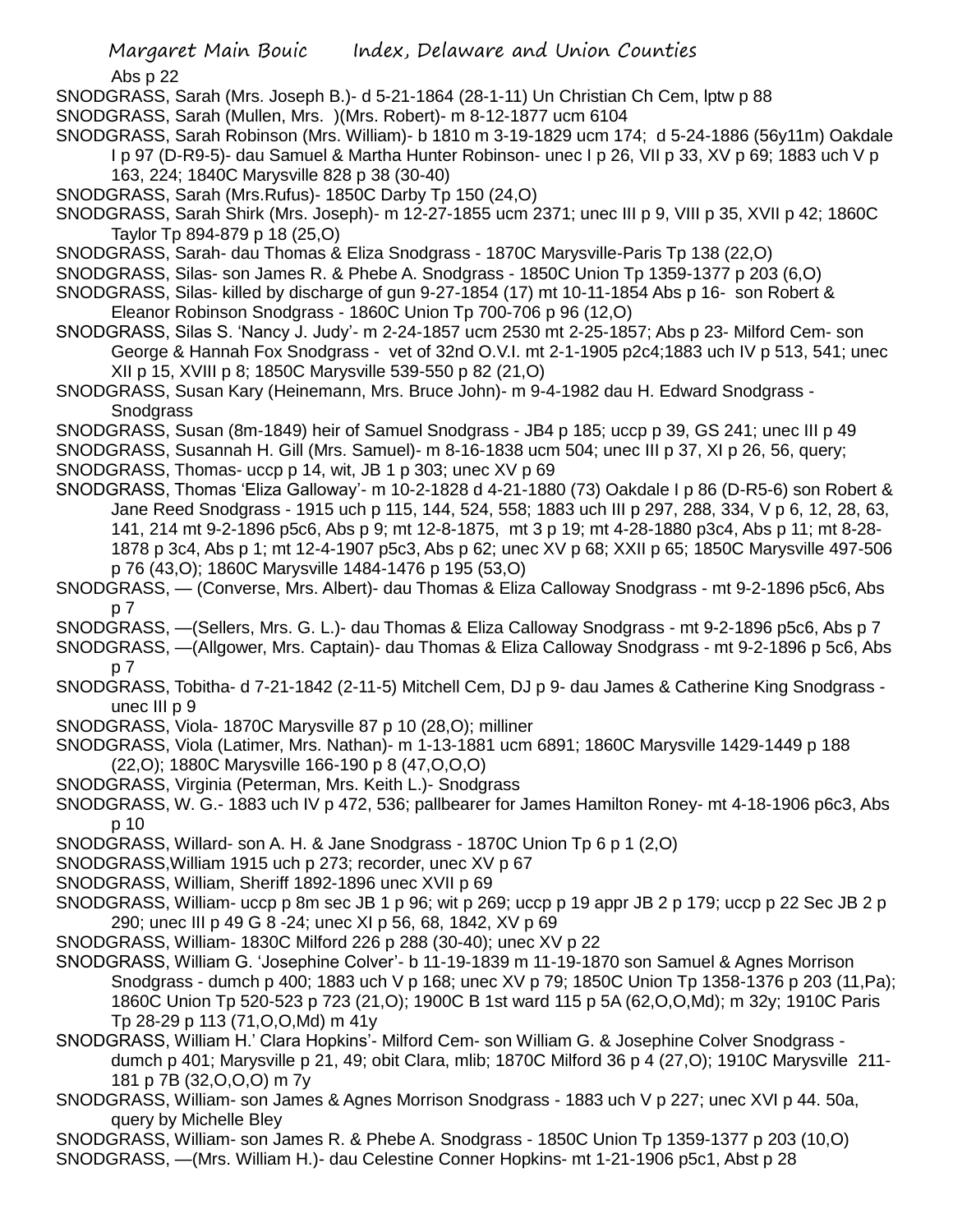SNODGRASS, William Louis- son James M. & Eleanore Zwerner Snodgrass - Snodgrass

SNODGRASS,William M. 'Mary A. Joseph'- m 9-18-1878 ucm 6314 son Robert & Nellie Robinson Snodgrass obit Mary A., mlib; 1915 uch p 399, 400; 1883 uch V p 197, 214, 215; mt 9-25-1878 p3c4 Abs p

2;1880C Milford Center 1 p 30 (38,O,O,O); 1900C Milford Center 164-175 p 7A (58,O,PA,Pa)

SNODGRASS, William- d 3-10-1842 (43y6m) Oakdale Cem 801 (D37) son Robert & Jane Reed Snodgrass - 1883 uch III p 333, V p 6, 31, 63, 214; unec XXII p 65

SNODGRASS,----b 10-1877 son William & Josephine Snodgrass - 1900C Marysville 1st ward 115 p 5A (23,O,O,O) bookkeeper

SNODGRASS, William- mt 9-14-1898 p5c2 Abs p 41, Mrs. Phoebe Baker d at his home.

SNODGRASS, William M. 'Elisa'- 1850C Jerome Tp 1924-1945 p 281 (43,Pa) DJ p 95

SNODGRASS, — d 2-13-1850 (2 ½ d) son William M. & Eliza Snodgrass - New Calif Cem, DJ p 95

SNODGRASS, William M.- son Robert & Eleanor Robinson Snodgrass - 1860C Union Tp 700-706 p 96 (18,O)

SNODGRASS, William 'Sarah Robinson'- b 1799 d 3-10-1842 (43y6m) Oakdale I p 97 (D-R9-5), buried here 5-

225-1893; 1883 uch IV p 433, 435, V p 163, 224, 368; 1915 uch p 135, 278; 1840C Marysville 828 p 38

(30-40), 1 f (5-10) 1m (5-10) 1f (-5), 1 f (30-40); uccp p 24 est JB4 p 3; unec II p 26, VII p 33

SNODGRASS, Mrs. W. M.- hostess to celebrate 99th birthday of Catherine King, unec III p 9

SNODGRASS, William Smith (7-1849) heir of Samuel Snodgrass - JB 4 p 185

SNODGRASS, W. W.- attended 99th party for Catherine King- unec III p 9

SNODGRES, Anna Mae (Mrs. Donalrd Robert)- d 8-1960 Snodgres; obit Donald Robert, mlib (brown)

SNODGRES, Arnold- twin brother to Donald Robert- son Bob & Nellie Snodgres- Snodgres, obit Donald Robert, mlib (brown

SNODGRES, Bob 'Nellie''Joy'- Snodgres; obit Donald R., mlib (brown)son Clarence E. & Mary Jane Alexander Snodgres- Snodgres

- SNODGRES, Charles R."Bob" 'Joy A.'- 1975 ucd
- SNODGRES, Clarence E.- son Donall Robert & Anna Mae Snodgres- Snodgres; obit Donald R., mlib (brown); 1983 ucd

SNODGRES(S), Clarence 'Mary Jane Alexander)- 1985 uch p 5

SNODGRES(S), Debra (Kaltenbah, Mrs. James)(Albert, Mrs. )- b 10-2-1954 d 4-30-1989 (34) Oakdale - dau Clarence & Mary Jane Alexander Snodgres- 1985 uch p 5; Snodgres

SNODGRES, Donald Robert 'Emma Mae'- b 7-22-1913 d 4-3-1980 bur Commercial Point- son Bob & Nellie Snodgres- Snodgres; obit mlib (brown)

SNODGRES, Heather- b 1973 dau Charles Robert & Joy A. Closon Snodgres- 1985 uch p 5; 1975, 1977 ucd

SNODGRES, Helen (Wegner, Mrs. Jack)- dau Robert & Anna Mae Snodgres- Snodgres; obit Donald Robert, mlib (brown)

SNODGRES(S), Joy Allison (Mrs. Charles Robert)- 1985 uch p 5; 1975, 1977 ucd

SNODGRES(S), Mary Jane Alexander (Mrs. Clarence)- m 1953 dau Everett L.Sr & Friedabell V. Baker Alexander- 1985 uch p 5

SNODGRES, Nellie (Mrs. Bob)- Snodgres

SNODGRES, Norma (Jordon, Mrs. Joe)- dau Robert & Anna Mae Snodgres- Snodgres; obit Donald Robert, mlib (brown)

SNODGRES, Richard- son Donald Robert & Anna Mae Snodgres- Snodgres; obit Donald Robert, mlib (brown)

SNODGRES(S), Charles Robert-'Joy Allison'- son Clarence & Mary Jane Alexander Snodgres- 1985 uch p 5; 1977 ucd

SNODGRESS, Dennis- 1983 ucd

SNODGRES, Teresa (Hamilton, Mrs. ) (Peterman, Mrs. Gary)-m (2) 5-26-1984 dau Clarence & Mary Jane Alexander Snodgres- 1985 uch p 5; Snodgres

SNODY, Beulah (Lenker, Mrs. Herbert Charles)- m 11-15-1918 div.- Weiser p 325

SNOKE, Amos- 1908 dch p 405

- SNOKE, Elizabeth (Mrs. )- b 10-25-1820 d 1-20-1898 (77-2-25), husband d last Oct.; dg 1-25-1895 Cry Ab p 141; settled Schuylkill Co Pa
- SNOKE. Mrs. Joe- dau Mrs. Jane Keyser- dg 4-26-1910,. Cry Ab p 120
- SNOKE, Lizzie R.- b 1860 d 1883 Oak Grove Cem Powell p 441

SNOKE, Sarah (Mrs. )- sister Jasper Keiser- dg 11-19-1909, Cry Ab p 72

SNOKES, Amos- Company F. d 3-1-1863 Memphis- dg 4-24-1863 Cry Ab p 31

- SNOOK, Amanda Smith (Mrs. Henry)- m 5-16-1852 ucm 1805 slip, unec VII p 57, XV p 7
- SNOOK, Andrew Warren- b 11-10-1993 son David & Kelly Snook- Snook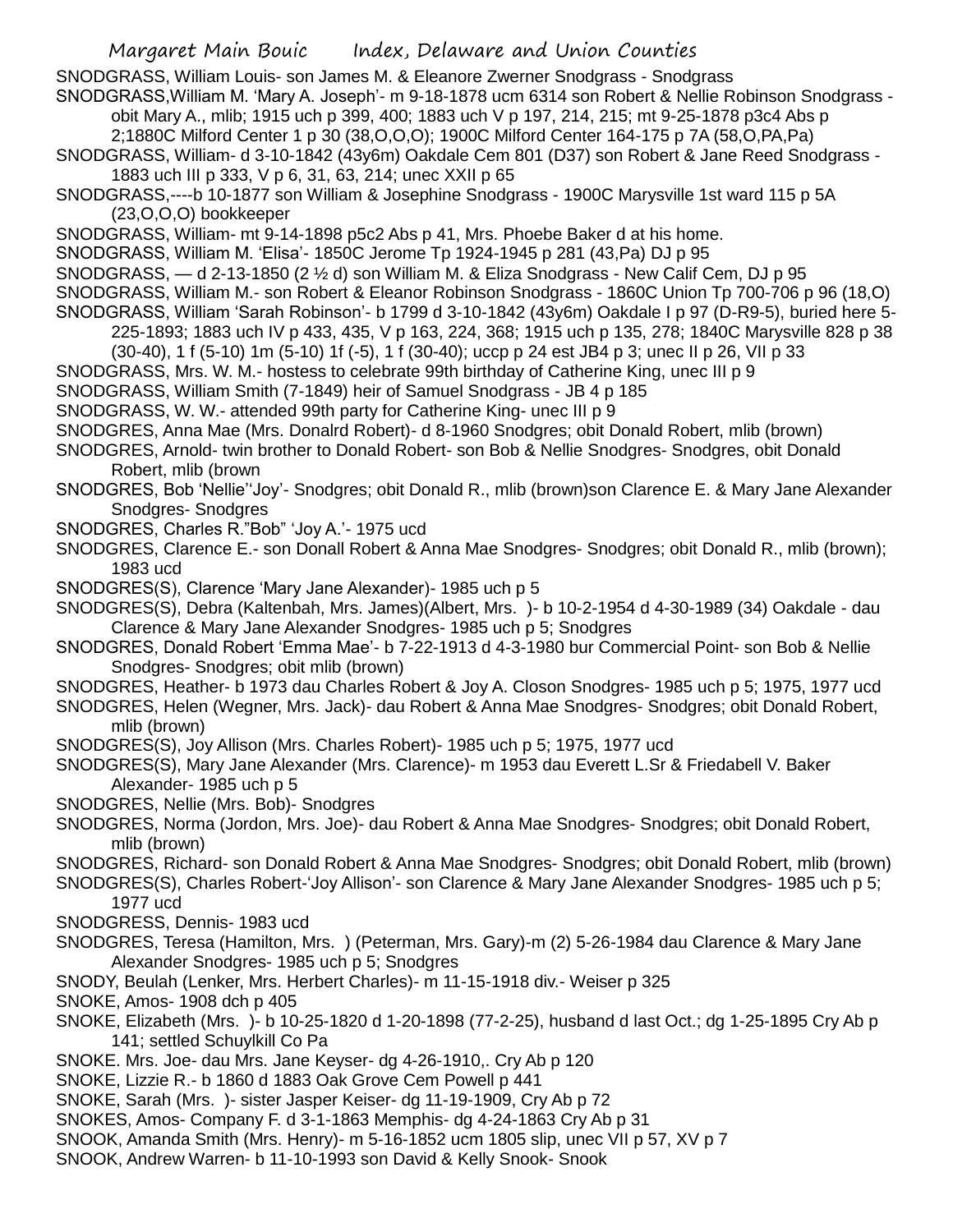SNOOK, Betty J. Martin (Mrs. Robert H.,Sr.)- m 7-21-1962 - Snook; 1979 ucd

- SNOOK, Carrie Edith Gentzel (Porter, Mrs. Calvin)(Mrs. Russel)(Vonada, Mrs. Adam)- dau Elias P. & Paulina Shreckengast Gentser- Weiser p 534
- SNOOK, Charley- b 12-22-1875 Troy Tp son James & Sarah Snook- dcbirths
- SNOOK, Christina- b 1975 dau Robert H.,Sr. & Betty Martin Snook- Snook; 1979 ucd
- SNOOK, David 'Kelly Goble'- b 1966 son Robert H. ,Sr. & Betty Martin Snook- Snook; 1979 ucd
- SNOOK, Ella M. (Brungart, Mrs. Ira)- d 9-6-1948- Weiser p 600
- SNOOK, Eve (Hull, Mrs. Maholn)- dau Henry Snook- dumch p 328
- SNOOK, Grace Salome McClure (Mrs. Ward Hunt)- d 9-14-1972- dau John McClure- Snook
- SNOOK, Henry 'Amanda Smith'- m 5-16-1852 ucm 1805; slip, unec VII p 57, XV p 7; dumch p 328
- SNOOK, Jean (Williams, Mrs. )- dau Robert H. Sr. & Betty Martin Snook- Snook
- SNOOK, John McClure 'Marjorie Younce'- b 5-31-1917 d 7-21-1994 (77) son Ward Hunt & Grace Salome McClure Snook- jbt p 3; Snook
- SNOOK, Julie- b 1967 dau Robert H. ,Sr. & Betty Martin Snook- Snook; 1979 ucd
- SNOOK, Kelly Goble (Mrs.David)- dAu Warren Goble- Snook
- SNOOK, LaDonna (Williams, Mrs. )- dau Louis & Elizabeth Meuhleisen Snook- Snook
- SNOOK, Linda (Carson, Mrs. )- du Robert H.,Sr. & Betty Martin Snook- Snook
- SNOOK, Marjorie Younce (Mrs. John McClure)- Snook
- SNOOK, Martha (Stover, Mrs. Leslie Myron)- m 7-24-1908- Weiser p 622
- SNOOK, Mary (Houghton, Mrs. Richard)- b 1774 d 1831- Weiser p 549
- SNOOK, Nancy McClain (Mrs.Rev. Norman E.)- Snook
- SNOOK, Rev. Norman E. "Pete" 'Nancy McClain'- dg 7-2-1993; Snook Wm. St. Church
- SNOOK, Pauline (Connor, Mrs. )- dau Louis & Elizabeth Meuhleisen Snook- Snook
- SNOOK, Rachel (Connolly, Mrs. )- b 1969 dau Robert H.,Sr. & Betty Martin Snook- Snook; 1979 ucd
- SNOOK, Robert,H. Sr. 'Betty J. Martin'- b 1-31-1918 Lima m 7-21-1962 d 5-24-1991 (73) Oakdale- son Louis & Elizabeth Meuhleisen Snook- Snook ; 1979 ucd
- SNOOK, Robert, Jr- b 1964 son Robert H.,Sr. & Betty Martin Snook- Snook; 1979 ucd
- SNOOK, Russell 'Carrie Edith Gentzel'- Weiser p 534
- SNOOK, Sharon (Jones, Mrs. )- dau Robert H. Sr & Betty Martin Snook- Snook
- SNOOK, Sheila (Hites, Mrs. Alan)- b 1963 dau Robert,Sr. & Betty Snook- Snook, 1979 ucd
- SNOOK, Ward 'Grace McClure'- jbt p 3 d 2-14-1964; Snook
- SNOOK, William- son Louis & Elizabeth Meuhleisen Snook- Snook
- SNOUFFER, Arthur 'Leah'- Snouffer
- SNOUFFER, Bernice E. Thomas (Mrs. Leslie R.)- b 2-21-1905 m 4-14-1926 d 9-24-2001 Walnut Grove Cemdau George Fredrick & Maud Watkins Thomas- Snouffer; Pabst 8 p 31, 41; 1964, 1969, 1971 dcd
- SNOUFFER, Bret 'Winnie Bostdorff'- (6-1966) m 6-29-1991 son Richard & Patti J. Schafer Snouffer- Snouffer SNOUFFER, Charles A.- b 1862 d 1941 Powell Cem- Powell p 165
- SNOUFFER, ChArles K.- 1969 dcd
- SNOUFFER, Chet Alan- 'Maria del Carmen Foster'(-1966) son Richard & Patti J. Schafer Snouffer- Snouffer; to marry 10-19-
- SNOUFFER, Christina Wall (Mrs. Jason)- dau Kent/Kurt & Sara Wall- Snouffer
- SNOUFFER, Cloyce 'Mildred Liggett'- Carr (11431631); Thompson 5,6; Rittenhouse 5,6
- SNOUFFER, Donald- grandson Wenona Snouffer- Snouffer
- SNOUFFER, Doris J. Valentine (Mrs. )- b 7-3-1929 Gallipolis, d 1-29-1998 (68) bur W. Liberty- dau Alonzo & Cora Belle Valentine- Snouffer
- SNOUFFER, Dr. Edward S.- son Elmer S. & Helen Watson Snouffer- Snouffer
- SNOUFFER, Elmer S. 'Helen Watson'- m 6-25-1925 son Stanley W. Snouffer- Snouffer; 1969, 1971, 1980 dcd
- SNOUFFER, Elmer- brother Leslie R. Snouffer- Snouffer
- SNOUFFER, Etta (Mrs. )- dau Mrs. Marion Davis- dg 2-6-1912, Cry Ab p 95
- SNOUFFER, Florence C. (Mrs. John G.)- Snouffer; 1964, 1971 dcd
- SNOUFFER, Frank- grandson Wenona Snouffer- Snouffer
- SNOUFFER, Gary L.'Penney Allee'- Snouffer; 1977, 1979 ucd
- SNOUFFER, Gregg (5-1966) son Richard & Patti J. Schafer Snouffer- Snouffer
- SNOUFFER, Helen Watson (Mrs. Elmer S.)- m 6-25-1925- Snouffer; 1969, 1971, 1980 dcd
- SNOUFFER, Herbert- grandson Wenona Snouffer- Snouffer
- SNOUFFER, Howard- son Wenona Snouffer- Snouffer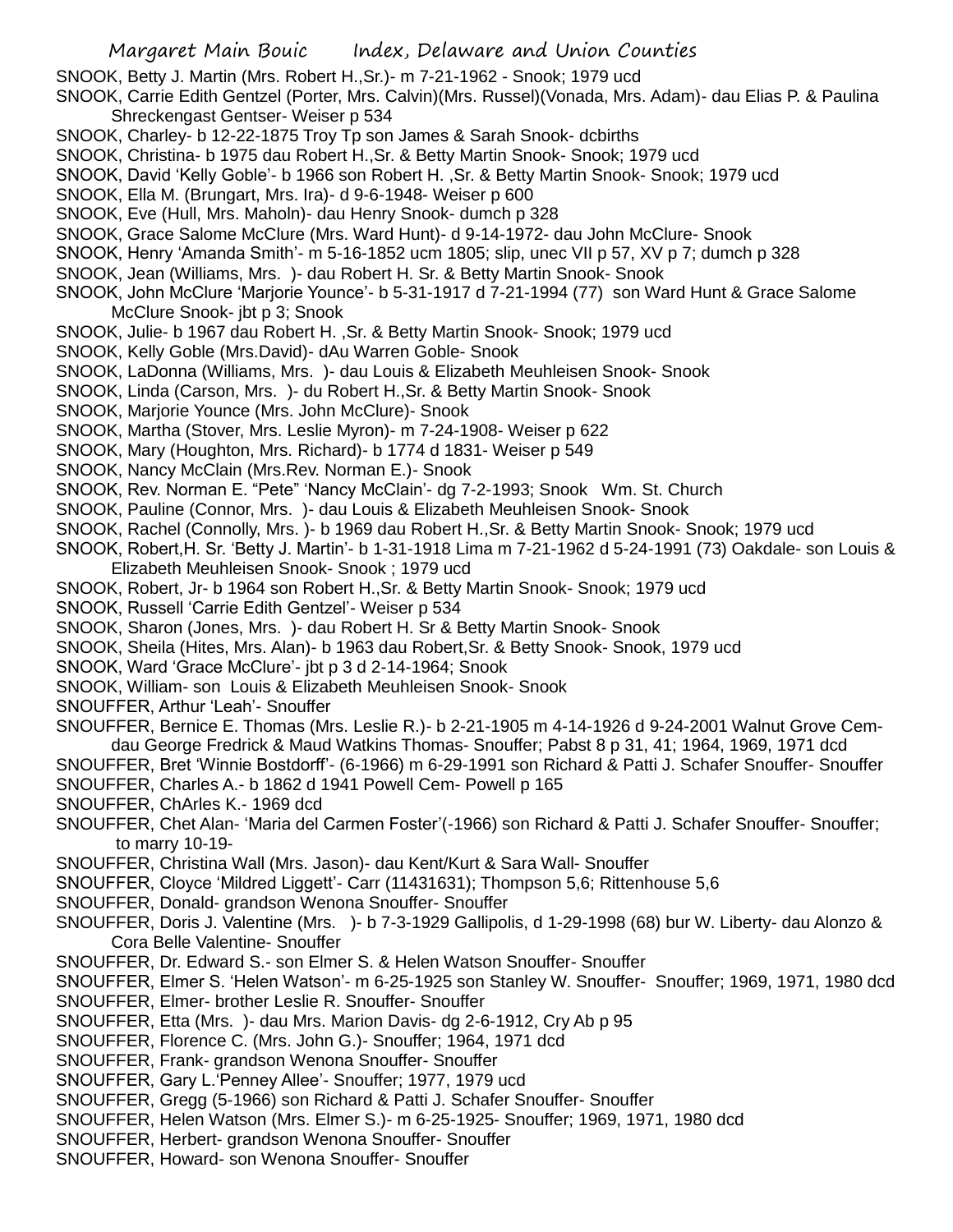- SNOUFFER, Ida L.- b 1866 d 1944 Powell Cem- Powell p 165
- SNOUFFER, James- son Cloyce & Mildred Liggett Snouffer- Carr 114316311; Thompson 6; Rittenhouse 6 SNOUFFER, Jason P. 'Christina Wall'- b 1974 son Gary & Penney S. Snouffer- Snouffer; 1979 ucd
- SNOUFFER, Joan (Mrs. Robert L.)- Snouffer; obit Robert L. mlib (brown)
- SNOUFFER, Joanne (Bushong, Mrs. Edwin David)- d 1965- Snouffer
- SNOUFFER, Joe- 1964 dcd
- SNOUFFER, John G' Florence G.'- d 12-30-1973 (78) Snouffer; 1964, 1971 dcd
- SNOUFFER, KaSara Elizabeth- b 3-7-1996 dau Jason & Christina Wall Snouffer- Snouffer
- SNOUFFER, Leah (Mrs. Arthur)- d 4-2-1981 (71) Greenlawn Cem- Snouffer
- SNOUFFER, Leslie R. 'Bermice E. Thomas'- m 4-14-1926 d 12-27-1986 (85) Walnut Grove Cem- son Stanley W. Snouffer- Snouffer; 1964, 1969, 1971, 1980 dcd
- SNOUFFER, Lydia Morgan (Mrs. )- dau Spencer Bartlett & Mary Etta Poole- dg 1-14-1916, Cry Ab p 8
- SNOUFFER, —Morgan (Mrs. Mike)- dau Spencer Bartlett & Mary Etta Poole- dg 1-14-1916, Cry Ab p 8
- SNOUFFER, Marjorie (Bennett, Mrs. Willard)- dau John G. & Florence G. Snouffer- Snouffer
- SNOUFFER, Mary Jane (Breckenridge, Mrs. )- dau Arthur & Leah Snouffer- Snouffer
- SNOUFFER, Mary Lydia Boyd (Mrs. Raymond C.)- b 8-31-1907 d 11-11-1995 (88) bur Worthington- dau Charles & Anna Bale Boyd- Snouffer
- SNOUFFER, Mildred Liggett (Mrs. Cloyce)- dau James & Kittie Harphan Liggett- Carr 11431631; Thompson 5,6; Rittenhouse 5,6
- SNOUFFER, Nell (Morgan, Mrs. )- sister John G. Snouffer- Snouffer
- SNOUFFER, Otha M.- b 1888 Powell Cem, Powell p 165
- SNOUFFER, Otta M.(Oldham, Mrs. Morton C.)- m 4-18-1967- Snouffer- 1964 dcd
- SNOUFFER, Patti J. Schafer (Mrs. Richard)- b 3-17-932 d 12-28-1999 (67) Oller Cem- dau Edwin & Marian Bourquard Schafer- Snouffer
- SNOUFFER, Paul- brother Leslie R. Snouffer- Snouffer
- SNOUFFER, Paul- son Stanley W. Snouffer- Snouffer
- SNOUFFER, Penney (Mrs. Gary L.)(Allee, Mrs. )- Snouffer; 1977, 1979 ucd
- SNOUFFER, Phyllis (Hollenbaugh, Mrs. Rev. Morris E. )- dau Leslie R. & Bernice E. Thomas Snouffer-**Snouffer**
- SNOUFFER, Raymond son Stanley W. & Verna Mae Hard Snouffer- Snouffer
- SNOUFFER, Raymond C. 'Mary Lydia Boyd'- b 5-12-1905 d 5-24-2001 (96)- Snouffer
- SNOUFFER, Richard- son John G. & Florence G. Snouffer- Snouffer
- SNOUFFER, Richard K.- son Raymond C. & Mary Lydia Boyd Snouffer- Snouffer
- SNOUFFER, Robert L.'Joan'- d 2-21-1976 (52)- Snouffer; obit, mlib (brown)
- SNOUFFER, Richard 'Patti J. Schafer'- (36-1966)- Snouffer
- SNOUFFER, Robert W.- son Arthur & Leah Snouffer- Snouffer
- SNOUFFER, Ronald- grandson Wenona Snouffer- Snouffer
- SNOUFFER, Steve- brother Leslie R. Snouffer- Snouffer
- SNOUFFER, Steve- son Stanley & Verna Mae Hard Snouffer- Snouffer
- SNOUFFER, Terry E;- son Doris Valentine Snouffer- Snouffer
- SNOUFFER, Verna Mae (Walke, Mrs. )- dau Raymond C. & Mary Lydia Boyd Snouffer- Snouffer
- SNOUFFER, Wenona (Mrs. )- d 7-28-1969 (79) Oak Grove Cem- Snouffer
- SNOUFFER, William- brother John G. Snouffer- Snouffer
- SNOUFFER, Winnie Bostdorff (Mrs. Bret)- m 6-29-1991 dau Albert & Lillian Payne- Snouffer
- SNOW, Adena- b 1965 ch Franklin S. & Dorseen Snow- 1975, 1977, 1979, 1981, 1983 ucd
- SNOW, Anna- b 1967 dau Franklin S. & Dorseen Snow- 1975, 1977, 1979, 1981, 1983 ucd
- SNOW, Anna- dau Gwendolyn Wonzo Snow- Snow
- SNOW, Anna Fay (Rogers, Mrs. Rondle)- m 11-22-1961- McKitrick p 145, 149
- SNOW, Annette Price (Mrs. T. S.)- dau Henry & Eliza Corey Price- 1883 uch V p 131
- SNOW, Arthur 'Martha Elkins'- b 10-16-1915 m 12-29-1957 d 2-28-1987 (71) bur Ind. son General & Ceclie Williams Snow- Snow; WWII
- SNOW, Berniece (Hutchins, Mrs. Earl James,Sr.)- b 4-17-1912 m 8-1-1929 d 12-22-1966 dau Edward W. & Maria Magdalen Olson Snow- McKitrick p 150
- SNOW, Bridget (Nevins, Mrs. Thomas)- b 1719 m 1745- dcc Cameron Schultz 389
- SNOW, Caroline- 1870C Darby Tp 194-182 (19,O)
- SNOW, Cecelia Williams (Mrs. General)- Snow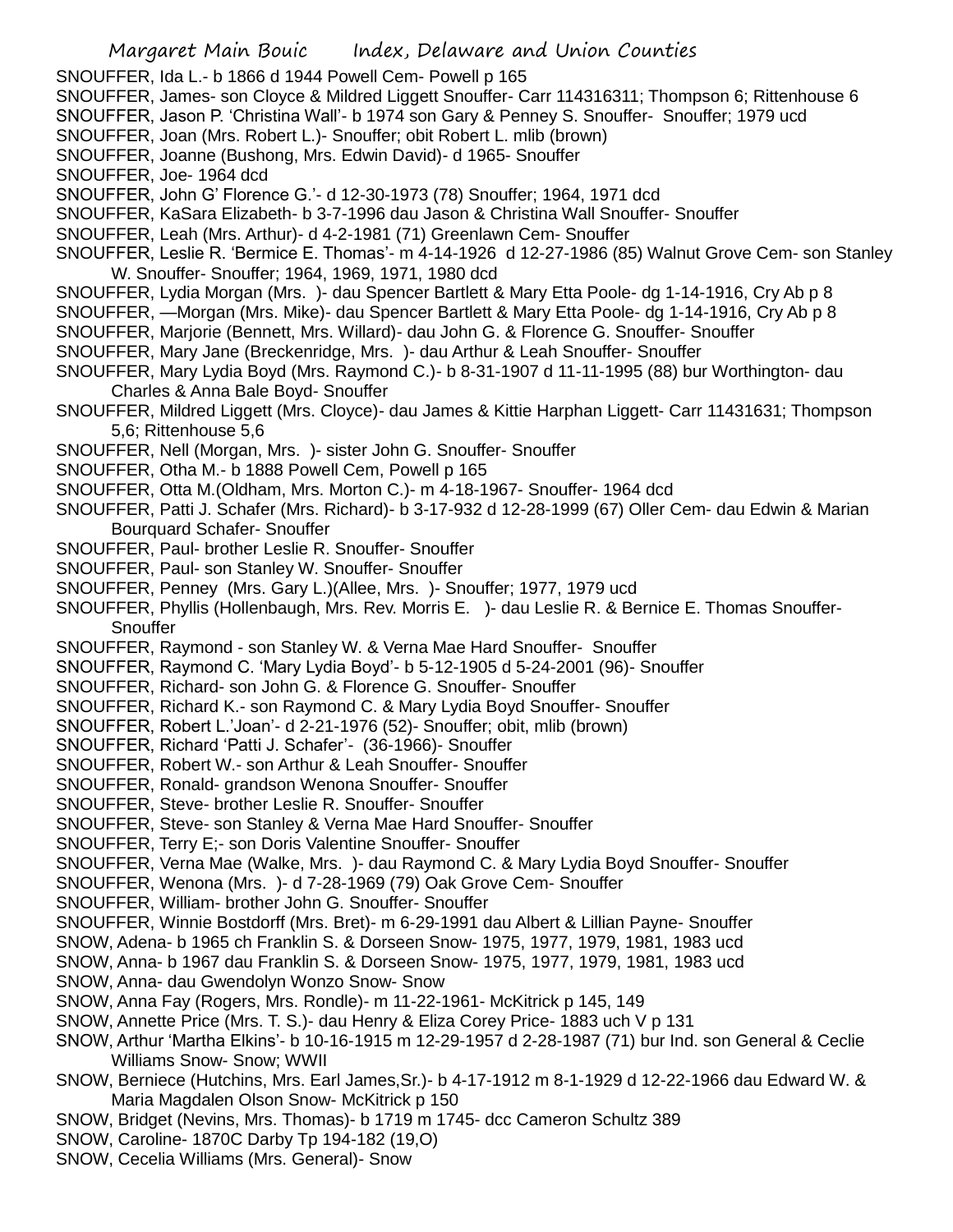- SNOW, Charles E. 'Faith Love'- b 10-21-1911 d 10-5-1981 (69) obit, mlib
- SNOW, Cherie Schwartz (Mrs. Tim)- m 112-5-1998 dai Paul & Carole Schwartz- Snow
- SNOW, Cornelia Maine (Mrs. William)- m 2-17-1875 see Asp 108
- SNOW, Constance Hopkins ( Mrs. Nicholas) dau Stephen Hopkins- Powers Pat p 123
- SNOW, Cyntha (Flynn, Mrs. )- dau Charles E. & Faith Love Snow- Snow, obit Charles E.. mlib
- SNOW, Cynthia (Tinkham, Mrs. Isaac)- 1883 uch V p 252; ped Helen Nancy Reed Blue #78 27
- SNOW, Damon- son Charles E. & Faith Love Snow- Snow, obit Charles E.mlib
- SNOW, Delilah (Mrs. Richard M.)- Snow
- SNOW, Dette (Maine, Mrs. Lyman F.)- Asp (1995)
- SNOW, Doris (Bonn, Mrs. )- sister Charles E. Snow- obit Charles E., mlib
- SNOW, Dorseen (Mrs. Franklin S.)- 1975, 1977, 1979, 1981, 1983 ucd
- SNOW, Earl A. 'Ruth Isabel'- m 9-8-1925 d 8-2-1978 (86) Snow
- SNOW, Edward W. 'Maria Magdalen Olson'- McKitrick p 150
- SNOW, Emery- b 1966 son Franklin S. & Dorseen Snow- 1975, 1977, 1979, 1981, 1983 ucd
- SNOW, Eva- dau Samuel Snow- dg 4-25-1915, Cry Ab p 42
- SNOW,— (England, Mrs. C. W.)-d (53) bur Waldo- dau Samuel Snow-dg 4-25-1915,Cry Ab p 42
- SNOW, Faith Love (Mrs. Charles E.)- obit Charles E., mlib
- SNOW, F/Tillman 'Kesiah'- d 3-4-1872 (72) Asbury Cem, lptw p 66; 1870C Taylor Tp 172-163 p 169 (67,NC) black
- SNOW, Franklin S. 'Dorseen'- 1975, 1977, 1979, 1981, 1983 ucd
- SNOW, Galena Conklin (Mrs. Henry)- m 4-19-1870 ucm 4714
- SNOW, General 'Ceclie Williams'- Snow
- SNOW, Gladys (Van Sickle, Mrs. )- sister Earl A. Snow- Snow
- SNOW, Grace (Spearman, Mrs. Richard)- 1985 uch p 78; dcg Ruth Gorsuch Ackman 15; Edith Gorsuch Roof, 15;, John Roof 31
- SNOW, G. W.- 1971 dcd
- SNOW, Gwendolyn Jean Wonzo (Mrs. )- b 5-25-1941 d 1-3-2002 (60) Oak Grove Cem- dau John & Bertha Clemons Wonzo- Snow
- SNOW, Harry W. 'Leota'- d 5-1-1979 (89) Snow; 1964. 1969, 1971 dcd
- SNOW, Henry- 1870C Union Tp 76-75 p 10 (25,O)
- SNOW, Henry, Jr.- Snow
- SNOW, Henry 'Galena Conklin'- m 4-19-1870 ucm 4714
- SNOW, Ida Rubino (Mrs. James L.)- Snow
- SNOW, James- d Sunday, mt 11-24-1875, mt 3 p 18; mt 11-24-1875
- SNOW, James L. 'Ida Robino'- son Harry & Leota Snow- Snow
- SNOW, John 'June'- 1961 dcd John- 1880 dch p 410-411
- SNOW, John 'Katie'- Snow
- SNOW, Joseph- d 10-11-1862 (39) Asbury Cem, lptw p 66 son Wm. & Keszy; 1860C Taylor Tp 1038-1053 p 138 (30)
- SNOW, June (Cochran, Mrs. Jack)- dau Earl A. & Ruth Isabel Snow- Snow
- SNOW, June (Mrs. John)- 1961 dcd
- SNOW, Katie (Mrs. John)(Fifer, Mrs. Craig)- Snow
- SNOW, Kesiah"Keszy' (Mrs. F/Tilman)- d 3-1872 (82) Asbury Cem, lptw p 66, black; 1860C Taylor Tp 1038- 1053 p 138 (60,NC); 1870C Taylor Tp 172-163 p 169 (80,NC)
- SNOW, Kesey (Mrs. Wm)- Asbury Cem, lptw p 66
- SNOW, Latonya- dau Richard M. & Delilah Snow- Snow
- SNOW, Lelitta- dau Richard M. & Delilah Snow- Snow
- SNOW, Leota (Mrs. Harry)- d 2-11-1976 (81) Trenton cem- Snow; 1964, 1969, 1971 dcd
- SNOW, Leroy,Jr.- son Leroy & Maggie White Snow- White 217
- SNOW, Leroy 'Maggie White'- White (216)
- SNOW, Leta (Barnhard, Mrs. )- sister Earl A. Snow- Snow
- SNOW, Lorne (Downs, Mrs. )- dau Charles E. & Faith Love Snow- obit Charles E., mlib
- SNOW, M.- 1860C Taylor Tp 1038-1053 p 138 (26,NC), black
- SNOW, M, Miss- teacher Dover Tpk mt 3 p 18; mt 3-29-1876
- SNOW, Maggie J.(Moore, Mrs. George W.)- b 11-19-1857 m 11-18-1879- 1883 uch V p 690- 1870C Marysville-Paris Tp 118 p 13 (12,Ind)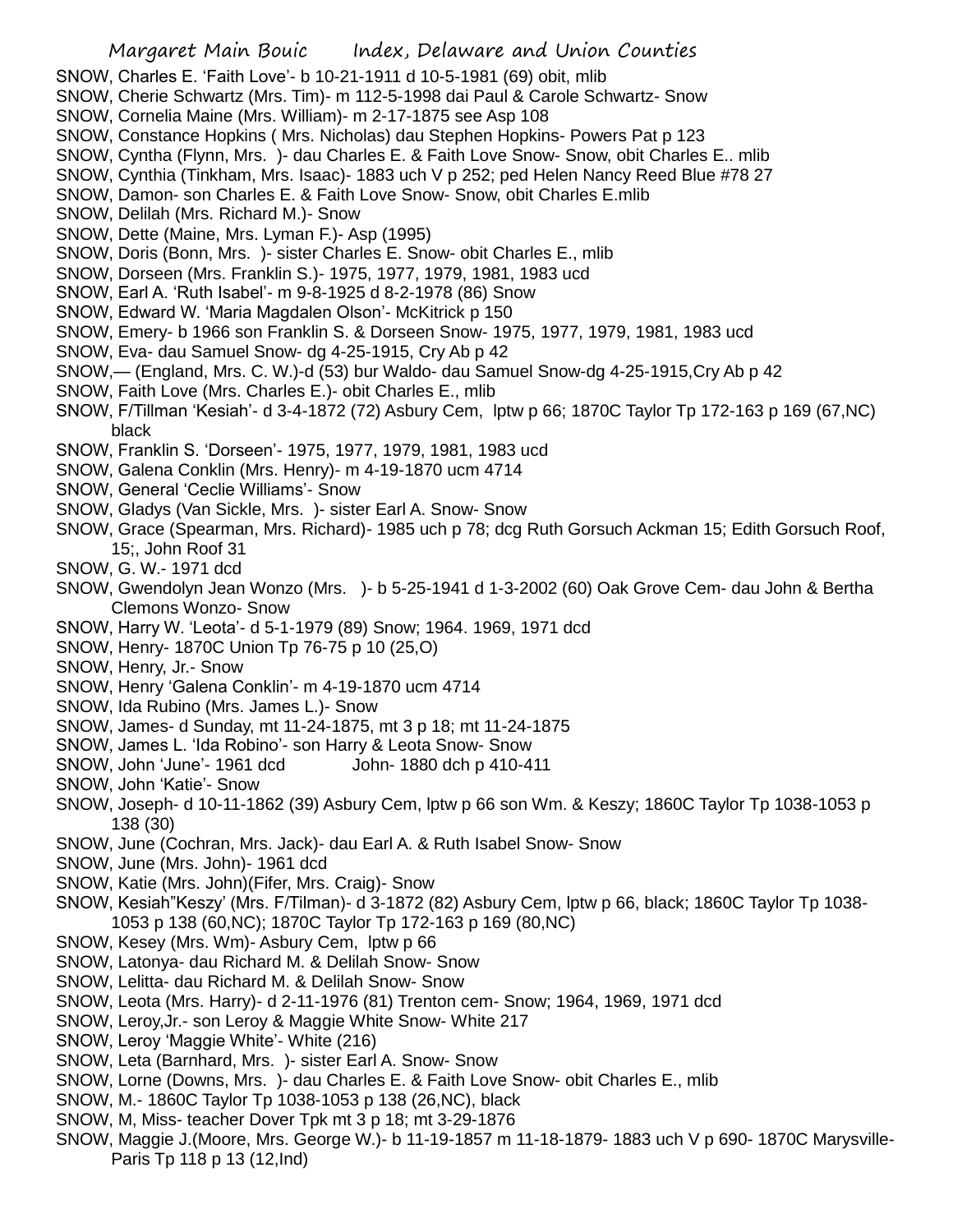SNOW, Maggie White (Mrs. Leory)- dau Silvanus & Margaret White- White 216

- SNOW, Maria Magdalen Olson (Mrs. Edward W.)- McKitrick p 150, 151
- SNOW, Martha Elkins (Mrs. Arthur)- m 12-29-1957- Snow
- SNOW, Mary (Paine, Mrs. Thomas)- b 4-28-1704 dau Nicholas & Constance Hopkins Snow- Powers Pat p 123

SNOW, Melinda Maine (Mrs. Orson)- b 7-30-1852 m 5-1-1870 dau Sabeers & Anna Aldrich Maine- Asp 1893ai

SNOW, Michael David- son James L. & Ida Rubino Snow- Snow

SNOW, Myrna- dau Charles E. & Faith Love Snow- obit Charles E., mlib

- SNOW, Nelle- granddau Cornelius Waldron- Waldron p 4
- SNOW, Nicholas 'Constance Hopkins'- Powers Pat p 123

SNOW, Orson 'Melinda Maine'- m 5-1-1870- Asp (1893ai)

SNOW, Peter- 1883 uch V p 575; 1970C Taylor Tp 172-163 p 169 (36.NC) black

SNOW, Pinkney- d Friday not m. cousin of Mrs. James Tabern- mt 2-5-1902 p3c3 Abs p 4

- SNOW, Regina- dau Richard M. & Delilah Snow- Snow
- SNOW, Richard M. 'Delilah'- d 6-26-1979 (36) Oak Grove Cem- son Mrs. Minnie Horton- Snow

SNOW, Rowland- son Charles E. & Faith Love Snow- Snow; obit Charles E.

SNOW, Ruth- 1840C Brown Tp (60-700; hadc p 20; ccc (1849 Brown Tp)

- SNOW, Ruth Isabel (Mrs. Earl A.)- m 9-8-1925 d 1-13-1978 (76) Pabst 8 p 31, 40, 43
- SNOW, Ruth Welch- dau Aaron Welch- dcw Bk 1 p 10
- SNOW, Samuel- 1840C Marlborough Tp p 252 (50-60)
- SNOW, Samuel- dg 4-252-1915 Cry Ab p 42 father of Eva
- SNOW, Shirley (Kidd, Mrs. Bobby Eugene)- McKitrick p 169
- SNOW, Sophie (Fox, Mrs. Ora J.)- m 9-29-1895 ucm (Hearl)
- SNOW, Tamera Sue (Hoehn, Mrs. Chris Anthony)- m 9-4-1982 dau Henry Snow,Jr.- Snow
- SNOW, Tammy- b 1972 dau Franklin S. & Doreen Snow- 1975, 1977, 1979, 1981, 1983 ucd
- SNOW, Tim 'Cherie Schwartz'- m 12-5-1998 son Craig & Katie Snow- Snow
- SNOW, Timothy- son John Snow & Mrs. Craig Fifer- Snow- engaged to Cherie Schwartz
- SNOW, T. S. 'Annette Price'- 1883 uch V p 131
- SNOW, William- son Gwendolyn Jean Wonzo Snow- Snow
- SNOW, William 'Cornelia Maine'- see Asp 108

SNOW, William,Jr.- Snow

- SNOW, William III b c 2-18-1964 Oak Grove Cem- son William Snow,Jr.- Snow
- SNOWDEN,—family of Russell Currier Sage #307, unec XI p 3
- SNOWDEN, Albert E.- b 1868 d 1897 Claibourne Cem p 44- son Sampson H. & Mary F. Flesher Snowden-1883 uch V p 512; 1870C Claibourne Tp 2 p 1 (2,O); 1880C Jackson Tp 6 p 14 p 228A (12,O,O,O)
- SNOWDEJN, Albert Edwin 'Nannie Malissa Wynn'- m 3-17-1892 ucm (Hearl)
- SNOWDEN, Alfred- son James & Mary Harmon Snowden- 1915 uch p 789
- SNOWDEN, Alice B- d 7-28-1901 (50) Claib. Cem p 29; mt 7-31-1901 p8c1, Abs p 7- dau James & Mary A. Harman Snowden- 1870C Claibourne Tp 6 p 17 (19,O)
- SNOWDEN, Anna- dau Benjamin A. & Martha Graham Snowden- 1915 uch p 789
- SNOWDEN, Benjamin A. 'Martha Graham'- b 11-20-1844 m 9-21-1871 ucm 4982 d 1933 Claibourne Cem p 36 son James & Mary Harmon Snowden- 1883 uch V p 567; 1985 uch p 8, 130; mt 9-4-1901 p2c6, Abs p 10 ; 1900 Claib. Tp 160-172 p 7A (56,O,O,Va) 1910C Claib. Tp NP 159 p 6B (65,O,O,O) wid
- SNOWDEN, Blanche B.Richardson (Mrs. Charles)- b 4-1879 m 7-28-1897- d 1937 Claibourne Cem p 36- dau John E. & Lucinda Richardson; 1915 uch p 789; 1985 uch p 8, 130, 178; obit Rev. E., mlib (brown)1900C Claibourne Tp 36-39 p 2B (21,Mass, Mass, Can); 1910C Claibourne Tp NP 159 p 6B (30,Mass, ?,Mass) m 13y, 2 ch
- SNOWDEN, Catharine J. (Fryman, Mrs. Samuel)- m 10-25-1866 ucm 4073 dau James & Mary Harmon Snowden- 1915 uch p 789
- SNOWDEN, Charles 'Blanche B. Richardson'- b 10-1872 m 7-28-1897 (Hearl) d 1941 Claibourne Cem p 36 son Benjamin A. & Martha Graham Snowden- 1915 uch p 789; 1985 uch p 8, 130; obit, Robert E., mlib (brown); 1900C Claib Tp 36-39 p 2B (27,O,O,O); 1910C Claib. NP 159 p 6B (37,O,O,O) m 13y
- SNOWDEN, Clara E. (Cameron, Mrs. William C.)- m 2-3-1870 ucm 4689 dau James & Mary Harmon Snowden- 1915 uch p 789
- SNOWDEN, Clarence A.'Ethel F.'- b 4-3-1887 d 2-6-1912 Claibourne Cem p 79 son Sampson H. & Mary F. Flasher Snowden- 1900C Jackson Tp 190-192 p 9A (14,O,O,O); 1910C Jackson Tp 220-222 p 9B (25,O,O,O)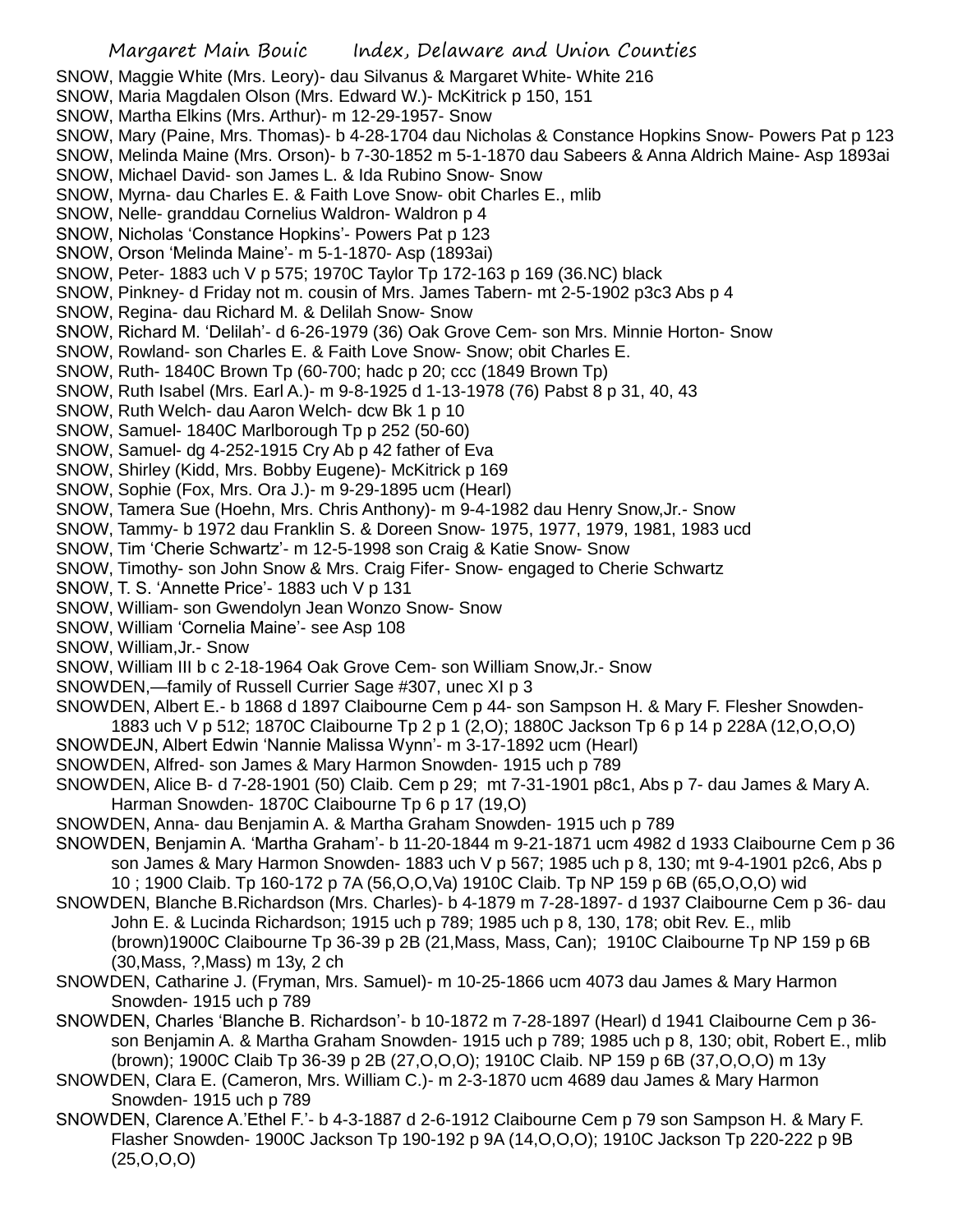- SNOWDEN, Cora M.(Moore, Mrs. Charles J.)- m 12-23-1896 ucm (Hearl)- dau Sampson H. & Mary F. Flesher Snowden- 1883 uch V p 512; 1880C Jackson Tp 6 p 14 (7,O,O,O)
- SNOWDEN, C. R.- 1971 ucd
- SNOWDEN, Drua/Dora- b 4- 1864 d 1920 Claibourne Cem p 29; 1870C Claib. Tp 6 p 17 (6,O); 1880C Claib. Tp 119-125 p 215D (16,O,O,O); 1900C Claib. Tp 330-386 (36,O,-,O); 1910C Claib NP 54 p 2B  $(45.0.0.0)$
- SNOWDEN, Earl Lemoin- b 12-5-1911 d 1-9-1912 Claibourne Cem p 79
- SNOWDEN, Edgar 'Louisa'- uccp p 23 JB2 p 316; uccp p 40, 8 -17-1849 JB4 p 237
- SNOWDEN, Eleanor F. Forgette (Davis, Mrs. T. Blake)- foster dau of Richard & Martha Robertson Snowden; 1985 uch p 130
- SNOWDEN, Eleanor (Holt, Mrs. Dwight)- dau Richard A. & Martha Belle Robertson Snowden- Snowden; 1985 uch p 118
- SNOWDEN, Elizabeth- dau James Snowden- 1915 uch p 789
- SNOWDEN, Elsie (McColley, Mrs. )- dau Levi Snowden
- SNOWDEN, Ethel F. (Mrs. Clarence A.)- 1910C Jackson Tp 220-222 p 9B (16,O,O,O) m in yr
- SNOWDEN, Ethel (McDaniel, Mrs. )- b 1893 d 1918 Claibourne Cem p 79
- SNOWDEN, France 'Laviria'- unec IV p 7 0
- SNOWDEN, J. Fred- b 1879 d 1894 prob son Sampson H. & Mary F Snowden- Claibourne Cem p 31
- SNOWDEN, Genevive (Gilley, Mrs. Tom)- dau Robert E. & Norma E. Matteson Snowden- Snowden; obit Norma, mlib; obit Robert E., mlib (brown)
- SNOWDEN, George- son James Snowden- 1915 uch p 789
- SNOWDEN, Grace (Mrs. Paul M.)- 1959 ucd
- SNOWDEN, James 'Lola'- b 9-1877- 1900C Claibourne Tp 160-173 p 7B (22,O,O,O)
- SNOWDEN, James 'Mary Harmon'- d 5-10-1876 (72-10-10) Claibourne Cem p 29 1915 uch p 788, 789; 1883 uch V p 511; 1985 uch p 8
- SNOWDEN, James R.- b 9-30-1877 d 3-10-1901 (23y5m10d) son Benjamin A. & Martha Graham Snowden-1915 uch p 789
- SNOWDEN, John A.- son Sampson H. & Mary F. Flesher Snowden- 1883 uch V p 512; 1880C Jackson Tp 6 p 228A (1,O,O,O)
- SNOWDEN, John- son Paul M. & Grace Snowden- 1959 (3) ucd
- SNOWDEN, Laura E.- dau James & Mary Harmon Snowden- 1915 uch p 789
- SNOWDEN, Laviria (Mrs. France)- unec IV p 70
- SNOWDEN, Leornia/Levinia Winchester (Mrs. )- uccp p 46 BK 2 p 14, 15 reference record Bk No 2 p 14; uccp p 46
- SNOWDEN, Lola (Mrs. James)- b 3-1877- 1900C Claibourne Tp 160-173 p 7B (23,Ind,O,O)
- SNOWDEN, Louisa (Mrs. Edgar)- uccp p 23, JB 2 p 316; 4-15-1841; uccp p 40 8-17-1849 JB4 p 237
- SNOWDEN, Louise- unec VI p 21
- SNOWDEN, Margaret (Asbury, Mrs.Dr. T. B.)- m 3-18-1847 d 5-2-1871- 1883 uch V p 292
- SNOWDEN, Mark- son Paul M. & Grace Snowden- 1959 (4) ucd
- SNOWDEN, Martha Belle Robertson (Mrs. Richard A.)- b 3-5-1900 m 4-30-1921 d 12-8-1997 (97) Claibourne Cem- dau Samuel S. & Laura Mattison Robertson- Snowden; 1962, 1967, 1971, 1973, 1975, 1977, 1979, 1981, 1983 ucd
- SNOWDEN, Martha C. (Mrs. B. A.)- b 2-2-1844 d 8-30-1901 (57-6-28) Claibourne Cem p 36; 1985 uch p 118, 130, 173
- SNOWDEN, Martha Graham (Mrs. Benjamin A.)- m 9-21-1871 ucm 4982 d Friday- dau Samuel & Sarah
- Butterfield Graham, sister Revs. John & T. B. Graham and Joel Graham- mt 9-4-1901 p 2c6, Abs p 10; 1915 uch p 789; 1883 uch V p 567; 1985 uch p 8; 1900C Claibourne Tp 160-172 p 7A (57,O,O,Pa) m 28y, 4 ch, 3 living
- SNOWDEN, Martha- dau James Snowden- 1915 uch p 789
- SNOWDEN,Martha Robertson (Mrs. Richard B.)- b 1900, Claibourne Cem p 58; 1949, 1959 ucd
- SNOWDEN, Mary A. Harmon (Mrs. James)- d 12-19-1846 (79-8-10) Claibourne Cem p 29; 1915 uch p 788, 789; 1883 uch V p 511; 1985 uch p 8; 1880C Claib. Tp 119-125 (65,O,O,O)
- SNOWDEN, Mary F. Flesher (Mrs. Sampson H. )- b 1847 m 3-14-1867 ucm 4157 d 1925 Claibourne Cem p 31 dau John & Lainey Haines Flesher- 1883 uch V p 512, 618; 1870C Claib. Tp 2 p 1 (22,O); 1880C
- Jackson Tp 6 p 228A (32,O,O,O); 1900C Jackson Tp 190-192 p 9A (53,O,O,O) m 34y, 5 ch, 2 living SNOWDEN, Mary- dau James Snowden- 1915 uch p 789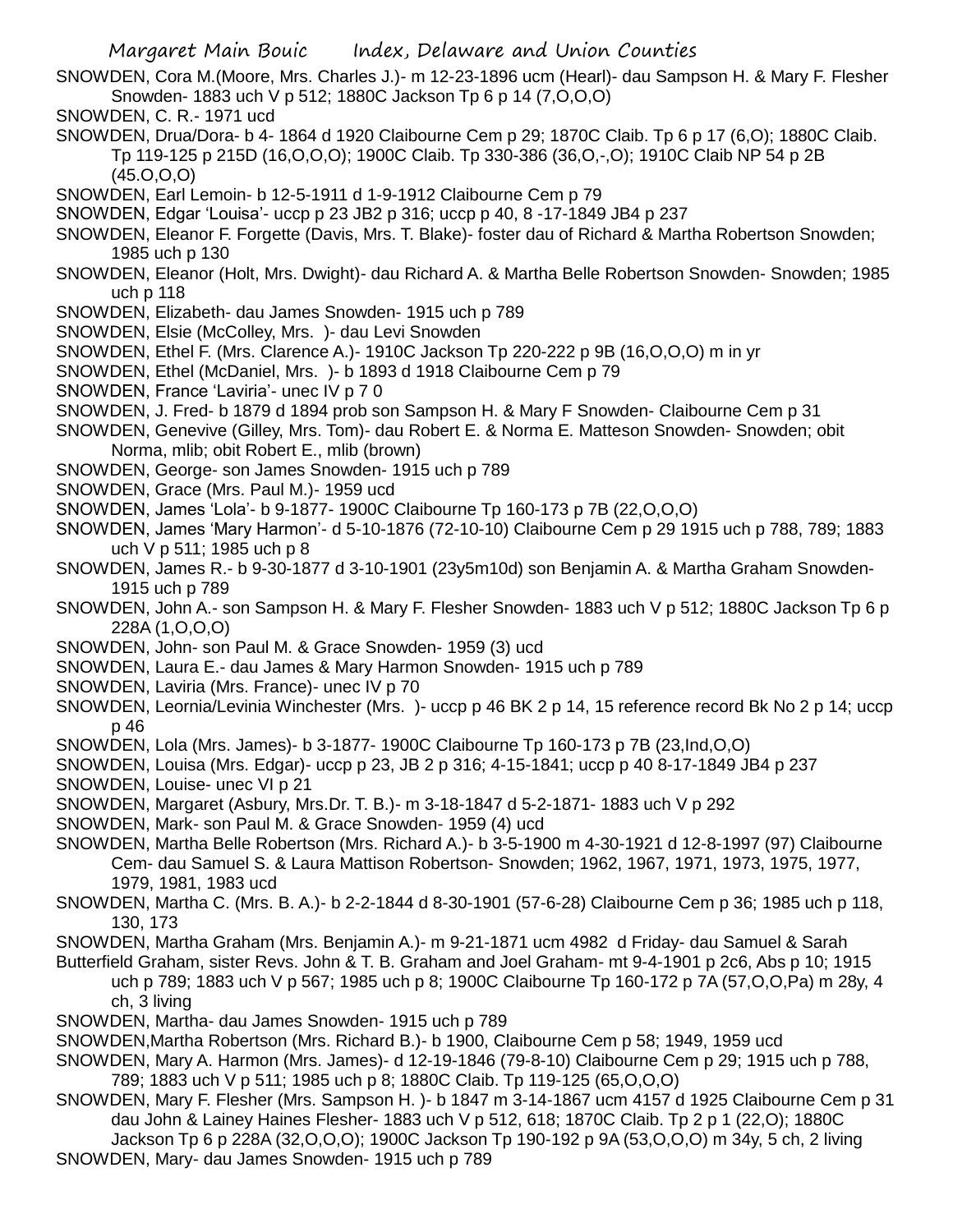SNOWDEN, Myra F.- dau John Flesher- obit John, unec XIV p 44

SNOWDEN, Nan- boarder- 1900C Richwood 222-235 p 9A-----

- SNOWDEN. Nannie Malissa Wynn (Mrs. Albert Edwin)- m 3-17-1892 ucm (Hearl)
- SNOWDEN, Nellie- b 4-1882 dau Benjamin & Martha Graham Snowden- 1900C Tp 160-172 p 7A (18,O,O,O); 1910C Claib. NP 159 p 6B (28,O,O,O)
- SNOWDEN, Norma E. Matteson (Mrs. Robert E.)- b 11-3-1903 m 1924 d 9-7-1981(77) Price Cem, djlm p 67 dau Justus & Elizabeth Evilsizor Matteson- Snowden; 1985 uch p 130; 2982 ucd; obit, mlib; obit Robert
	- E.,. mlib (brown); 1959, 1967, 1971, 1973, 1977 ucd
- SNOWDEN, Paul M. 'Grace'- 1959 ucd
- SNOWDEN, Paul- son Robert E. & Norma E. Matteson Snowden- Snowden; obit, Norma E.
- SNOWDEN, Richard Benjamin 'Martha Belle Robertson'- b 7-6-1900 m 4-30-1921 d 2-2-1964 (63) Claibourne Cem p 58 -son Charles & Blanche Richardson Snowden- Snowden; 1985 uch p 8, 130; obit Norma E.,
- mlib; obit Robert E. mlib (brown); 1910C Claibourne NP 159 p 6B (9,O,O,Mass); 1949, 1959, 1962 ucd SNOWDEN, Robert E. 'Norma E. Matteson'- b 5-22-1904 m 1924 d 9-28-1978 (74) Price Cem, djlm p 67- son Charles & Blanche Richardson Snowden- Snowden; 1985 uch p 8, 130; obit Norma E., mlib; obit, mlib
- (brown); 1959, 1967, 1971, 1973, 1977 ucd; 1910C Claibourne NP 159 p 6B (6,O,O,Mass) SNOWDEN, Sampson H. 'Mary F. Flesher'- b 3-11-1841 m 3-14-1867 ucm 4157 d 1910 Claibourne Cem p 31 son James & Mary Harmon Snowden- 1883 uch IV p 519, V p 511, 512, 618; 1870C Claib Tp 2 p 1 (29,O); 1880C Jackson Tp 6 p 228A (39,O,O,Va); 1900C Jackson Tp 190-192 p 9A (59,O,O,O) m 34y; 1910C Jackson Tp 220-222 p 9B (69,O O,Va)- m 42y
- SNOWDEN, Sharon- dau Paul M. & Grace Snowden- 1959 (1) ucd
- SNOWDEN, Stuart B. b 9-1-1937 d 4-5-2002 (64) son Richard A. & Martha Belle Robertson Snowden-Snowden; 1949, 1959, 1962, 1967, 1971, 1973, 1977 ucd
- SNOWDEN, Virginia (Barry, Mrs. Melvin)- b 7-18-1920 m 6-8-1940 dau Charles & Blanche Richardson Snowden- Snowden; obit Robert E.. mlib (brown); 1985 uch p 8, 130
- SNOWDEN, William A.- b 1871 d 1892 Claibourne Cem p 31 son Sampson H. & Mary F. Flesher Snowden-1883 uch V p 512; 1880C Jackson Tp 6 p 14, 228A (9,O,O,O)
- SNOWDING, Rhomas- Nash p 70
- SNUFFIN, Agnes- dau Levi & Catharine Clark Snuffin- 1860C Allen tp 731-738 p 101 (4,O)
- SNUFFIN, Aloura L. (Zigler, Mrs. Ellis P.)- m 2-20-1877 ucm 6030; 1910C Allen Tp 185-190 p 6A (74) wid
- SNUFFIN, Amos 'Sarah Baldwin'- son James & Rachel Haines Snuffin- dumch p 52; 1985 uch p 130; 1860C Allen Tp 732-739 p 101 (53,NJ)
- SNUFFIN, Catharine Clark (Mrs. Levi)- dau Angus & Elizabeth Green Clark- 1915 uch p 918; 1860C Allen Tp 731-738 p 101 (40,Va)
- SNUFFIN, Elizabeth- 1860C Allen Tp 731-738 p 101 (69,Pa)
- SNUFFIN, Ellis John- b 10-1855 son Levi & Nancy Smith Snuffin- dumch p 93; 1985 uch p 131; 1880C Allen Tp 209-222 p 21 (24,O,O,O); 1900C Allen Tp 196-200 p 9B (44,O,O,O); 1910C Allen Tp 185-187 (54,O,O,O)
- SNUFFIN, Elsie Mae (McColly, Mrs. Charley D.)- b 1-1895 dau Levi J. & Sally M. Snuffin- 1985 uch p 131; obit Levi, mlib; obit, Sally, mlib; 1900C Allen Tp 213-218 p 10A (5,O,O,O); 1910C Allen Tp 192-194 p 8A (15,O,O,O)
- SNUFFIN, Eva (Spencely, Mrs. )- b 3-1895 dau Thompson & Hannah Spain Snuffin- 1985 uch p 131; 1900C Allen Tp 194-198 p 9A (5,O,O,O); 1910C Allen Tp 185-187 (15,O,O,O)
- SNUFFIN, Fansannah- dau Levi & Catharine Clark Snuffin- 1860C Allen Tp 731-738 p 101 (7,O)
- SNUFFIN, Fidelia- dau Levi & Catharine Clark Snuffin- 1860C Allen Tp 731-738 p 101 (1,O)
- SNUFFIN, Hannah (Mrs. )- d 8-7-1961 (86) Maple Grove Cem- Snuffin
- SNUFFIN, Hannah (Haines, Mrs. Amos)- m 8-29-1861 ucm 3211- dau Amos & Sarah Baldwin Snuffin- dumch p 93; 1985 uch p 130; 1883 uch V p 454; unec XX p 19; 1860C Allen Tp 732-739 p 101 (25,O)
- SNUFFIN, Hannah Spain (Mrs. Thompson)- b 5-1875; dumch p 93; 1985 uch p 131; 1900C Allen Tp 194-198 p 9A (25,O,O,Va); 1910C Allen Tp 185-187 p 8A (34,O,O,O) m 16y, 1 ch
- SNUFFIN, James- son Amos & Sarah Baldwin Snuffin- dumch p 93 1985 uch p 131'; 1860C Allen Tp 732-739 p 101 (14,O)
- SNUFFIN, James 'Rachel Haines'- 1985 uch p 130 (94-1850)
- SNUFFIN, James 'Sarah Haines'- dumch p 82
- SNUFFIN, John 'Margaret Ann Holycross'- m 3-12-1859 ucm 2857 son James & Rachel Haines Snuffin- 1985 uch p 130; unec IV p 88, XIX p 7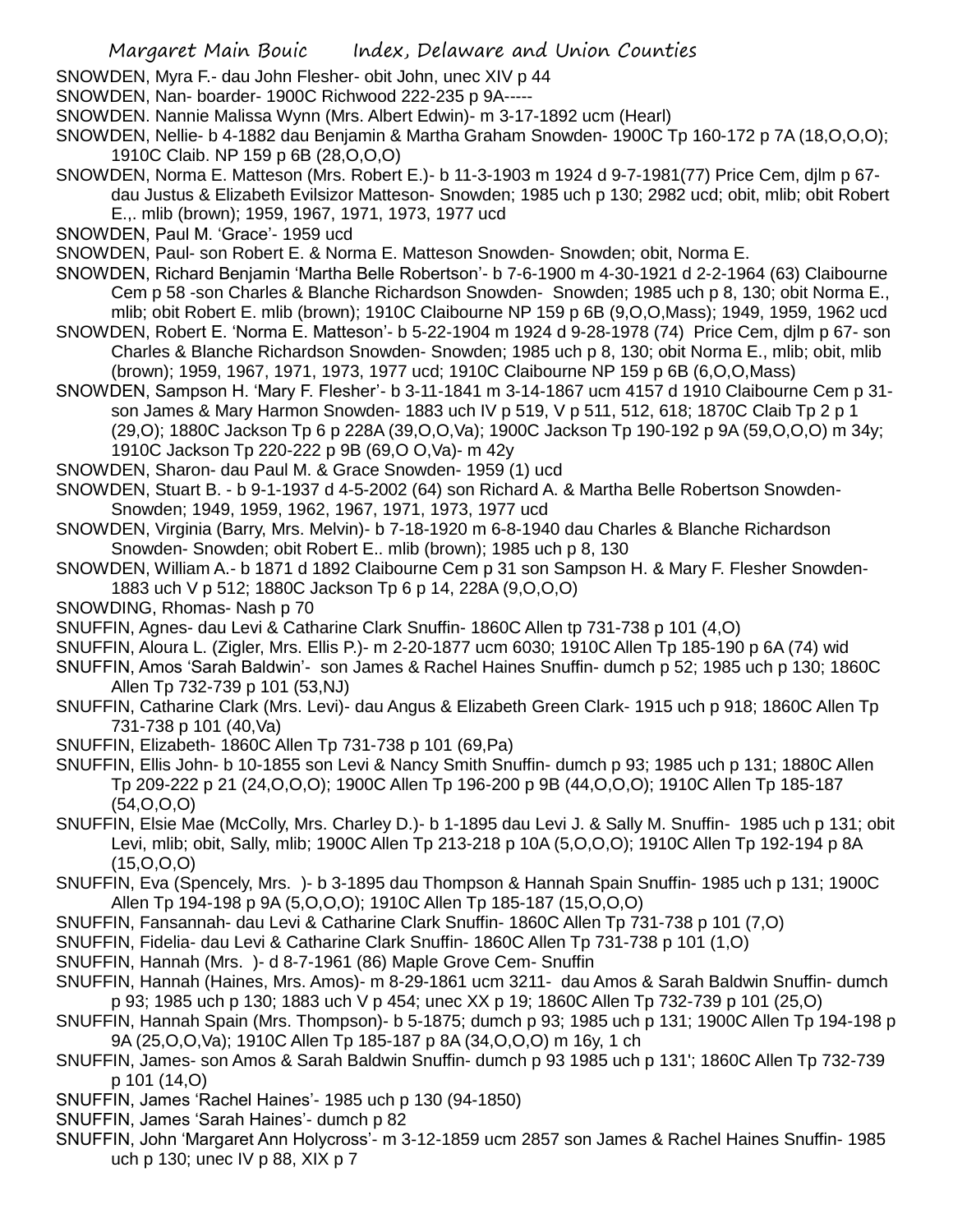SNUFFIN, Levi 'Catharine Clark'- 1915 uch p 918; 1860C Allen Tp 731-738 p 99 (49,NY)

SNUFFIN, Levi J. 'Sally M.'- b 5-1861 1900C Allen Tp 213-218 p 10A (39,O,O,O)

SNUFFIN, Levi 'Nancy Smith'- b 10-31-1832 m 10-26-1854 ucm 2186 son Amos & Sarah Baldwin Snuffin-

dumch p 92, 93 ; 1985 uch p 130, 131; unec VIII p 20, XVI p 59a; 1880C Allen Tp 209-222 p 21 (47,O,O,O); 1900C Allen Tp 196-200 p 9B (67, O,NJ,Va)

- SNUFFIN, Levi, Jr. 'Sara "Sally"Allbright'- m 9-17-1889 ucm (Hearl) d 11-5-1948 Maple Grove Cem- son Levi & Nancy Smith Snuffin- dumch p 93; 1985 uch p 131; obit, mlib; ; 1880C Allen Tp 209-222 p 21
	- (19,O,O,O); 1900C Allen Tp 192-194 (48,O,O,O) m 19y
- SNUFFIN, Lora (Seigler, Mrs. Eliza)- dau Levi & Nancy Smith Snuffin dumch p 93; 1985 uch p 131
- SNUFFIN, Lucilia- dau Levi & Cathrine Clark Snuffin- 1870C Allen Tp 731-738 p 101 (1,O)
- SNUFFIN, Margaret Ann Holycross (Mrs. John)- m 3-12-1859 ucm 2857; unec IV p 28, XIX p 7
- SNUFFIN, Marguerita- dau Thompson Snuffin- 1985 uch p 131
- SNUFFIN, Mary- dau Amos & Sarah Baldwin Snuffin- dumch p 93; 1985 uch p 131; 1860C Allen Tp 732-739 p 101 (15,O)
- SNUFFIN, Mary E.- dau Wallace & Sarah Snuffin- 1870C Allen Tp 223-215 p 15 (1,O); 1880C Allen Tp 168- 180 p 17 (11,O,O,O)
- SNUFFIN, Nancy Smith (Mrs. Levi)- b 3-1835 m10-26-1854 ucm 2186 dau Edward & Hannah Elliott Snuffindumch p 93; 1985 uch p 130; unec VIII p 20; 1880C Allen Tp 209-222 p 21 (43,O,O,O); 1900C Allen Tp 196-200 p 9B (64,O,O,Ky); 1910C Allen Tp 188-190 p 8A (74,O,O,O) wid, 6 ch, 4 liv
- SNUFFIN, Oliver- son Wallace & Sarah Snuffin- 1880C Allen Tp 168-180 p 17 (8,O,O,O)
- SNUFFIN, P. B.- brother Levi Snuffin- obit Levi, mlib
- SNUFFIN, Rachel (Beltz, Mrs. Wm)- m 1-18-1849 ucm 1377- dau Amos & Sarah Baldwin Snuffin- dumch p 93; 1985 uch p 130
- SNUFFIN, Rachel Haines (Mrs. James)- bur Black Cem Champaign Co.- descendant of Richard Haines- 1985 uch p 130;
- SNUFFIN, Ralph S.- b 60-1890 son Levi J. & Sally M. Allbright Snuffin- 1985 uch p 131; obit Levi, mlib; obit Sally, mlib; 1900C Allen Tp 213-218 p 10A (9,O,O,O); 1910C Allen Tp 192-194 p 8A (18,O,O,O) WWII;
- SNUFFIN, Rebecca-dau Levi & Catharine Clark Snuffin- 1860C Allen Tp 731-738 p 101 (16,O)
- SNUFFIN, Rebecca (McArthur, Mrs.Thomas)(Milligan, Mrs. Samuel)-- m 3-16-1848 dau Amos & Sarah Baldwin Snuffin- unec VII p 39; 1985 uch p 130-131; dumch p 93
- SNUFFIN, Sally- d 12-7-1943 (73) Maple Grove Cem- obit mlib
- SNUFFIN, —(Colly Mrs. C. D.)- dau Sally Snuffin- obit Sally
- SNUFFIN, Sally M. (Mrs. Levi j.)-b 5-1868 1900C Allen Tp 213-218 p 10A (32,O,Pa,Pa)
- SNUFFIN, Sarah- 1870C Allen Tp 224-216 (68,NJ)
- SNUFFIN, Sarah (Mrs. )- 1870C Allen Tp 224-216 p 14 (67,NJ)
- SNUFFIN, Sarah 'Sally" Allbright (Mrs. Levi,Jr.)- m 9-17-1889 ucm (Hearl); dumch p 93; 1985 uch p 131; dau Charles & Pamela Hess Allbright- obit, Levi, mlib; 1910C Allen Tp 192-194 p 8A (43,O,Pa,Pa) m 19y 2 ch
- SNUFFIN, Sarah Baldwin (Mrs. Amos)- dau Jeremiah & Rachel Baldwin- dumch p 92; 1985 uch p 130, 131; 1860C Allen Tp 732-739 p 101 (53,Va)
- SNUFFIN, Sarah Haines (Mrs. James)- dumch p 92
- SNUFFIN, Sarah (Mrs. Wallace)- 1870C Allen Tp 223-215 p 15 (20,O); 1880C Allen Tp 168-180 p 17 (28, O,ILL,O)
- SNUFFIN, Sarah (Wilber, Mrs. Alpha D.)- m 7-27-1879 cm 6506; dau Levi & Nancy Smith Snuffin- 1883 uch V p 482; dumch p 93; 1985 uch p 131
- SNUFFIN, Steven- son Levi & Catharine Clark Snuffin- 1860C Allen Tp 731-738 p 101 (13,O)
- SNUFFIN, Stokes 'Rebecca Matlock'- 1883 uch V p 456; 1830C Allen Tp 373 293 (20-30)
- SNUFFIN, Thompson- son Amos & Sarah Baldwin Snuffin- dumch p 93; 1985 uch p 131; 1860C Allen Tp 732- 739 p 101 (17,O)
- SNUFFIN, Thompson 'Hannah Spain- 1985 uch p 131- son Levi & Nancy Smith Snuffin- dumch p 93; 1985 uch p 131; 1880C Allen Tp 209-222 p 21 (10,O,O,O); 1900C Allen Tp 194-198 p 9A (30,O,O,O); 1910C Allen Tp 185-187 p 8A (39,O,O,O) m 16y
- SNUFFIN, Tom-d 4-15-1960 (90) Maple Grove Cem, obit, mlib
- SNUFFIN, Wallace 'Sarah'- son Amos & Sarah Baldwin Snuffin- 1985 uch p 131; 1860C Allen Tp 732-739 p 101 (10,O); 1870C Allen Tp 223-215 p 15 (22,O)1880C Allen Tp 168-180 p 17 (30,O,NJ,NJ)
- SNUFFIN, Connor (Mrs. William)- 1883 uch V p 456